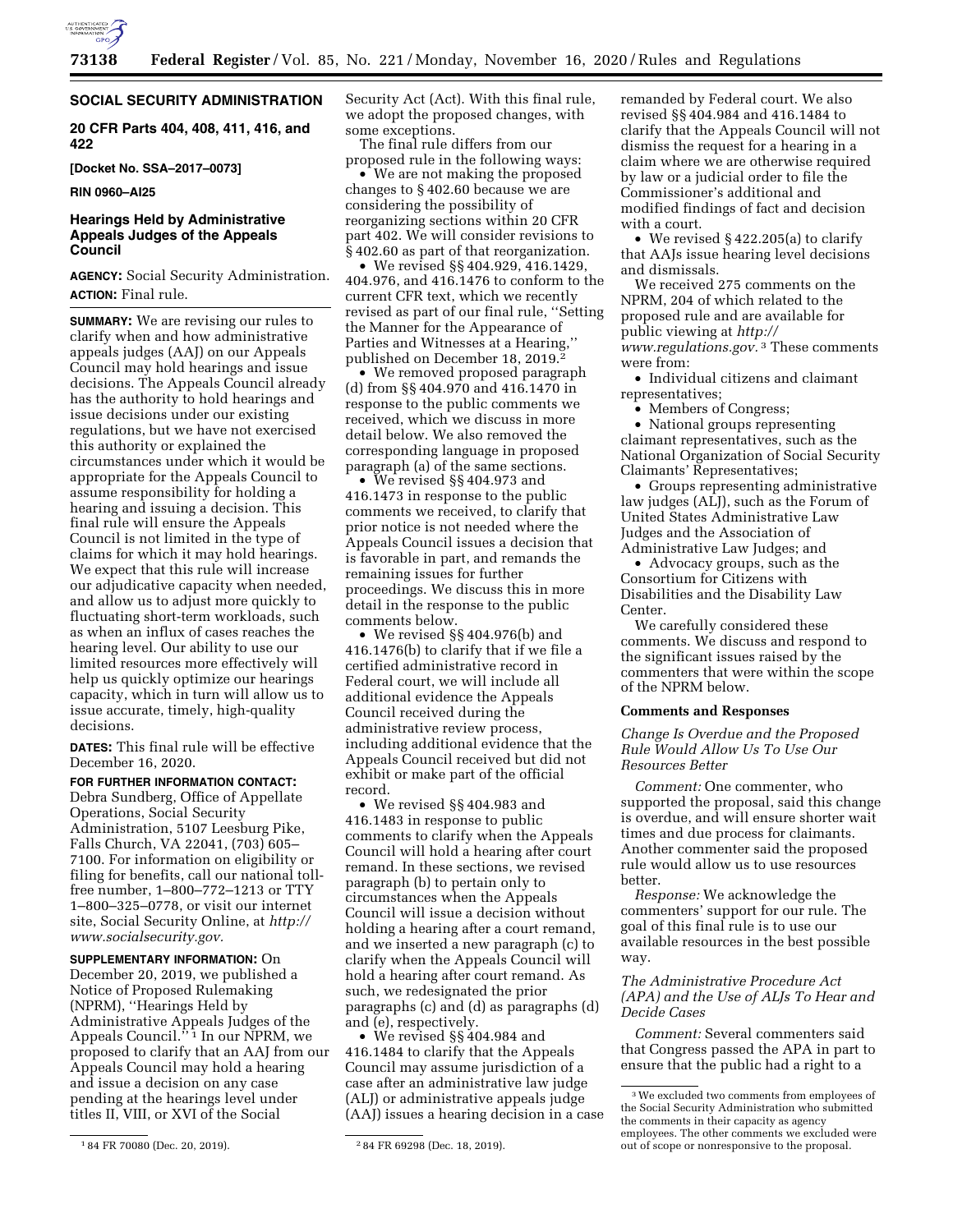neutral and impartial arbiter of facts to adjudicate appeals of agency decisions. One commenter said that our proposed rule would upend our longstanding consistency with the APA's requirements, and would deviate from our past practices and Congressional intent. One commenter referred to sections of the APA that state that ''in every case of adjudication required by statute to be determined on the record after opportunity for an agency hearing,'' 4 the agency, one or more members of the body that comprises the agency, or an ALJ, must ''preside at the taking of evidence.'' 5 The commenter opined that SSA disability cases are adjudications required by the Act to be determined on the record and that the statute mandates that ''if a hearing is held, [the Commissioner] shall, on the basis of evidence adduced at the hearing, affirm, modify, or reverse the Commissioner's findings of fact and such decision."<sup>6</sup> According to the commenter, the statute's mandate triggers application of the APA and this is consistent with the APA's definition of ''adjudication,'' which, according to the commenter, was intended to include proceedings such as ''claims under Title II (Old Age and Survivors' Insurance) of the Act."<sup>7</sup>

Some commenters acknowledged that Congress has never explicitly included the requirement to use ALJs in the Act, but said that it has made clear in legislative history that our hearing process is covered by the provisions of the APA.8 One commenter cited a statement from Congress when it enacted the statute that converted SSA hearing examiners into ALJs under the APA pursuant to 5 U.S.C. 3105 as evidence that Congress intended that we use ALJs.9 Similarly, a commenter asserted that because our procedures are nearly identical to those specified by the APA, it is clear that we observe the

8The commenter quoted material from Robin J. Arzt, *Adjudications by Administrative Law Judges Pursuant to the Social Security Act are Adjudications Pursuant to the Administrative Procedure Act,* 22 J. Nat'l Ass'n Admin. L. Judges (2002), available at: *[http://](http://digitalcommons.pepperdine.edu/naalj/vol22/iss2/1) [digitalcommons.pepperdine.edu/naalj/vol22/iss2/](http://digitalcommons.pepperdine.edu/naalj/vol22/iss2/1)* 

*[1.](http://digitalcommons.pepperdine.edu/naalj/vol22/iss2/1)*). 9See Social Security Amendments of 1977, Pub.

L. 95–216, 91 Stat. 1509 (1977); 5 U.S.C. 3105 (2000); and H.R. Rep. No. 95–617, pt. 2, at 2 (1977). APA's procedural and due process protections, which includes requiring ALJs to preside over hearings. According to a commenter, the APA and Act are so similar that the Supreme Court noted that it did not have to distinguish between the two laws because ''social security administrative procedure does not vary from that prescribed by the APA." 10 Additionally, commenters stated that Congress has ''understood that hearings under the Social Security Act would [continue to] be presided over by APAqualified hearing examiners.'' 11

According to one commenter, the APA requires the use of ALJs as presiding officers in administrative appeals in virtually all circumstances, the exceptions to which do not apply in the Social Security context.

One commenter referred us to a publication that the commenter said discussed applicable law that invalidates our NPRM.12

*Response:* We disagree with these comments. Congress established our administrative hearings process through the Social Security Act Amendments of 1939.13 The original version of section 205(b)(1) of the Act stated:

The [Social Security] Board is directed to make findings of fact, and decisions as to the rights of any individual applying for a payment under this title. Whenever requested by such individual . . . who makes a showing in writing that his or her rights may be prejudiced by any decision the Board has rendered, it shall give such applicant . . . reasonable notice and opportunity for a hearing with respect to such decision. . . .

These broad provisions, though slightly modified over the years, generally have remained substantively unchanged since their enactment.14 Therefore, it has been clear that the head of our agency, initially, the Social Security Board, and currently, the Commissioner, has had the discretion to decide how our hearings process is structured and who may preside over a hearing.15 From the beginning of our hearings process, the head of our agency has delegated to the Appeals Council

14See *Heckler* v. *Day,* 467 U.S. 104, 125 (1984) (Marshall, J., dissenting). Title XVI of the Act contains substantially the same language as section 205(b)(1). See section 1631(c)(1)(A) of the Act.

 $15$  See also section  $702(a)(4)–(a)(7)$  of the Act.

the authority to conduct hearings and issue decisions.16 Indeed, giving the Appeals Council the authority to hold hearings was part of our original vision for our hearings process, predating and forming the basis for the 1940 regulations that authorized the Appeals Council to hold hearings.17

Six years after the commencement of our administrative hearings process, and the commencement of the Appeals Council's delegated authority to conduct hearings and issue decisions, Congress enacted the APA.18 The APA's formal adjudication procedures apply, with limited exceptions, ''in every case of adjudication required by statute to be determined on the record after opportunity for an agency hearing.'' 19 Significantly, neither the text nor the legislative history of the Act explicitly defines what constitutes a ''hearing'' under the Act, and nothing in the statute or its legislative history requires us to hold hearings ''on the record.'' While it is true that Congress modeled many of the hearing procedures in the APA on the Act,20 there are significant differences between an informal, nonadversarial Social Security hearing and the type of formal, adversarial adjudication to which the APA applies.

This view of our hearings process as distinct from the type of hearings process to which the APA applies is consistent with the legislative history of the APA, as well as the legislative history of the Act. The legislative history of both statutes highlights the differences between formal, adversarial adjudications by regulatory agencies and informal, non-adversarial proceedings by agencies that administer

17*Basic Provisions Adopted by the Social Security Board for the Hearing and Review of Old-Age and Survivors Insurance Claims* 39 (Jan. 1940) (*Basic Provisions*). The *Basic Provisions* are reprinted in *Administrative Procedure in Government Agencies: Monograph of the Attorney General's Committee on Administrative Procedure, Part 3 (Social Security Board),* S. Doc. No. 77–10, 33–59 (1940).

18By its own terms, the APA does not repeal delegations of authority as provided by law. Public Law 79-404, section 2, 60 Stat. 237 (1946).

19 5 U.S.C. 554(a).

20*Richardson* v. *Perales,* 402 U.S. at 409.

<sup>4</sup> 5 U.S.C. 554(a).

<sup>5</sup> 5 U.S.C 556(b)(1)–(3).

 $6$  Sections 205(b) and § 1631(c)(1)(A) of the Act

 $(42 \text{ U.S.C. } 405 \text{ (b)}(1) \text{ and } 42 \text{ U.S.C. } 1383 \text{ (c)}(1)(\text{A)}).$ <br>
<sup>7</sup>The commenter cited the "Attorney General's Manual on the Administrative Procedure Act'' 15 (1947), a law review article, Kenneth Culp Davis, *Separation of Functions in Administrative Agencies,* 61 Harv. L. Rev. 612, 636 (1948), and our statement when responding to public comment on hearing procedures under title XVI, 39 FR 37976 (Oct. 25, 1974).

<sup>10</sup>See *Richardson* v. *Perales,* 402 U.S. 389, 409 (1971).

<sup>11</sup>Paul R. Verkuil, Daniel J. Gifford, Charles H. Koch, Jr., Richard J. Pierce, Jr., and Jeffrey S. Lubbers, *Report for Recommendation 92–7: The Federal Administrative Judiciary,* 1992 Administrative Conference of the United States (ACUS) 769, 820 (1992) (*1992 ACUS Report*). 12Arzt, *supra,* n.8.

<sup>13</sup>Social Security Act Amendments of 1939, ch. 666, section 201, 53 Stat. 1360, 1362–1369 (1939).

<sup>16</sup> 5 FR 4169, 4172 (Oct. 22, 1940) (codified at 20 CFR 403.709(d) (1940 Supp.)). The original regulation governing this issue stated that, ''The hearing provided for in this section shall be, except as herein provided, conducted by a referee designated by the Chairman of the Appeals Council. The Chairman may designate a member of the Appeals Council to conduct a hearing. The Territorial Director of the Social Security Board may conduct hearings in the Territories of Alaska and Hawaii. The provisions of this section governing the referee shall be applicable to a member of the Appeals Council or a Territorial Director in conducting a hearing.''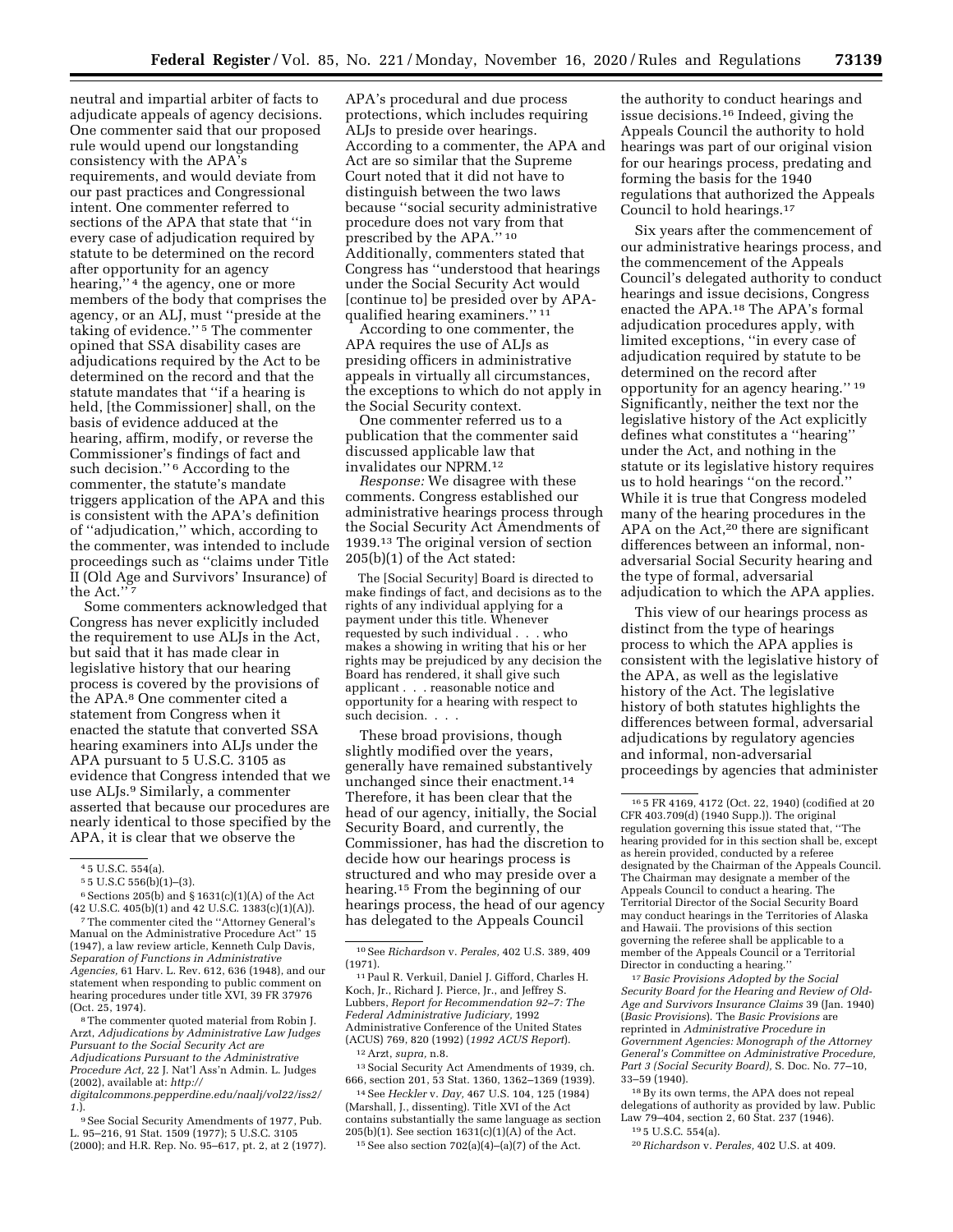certain Federal benefit programs.21 Most notably, under our ''inquisitorial'' hearings process, an ALJ fulfills a role that requires him or her to act as a neutral decisionmaker and to develop facts for and against a benefit claim. The ALJ's multiple roles involve, in essence, wearing ''three hats'': helping the claimant develop facts and evidence; helping the government investigate the claim; and issuing an independent decision. The APA, on the other hand, specifies that ''An employee or agent engaged in the performance of investigative or prosecuting functions for an agency in a case may not, in that or a factually related case, participate or advise in the decision . . . . '' 22 The APA, therefore, embodies an internal ''separation-of-functions'' in agency adjudications that are subject to that statute. Indeed, ensuring such an internal separation-of-functions was one of the APA's fundamental purposes.23 The internal separation-of-functions required in formal adjudications under the APA is inconsistent with the concept of the ''three-hat'' role of an adjudicator in a Social Security hearing,

22 5 U.S.C. 554(d). The APA, 5 U.S.C. 554(d)(2), also provides that the ''employee who presides at the reception of evidence'' may not ''be responsible to or subject to the supervision or direction of an employee or agent engaged in the performance of investigative or prosecuting functions for an agency.''

23*Wong Yang Sung* v. *McGrath,* 339 U.S. 33, 41 (1950).

which by its very nature, is an investigatory function.24 Thus, contrary to the restrictions noted in the APA, the SSA adjudicator both performs an investigative function for SSA and participates in the decision.

The ALJ's three-hat role is consistent with the prevailing view of benefit decision making at the time Congress enacted the APA in 1946. When Congress was considering whether and how to reform the Federal administrative process between the mid-1930s and 1946, it had the benefit of a number of studies on the issue, including the Final Report of Attorney General's Committee on Administrative Procedure and a series of monographs that the Attorney General's Committee prepared on numerous Federal agencies, including the Veterans Administration and the Social Security Board. The Final Report of the Attorney General's Committee recognized a dichotomy between ''regulatory'' decision making and ''benefits'' decision making.25 ''It did so on the ground that hearings conducted by these agencies merely augmented ex parte investigations which the agencies conducted on the claims before them. This subordinate role played by hearings in the benefitgranting agencies made the Committee's

24See, *e.g., 1992 ACUS Report,* at 792 n.53 (''Obviously, had the formal hearing requirements of the APA been mandatory, the separation-offunctions requirements would have forbidden the ALJ to assume total control of the process.''); Gary J. Edles, *An APA-Default Presumption for Administrative Hearings: Some Thoughts on*  ''*Ossifying*'' *the Adjudication Process,* 55 Admin. L. Rev. 787, 809–10 (2003) (''[D]isability cases under the Social Security Act—the largest adjudicatory regime to use ALJs as presiding officers—are arguably not even governed by the APA . . . . Historically, the Social Security Administration decided to use administrative law judges even though it was not required to do so by any 'on-therecord' hearing requirement . . . . Moreover, Social Security cases are non-adversarial, the government is not typically represented and, more like the inquisitorial model, the presiding administrative law judge has an affirmative obligation to develop the record even if counsel represents the claimant. Social Security cases have been described as 'the best example' of agency adjudication not based on a judicial model. Although Social Security cases are, in numbers at least, the predominant form of ALJ hearing today, they are plainly not the prototypical regulatory hearing of the mid-1940s or the accusatory-style proceeding likely to lead to a finding of culpability or imposition of severe economic sanction whose procedural uniformity appears to be the predicate for an APA-default provision.''); Bernard Schwartz, *Adjudication and the Administrative Procedure Act,* 32 Tulsa L. J. 203, 209 (1996) (''At first glance, this three-hat system may appear to contravene the APA separation-of-functions requirements because the Social Security ALJ is not limited to hearing and deciding. The ALJ also has the task of developing both the claimant's and the government's case.'').

25 ''Final Report of Attorney General's Committee on Administrative Procedure,'' S. Doc. No. 77–8, at 55, 69, 263 (1941); see *1992 ACUS Report,* at 815– 17.

general analysis of agency adjudication– including its careful review of separations-of-functions issues– inapplicable to the benefit agencies.'' 26

The Supreme Court approved the ''three-hat'' role of our adjudicators in *Richardson* v. *Perales,* without addressing the APA's separation-offunctions requirements.27 In *Perales,* the Court was less concerned with the position title of our adjudicators than with ensuring that the hearings process worked fairly and efficiently. The Court declined to consider whether a Social Security hearing was a formal adjudication under the APA because, in the Court's view, our hearings process, including the ''three-hat role'' for the adjudicator at the hearing, was fair and worked efficiently to process our tremendous volume of cases.28 The fairness and efficiency of the process, however, did not depend on the fact that an ALJ, as opposed to another type of adjudicator, presided over the hearing.

Consequently, in light of the significant differences between our informal, inquisitorial hearings process and the type of hearings process to which the APA applies, our hearings process is properly viewed as comparable to the APA's process, but governed only by the requirements of the Act and procedural due process.29

27 402 U.S. 389, 410 (1971).

28The *Perales* court relied on statistics showing that the agency received ''over 20,000 disability claim hearings annually,'' 402 U.S. at 406; see also *id.* at 403 n.7 (citing agency statistics showing that ''in fiscal 1968, 515,938 disability claims were processed.'') Those numbers pale in comparison to our more recent workload numbers. In 2019, we received and completed approximately 2.3 million initial disability claims, received more than 510,000 hearing requests, and completed more than 793,000 hearings. ''Annual Performance Report, Fiscal Years 2019–2021'' at 44, 46 (2020)).

29See, *e.g., 1992 ACUS Report,* at 791–92 (''The Social Security Administration had long utilized ALJs even though the APA on-the-record hearing requirements may not have required it to do so. . . . By the 1970s the number of disability determinations skyrocketed with the advent of expanded coverage. It became quickly apparent that the number of ALJs making disability determinations would far outstrip those making all formal decisions in government. The remarkable thing about this expanded use of ALJs was that it emerged without APA compulsion because no onthe-record hearing was mandated in the disability context.''); Kent Barnett, *Against Administrative Judges,* 49 U.C. Davis L. Rev, 1643, 1664–65 (2016) (Barnett, *Against Administrative Judges*) (''SSA has chosen to use ALJs in the absence of any 'on the record' language.''); Paul R. Verkuil, *Reflections Upon the Federal Administrative Judiciary,* 39 UCLA L, Rev. 1341, 1348–49 (1992); Phyllis E.

<sup>21</sup>The legislative history of the Social Security Act Amendments of 1939 states that, ''Administrative and judicial review provisions not now provided in the Social Security Act are included, and administrative provisions are included which are similar to those under which the Veterans' Administration operates. . . . Section 205(b) outlines the general functions of the Board in determining rights to benefits. It requires the Board to offer opportunity for a hearing, upon request, to an individual whose rights are prejudiced by any decision of the Board.'' H.R. Rep. No. 728, 76th Cong., 1st Sess. 42 (1939); S. Rep. No. 734, 76th Cong., 1st Sess. 51 (1939). The legislative history of section 205(b) of the Act therefore links the provisions that Congress contemplated for our administrative review process with the process used by the Veterans' Administration (now the Department of Veterans Affairs), another benefitgranting agency. This linkage to the Department of Veterans Affairs procedures is significant, because ''[t]he prevailing pre-World War II view was that benefits decisionmaking was significantly different from regulatory decisionmaking.'' *1992 ACUS Report,* at 815. The Final Report of Attorney General's Committee on Administrative Procedure, on which Congress relied when it enacted the APA, also highlights the distinction between the regulatory agencies and the benefit granting agencies. S. Doc. No. 77–8, at 55, 69, 263 (1941). ''When the Attorney General's Committee recommended the creation of the office of independent hearing examiner, it was focusing on the operation of regulatory agencies. Benefit adjudication was not a matter of primary concern to the Committee, and there is ground for the belief that the Committee viewed benefit adjudication very differently from regulatory adjudication.'' *1992 ACUS Report,* at 825.

<sup>26</sup> Daniel J. Gifford, *Adjudication in Independent Tribunals: The Role of an Alternative Agency Structure,* 66 Notre Dame L. Rev. 965, 987 (1991); see also Daniel J. Gifford, *Federal Administrative Law Judges: The Relevance of Past Choices to Future Directions,* 49 Admin. L. Rev. 1, 20–21 (1997) (Gifford, *Past Choices*).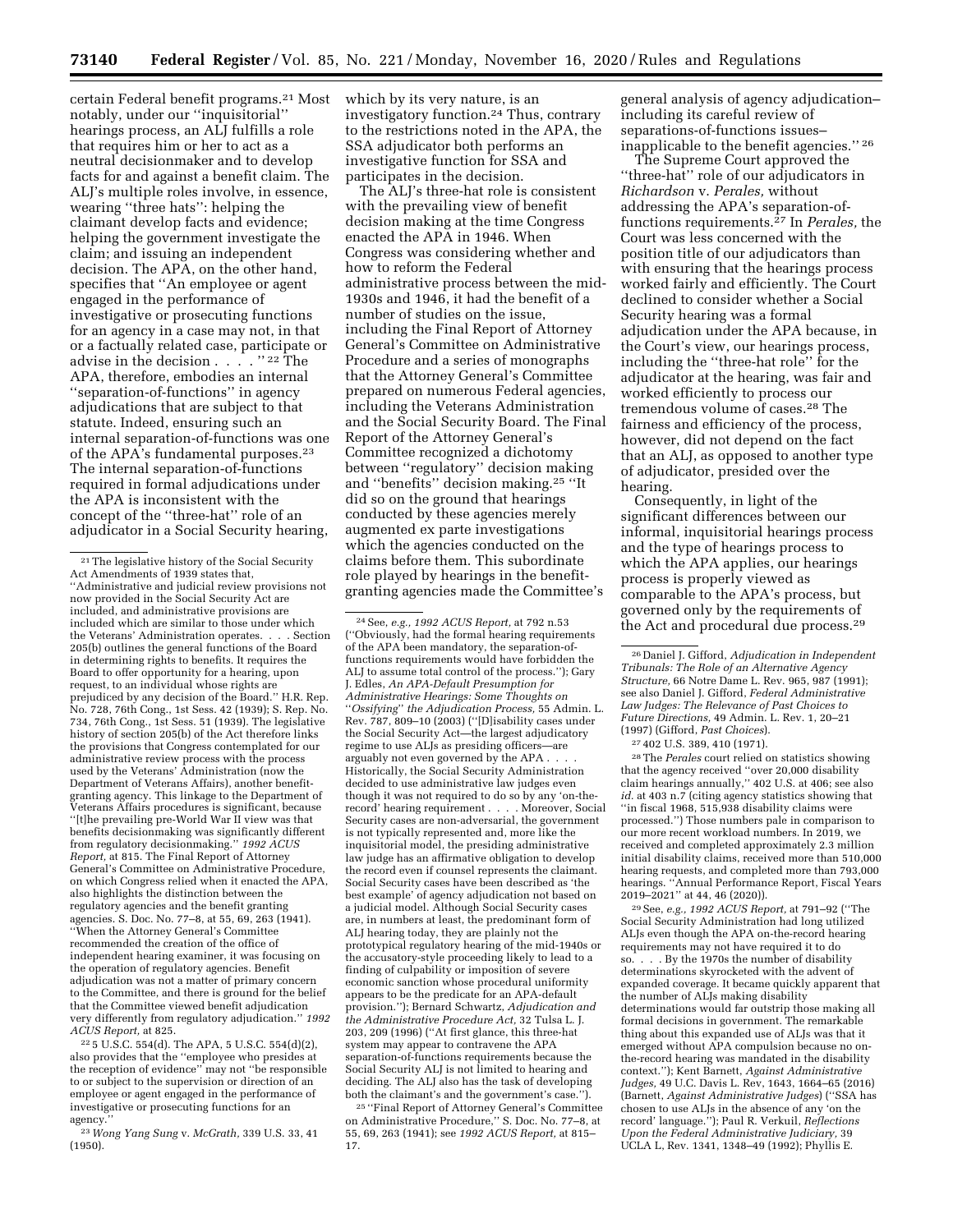We recognize, as some commenters noted, that on two prior occasions, Congress explicitly authorized us, on a temporary basis, to use non-ALJ adjudicators in our hearings process: first, after Congress created the disability program in the 1950s, and again when Congress created the Supplemental Security Income (SSI) program in the 1970s.30 One possible explanation for these temporary authorizations is that they reflect a congressional belief that, without such authorization, the APA would have compelled us to use ALJs in our hearings process. The commenters seemed to proceed from that assumption. However, an equally plausible explanation for Congress's action is a need for expediency: Congress preferred to address the service delivery problems that arose after enactment of the disability and SSI programs through means that were the least disruptive to our existing processes. In this context, ''Congress's temporary authorization for non-ALJ

*[FINAL%20EEOC%20Final%20Report%20%5B3-](https://www.acus.gov/sites/default/files/documents/FINAL%20EEOC%20Final%20Report%20%5B3-31-14%5D.pdf)  [31-14%5D.pdf](https://www.acus.gov/sites/default/files/documents/FINAL%20EEOC%20Final%20Report%20%5B3-31-14%5D.pdf)*) (discussing SSA's use of ALJs and noting that, ''The relevant provision of the Social Security Act, however, required only an 'opportunity for hearing,' not a 'hearing on the record.' This language would not ordinarily be read to require observance of formal APA adjudication procedures.'').

30Public Law 85–766, 72 Stat. 864, 878 (1958); Public Law 86–158, 73 Stat. 339, 352 (1959); Public Law 92–603, 86 Stat. 1329, 1475 (1972). Notably, the legislation that authorized us to use non-ALJ adjudicators at the outset of the SSI program may have had an unintended effect. At the outset of the SSI program in 1974, as now, many claimants who applied for SSI payments under title XVI of the Act also applied for benefits under title II of the Act. We needed a feasible way to decide these concurrent claims, and using a different adjudicator to decide each claim would not have been supportable because concurrent claims usually involve common issues. Congress subsequently enacted legislation to address the issue. See Public Law 94–202, 89 Stat. 1135 (1976); H.R. Rep. No. 679, 94th Cong., 1st Sess. 3 (1975); S. Rep. No. 550, 94th Cong., 1st Sess. 3–4 (1975), *reprinted in* 1975 U.S.C.C.A.N. 2347, 2349–2350 (1975); Public Law 95–216, 371, 91 Stat. 1509, 1559 (1977); H.R. Conf. Rep. No. 837, 95th Cong., 1st Sess. 74 (1977), *reprinted in* 1977 U.S.C.C.A.N. 4308, 4320. The first law, Public Law 94–202, made the requirements for hearings held under title XVI of the Act consistent with those held under title II, and provided that the hearing examiners who had been hired under the original version of the SSI statute would be considered ALJs on a temporary basis. The second law, Public Law 95–216, made these adjudicators ALJs on a permanent basis.

adjudication [after enactment of the disability program] was merely intended to provide relief to the SSA without revising the SSA's decisional format. Under such a view, Congress did not consider the larger question of whether Title II proceedings were or were not governed by the APA or whether they required APA-qualified ALJs as presiding officers.'' 31

We also disagree with those commenters who expressed possible due process concerns. It is important to note that there is no due process violation inherent in a hearing system that relies on adjudicators other than ALJs. Indeed, adjudicators other than ALJs significantly outnumber ALJs, and they preside over hundreds of thousands of adjudications in the Federal government each year, including many, such as those conducted by the Department of Veterans Affairs, that involve issues similar to the ones that our adjudicators are required to decide.32 With respect to the issue of who may be a decisionmaker in an adjudicatory proceeding, the fundamental requirement of due process is that the decisionmaker be fair and impartial.33

As we explained in the preamble of the NPRM, we will not implement these changes in a way that will undermine the independence and integrity of our existing administrative review process. We take seriously our responsibility to ensure that claimants receive accurate decisions from impartial decisionmakers, arrived at through a fair process that provides each claimant with the full measure of due process protections. Since the beginning of our administrative review process in 1940, we have held an unwavering commitment to a full and fair hearings process. This final rule will not alter the fundamental fairness of our longstanding hearings process. Under our current rules, and under sections 404.956(c) and 416.1456(c) of this final

*Past Choices,* at 26, n.139. 32*See* Kent H. Barnett, *Some Kind of Hearing Officer,* 94 Wash. L. Rev. 515, 541–43 (2019) (recognizing that non-ALJs significantly outnumber ALJs in the Federal government, and noting that, as of approximately June 2019, there were 1,931 ALJs versus at least 10,831 non-ALJs in the Federal government); John H. Frye, III, *Survey of Non-ALJ Hearing Programs in the Federal Government* 59– 79 (August 1991) (available at: *[https://](https://www.acus.gov/sites/default/files/documents/00000001.pdf) [www.acus.gov/sites/default/files/documents/](https://www.acus.gov/sites/default/files/documents/00000001.pdf) [00000001.pdf.](https://www.acus.gov/sites/default/files/documents/00000001.pdf)*)

33See, *e.g., Schweiker* v. *McClure,* 456 U.S. 188, 195 (1982) (noting that, ''due process demands impartiality on the part of those who function in judicial or quasi-judicial capacities'' and rejecting a due process challenge to the use of non-ALJ hearing officers who ''serve[d] in a quasi-judicial capacity, similar in many respects to that of administrative law judges'' in certain Medicare hearings).

rule, our AAJs will apply the same rules that our ALJs apply when they hold hearings. As they do currently, under the authority prescribed by sections 404.979 and 416.1479, AAJs will independently decide cases based on the facts in each case and in accordance with agency policy set out in regulations, rulings, and other policy statements. They will continue to maintain the same responsibility and independence as ALJs to make fair and accurate decisions, free from agency interference. Because AAJs and ALJs have similar levels of training, will follow the same set of policies, and have equivalent decisional independence, we anticipate that when AAJs are used at the hearing level, they will provide the same level of service and fairness as ALJs do.

*Comment:* A commenter said that the regulations and policies currently in place, which we cited as support for our NPRM, have only stood because they have not been previously implemented, and thus were never challenged. The commenter opined that the two regulations that give AAJs the authority to hear cases are in conflict with the APA, which requires adjudications on the record to be conducted only by the agency, one of the members of the body that comprise the agency, or an ALJ appointed under 5 U.S.C. 3105.

*Response:* We disagree. As explained above, in light of the significant differences between our hearings process and the type of hearings process to which the APA applies, we believe our hearings process is properly viewed as comparable to the APA's process, but governed only by the requirements of the Act and procedural due process. For the reasons discussed above, this final rule is consistent with the Act and safeguards the individual's right to procedural due process.

*Comment:* A commenter stated that it is only by regulations, not statute, that we use the Appeals Council to hear appeals at our agency. The commenter opined that if agencies could promulgate regulations and make anyone a member of the body that comprises the agency, then agencies would never need to use ALJs. The commenter cited the Supreme Court's decision in *Wong Yang Sung* v. *McGrath* 34 as demonstrating that adjudicators authorized to conduct hearings only by regulation must give way to ALJs.

*Response:* We disagree with this comment. Contrary to the commenter's assumption, we are not providing our

Bernard, *Social Security and Medicare Adjudications at HHS: Two Approaches to Administration Justice in an Ever-Expanding Bureaucracy,* 3 Health Matrix 339, 353 n.18 (1993) (''SSA decides large numbers of disability cases informally—that is outside the formal adjudication requirements of the APA—yet it uses ALJs to do so.''); *cf.,* ACUS, *Equal Employment Opportunity Commission: Evaluating the Status and Placement of Adjudicators in the Federal Sector Hearing Program,* at 11–12 (2014)). (*[https://www.acus.gov/](https://www.acus.gov/sites/default/files/documents/FINAL%20EEOC%20Final%20Report%20%5B3-31-14%5D.pdf) [sites/default/files/documents/](https://www.acus.gov/sites/default/files/documents/FINAL%20EEOC%20Final%20Report%20%5B3-31-14%5D.pdf)* 

<sup>31</sup> *1992 ACUS Report,* at 820–21; see also Gifford,

<sup>34</sup>See *Wong Yang Sung* v. *McGrath,* 339 U.S. 33, 50 (1950).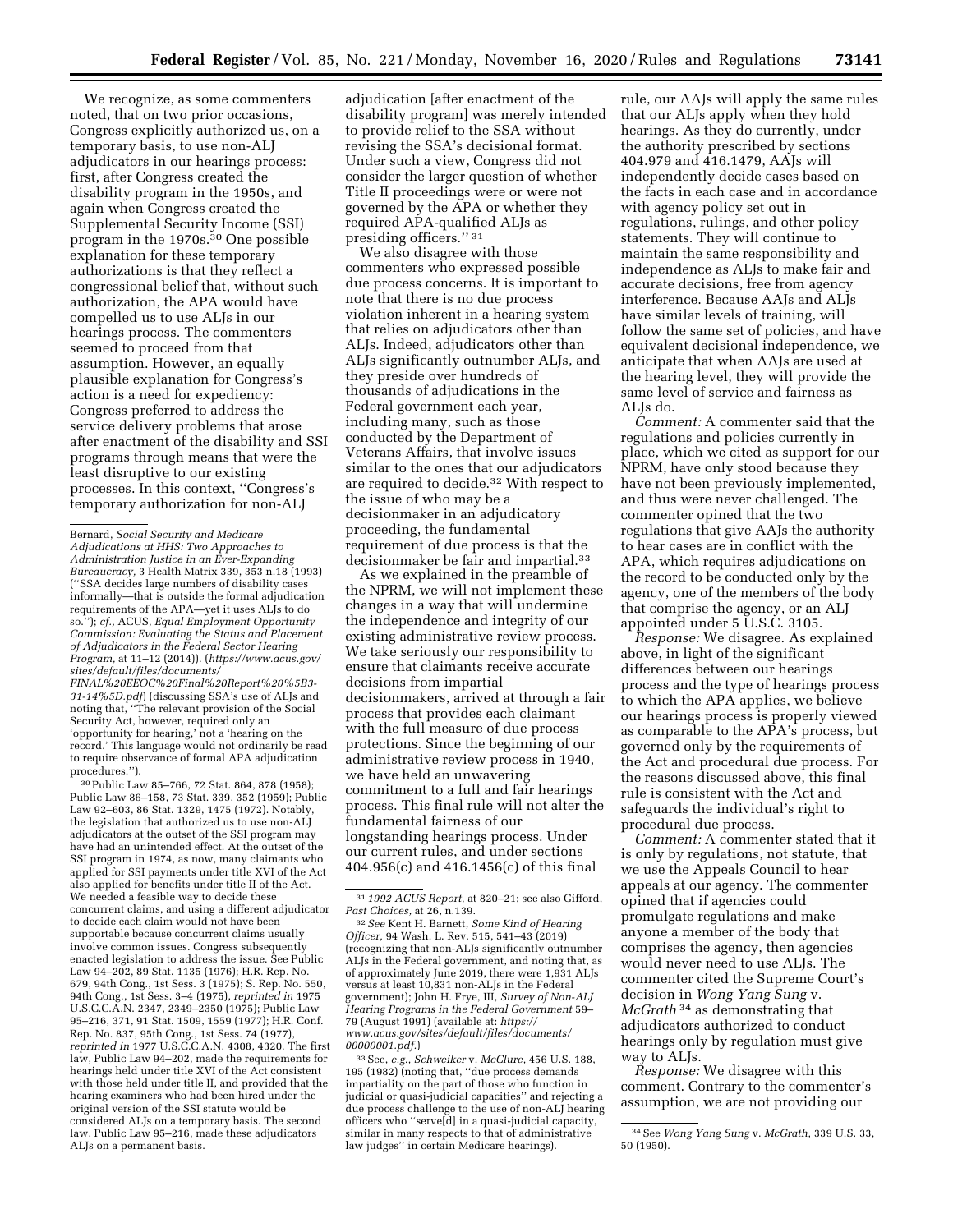program in 1972. In that

process.'' 37

Administrative Procedure Act (5 U.S.C. 554, 556, and 557) and comply with requirements for administrative due

*Response:* We disagree with these comments. We recognize that the Department of Health, Education, and Welfare (HEW), our parent agency in the 1970s, and what was then called the Civil Service Commission (CSC) had a dispute over the appointment of ALJs to hear and decide claims under the SSI program after Congress enacted the

intragovernmental dispute, HEW took the position that an SSI hearing was one to which the APA applied; the CSC took the opposite position, and contended that it had no authority to appoint ALJs for SSI hearings because an SSI hearing

was not one to which the APA applied.38 The Department of Justice agreed with CSC's position, and Congress ultimately resolved the dispute.39 Regardless of the position that HEW took on the issue in the 1970s, however, we have long held the view that our hearings process is governed by

AAJs with the authority to hold hearings because we consider them members of the body that comprise the agency under the APA. As we explained above, from the beginning of our hearings process, the head of our agency initially, the Social Security Board, and currently, the Commissioner—has had statutory authority to decide, through rulemaking, how to structure our hearings process and who may preside over a hearing.35 Moreover, from the beginning of our hearings process, the head of our agency has delegated to the Appeals Council the authority to conduct hearings and issue decisions.

We also disagree with the commenter's characterization of the Court's decision in *Wong Yang Sung.* In that case, the Court found that the APA's formal adjudication requirements, which apply in every case of adjudication ''required by statute'' to be determined on the record after opportunity for a hearing, applied to immigration deportation hearings that were not required by statute, but by the Constitution and procedural due process. The court also held that immigrant inspectors, who held deportation hearings pursuant to regulations, did not fall within the APA's exception for proceedings conducted by ''officers specially provided for by or designated pursuant to statute.'' 36 As previously discussed, our hearings process is required under sections 205(b)(1) and 1631(c)(1)(A) of the Act. In light of the significant differences between our hearings process and the type of hearings process to which the APA applies, the proper view of our hearings process is that it is comparable to the APA's process, but governed by the requirements of the Act and procedural due process. Because our hearing process does not fall under the APA's requirements for a formal adjudication, there is no basis to consider whether our AAJs would qualify as ''officers specially provided for by or designated pursuant to statute.'' Consequently, the commenter's reliance on *Wong Yang Sung* is inapposite.

*Comment:* Several commenters said that our agency has previously made statements indicating that we operate under the APA. For example, in responding to public comments on hearing procedures under title XVI, we said, ''The regulations herewith governing full administrative hearing and review are in accordance with the Social Security Act, as amended, and

the requirements of the Act and due process, and is not subject to the formal adjudication requirements of the APA. As explained above, in light of the significant differences between our hearings process and the type of hearings process to which the APA applies, we believe our hearings process is properly viewed as comparable to the APA's process, but governed by the requirements of the Act and procedural

due process. For the reasons discussed above, this final rule is consistent with the Act and safeguards the individual's right to procedural due process. *Comment:* According to a commenter, the recent U.S. Supreme Court decision

*Smith* v. *Berryhill* 40 confirms that ALJs must conduct our hearings. The commenter said that the language of this decision indicates that it is not within the agency's discretion to define a ''hearing'' or appropriate ''due process.'' The commenter said both are reserved for the judicial branch to interpret as a means of further protecting the public from agency over-reaching and ensuring the public receives the protections of the APA as intended by Congress. Another commenter said *Smith* v. *Berryhill* held that 42 U.S.C. 405(g) provides for judicial review of any final decision made after a hearing before an ALJ, not another group of people. Another commenter said SSA is ignoring the negative impact this rule

change will have on due process and increasing the likelihood that claimants will need to appeal decisions directly to the Federal district courts based on the recent decision of *Smith* v. *Berryhill.* 

*Response:* We disagree with these comments. The Supreme Court did not decide in *Smith* the type of adjudicator who may preside over our administrative hearings. Rather, *Smith*  concerned the narrow issue of ''whether a dismissal by the Appeals Council on timeliness grounds after a claimant has received an ALJ hearing on the merits qualifies as a 'final decision . . . made after a hearing' for purposes of allowing judicial review under [section 205(g) of the Act].'' 41

The Court held that ''[w]here, . . . a claimant has received a claim-ending timeliness determination from the agency's last-in-line decisionmaker after bringing his claim past the key procedural post (a hearing) mentioned in [section 205(g) of the Act], there has been a 'final decision . . . made after a hearing under [section 205(g)].'' 42

We recognize that the Court noted, in *dicta,* that ''the 'hearing' referred to in [section 205(g)] cannot be a hearing before the Appeals Council.'' 43 However, we do not interpret this statement to have any effect on this final rule clarification. The Court made this statement in support of its conclusion that ''the fact that there was no Appeals Council hearing . . . does not bar review.'' 44 In other words, the Court ruled that the claimant in *Smith* could obtain judicial review of the Appeals Council's dismissal of his request for review even though the Appeals Council did not hold a hearing. The Supreme Court in *Smith* did not decide the type of adjudicator who may preside over our administrative hearings. The Court noted, moreover, that it need not conclusively define ''hearing'' as used in section 205(g), because the claimant in *Smith* had clearly obtained the type of hearing on the merits contemplated by the statute.45

When an AAJ removes a request for a hearing under this final rule, the claimant will still receive the type of merits hearing contemplated by the statute. The AAJ will conduct all proceedings in accordance with the rules that apply to ALJs, and if the claimant is dissatisfied with the hearing decision or dismissal, he or she may ask the Appeals Council to review that action. The AAJ who conducted the

<sup>35</sup>See sections 205(b)(1), 702(a)(4)–(7),

 $1631(c)(1)(A)$  of the Act. 36 339 U.S. at 51–52.

<sup>37</sup> 39 FR 37976 (Oct. 25, 1974).

<sup>38</sup>See Gifford, *Past Choices,* at 16–17.

<sup>39</sup>See supra note 30.

<sup>40</sup> 139 S. Ct. 1765 (May 28, 2019).

<sup>41</sup> *Id.* at 1771.

<sup>42</sup> *Id.* at 1777.

<sup>43</sup> *Id.* at 1775 n.10.

<sup>44</sup> *Id.*  45 *Id.* at 1775.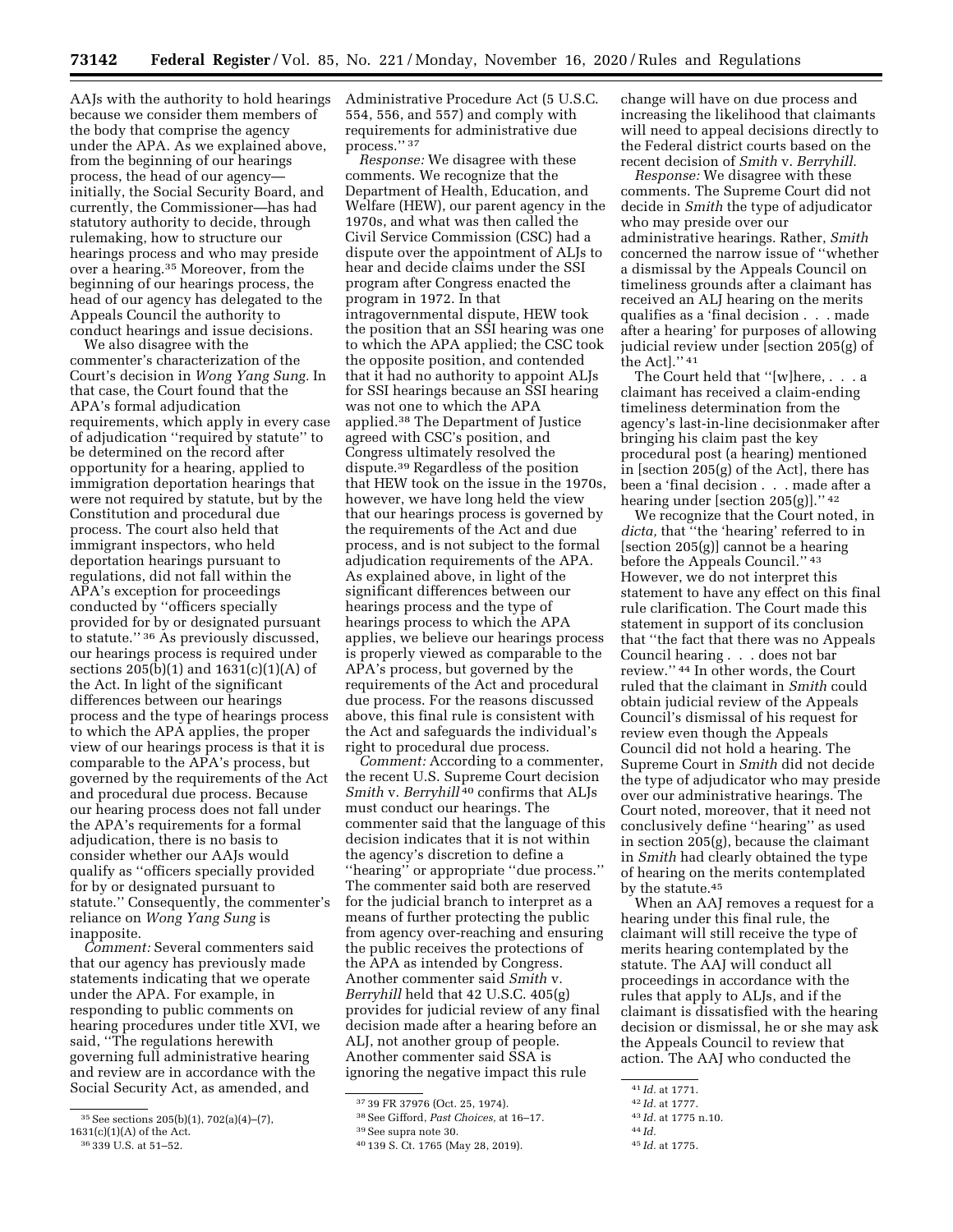hearing or issued the decision or dismissal will not participate in any action associated with the request for review. In effect, hearings and appeals will remain separate and distinct. The claimant will also retain the right to request judicial review of the agency's final decision.

Because this final rule does not affect a claimant's right to a hearing on the merits as contemplated by the Act, we do not believe the Supreme Court's decision in *Smith* precludes the rule.

# *Comments About the Congressional Intent Underlying the Act*

*Comment:* According to one commenter, Congressional action makes clear that Congress has long understood that we were required to use ALJs to decide cases. One commenter asserted that, historically, it has only been at the explicit direction of Congress, through the enactment of new law, that we have been empowered to use non-ALJs to decide cases. The commenter said that twice in the 1950s, Congress enacted emergency legislation to permit non-ALJ adjudication, but both times the legislation included a time limit. According to the commenter, the most recent time Congress legislated on our use of ALJs was in 1977, to repeal a provision that permitted us to use non-ALJs to preside over appeals for the recently created SSI program. The commenter opined that these examples demonstrate that Congress understood that we were required to use ALJs and legislation is necessary to permit us to use non-ALJs.

*Response:* We disagree with these comments. As previously discussed, we recognize that on two prior occasions, Congress explicitly authorized us, on a temporary basis, to use non-ALJ adjudicators in our hearings process: First, after Congress created the disability program in the 1950s and again when Congress created the SSI program in the 1970s.46 We have previously explained above that, as the Administrative Conference of the United States has recognized, these congressional actions do not unambiguously indicate that Congress intended us to use ALJs to hear and decide all claims. Moreover, Congress has, in fact, made conflicting statements on this issue. For example, in the Conference Report on H.R. 4277, which became the Social Security Independence and Program Improvements Act of 1994, the conference committee expressed its

understanding of present law as being that our hearings process was not subject to the APA.47

Notably, we have previously used non-ALJs to issue decisions without an enactment of new law. Under our current rules, attorney advisors have authority to conduct prehearing proceedings in some cases, and issue fully favorable decisions, as a result of those proceedings.48 We adopted our attorney advisor program during the 1990s when we were again confronted with an unprecedented volume of hearing requests. In an effort to process those requests more timely, we published final rules in June 1995 establishing the attorney advisor program for a limited period of two years.49 The program's success prompted us to renew it several times until it expired in April 2001.50 In August 2007, we published an interim final rule that reinstituted the attorney advisor program,51 and in March 2008, we issued a final rule without change.52 As before, we intended the program to be a temporary modification to our procedures, but with the potential to become a permanent program. Since that time, we periodically extended the sunset date of the program,<sup>53</sup> until we decided to make it permanent in August 2018 because it had become an integral tool in providing timely decisions to the

47H.R. Conf. Rep. No. 103–670, at 98 (1994), *reprinted in* 1994 U.S.C.C.A.N. 1553, 1564 (noting that, ''Although not required by law, the agency follows the procedures of the Administrative Procedures [*sic*] Act (APA) with respect to the appointment of ALJs and the conduct of hearings.''). See, *e.g.,* Barnett, *Against Administrative Judges,* at 1664–65 (''[I]t is far from clear that the SSA is required to use ALJs or formal adjudication under the APA. After all, legislative history to statutory amendments in 1994 states that although the SSA uses ALJs, the use of ALJs and formal APA proceedings are 'not required by law.' ''); *ACUS Final Report on EEOC Adjudication,* at 11–12, n.73 (''There nonetheless remains some dispute over whether Congress intended to require DI and SSI hearings be conducted under the APA.''). 48 20 CFR 404.942 and 416.1442.

49 60 FR 34126 (June 30, 1995).

50 62 FR 35073 (June 30, 1997) (extending expiration date to June 30, 1998); 63 FR 35515 (June 30, 1998) (extending expiration date to April 1, 1999); 64 FR 13677 (Mar. 22, 1999) (extending expiration date to April 1, 2000), 64 FR 51892 (Sept. 27, 1999) (extending expiration date to April 2, 2001).

51 72 FR 44763 (Aug. 9, 2007).

52 73 FR 11349 (Mar. 3, 2008).

53 74 FR 33327 (July 13, 2009) (extending expiration date to August 10, 2011); 76 FR 18383 (May 4, 2011) (extending expiration date to August 9, 2013); 78 FR 45459 (July 29, 2013) (extending expiration date to August 7, 2015); 80 FR 31990 (June 5, 2015) (extending expiration date to August 4, 2017); 82 FR 34400 (July 25, 2017) (extending expiration date to February 5, 2018); and 83 FR 711 (Jan. 8, 2018) (extending expiration date to August

public while maximizing the use of our ALJs.54

# *Comments About the Clarity of Our NPRM*

*Comment:* Several commenters said there are a number of questions that we did not address in our NPRM, which makes it difficult for the public to evaluate the proposal. Some commenters said the proposal was so vague that it is impossible for the public to provide meaningful comment on it and, as a result, the proposal does not meet the basic requirements of rulemaking under the APA.

Among the questions raised, commenters asked when an AAJ would be assigned a claim, hold a hearing, and issue a decision. Others asked when and how often we expect AAJs to exercise the authority to hold hearings (*e.g.,* if there will be a threshold for the number of pending hearing requests above which we would exercise this authority). Some commenters wanted to know if we would give AAJs the same goals as ALJs in terms of case processing. Others asked if we envision hiring more AAJs, if AAJs will hold hearings by video teleconference, and if we would place AAJs in local offices. One commenter asked if a claimant could object to a hearing by an AAJ and ask for an ALJ instead. Some commenters wanted to know if AAJ decisions would be subject to quality reviews and if AAJs who hear cases would continue to hear appeals at the same time.

*Response:* We continually evaluate our available authority to best handle our work. As discussed above and in the preamble of our NPRM, AAJs have had authority to remove hearing requests, hold hearings, and issue decisions since the beginning of our hearings process in 1940. This final rule merely seeks to clarify the rules that would govern when and how AAJs hold hearings and issue decisions. Furthermore, this rule provides that AAJs will be subject to the same policies and procedures as ALJs, if they remove a request for a hearing. We expect that these revisions will provide us with much-needed flexibility to respond to, and mitigate, the impact of surges in hearing requests and to meet the needs of the public we serve. There may be nationwide caseload surges, regionalized caseload surges, or other circumstances that warrant staffing hearings with new or reallocated AAJ staff. For example, the caseload surge in the wake of the 2008 recession serves as a clear example of a system-wide backlog where, under this rule, new or

<sup>46</sup>Public Law 85–766, 72 Stat. 864, 878 (1958); Public Law 86–158, 73 Stat. 339, 352 (1959); Public Law 92–603, 86 Stat. 1329, 1475 (1972).

<sup>3, 2018). 54</sup> 83 FR 40451 (Aug. 15, 2018).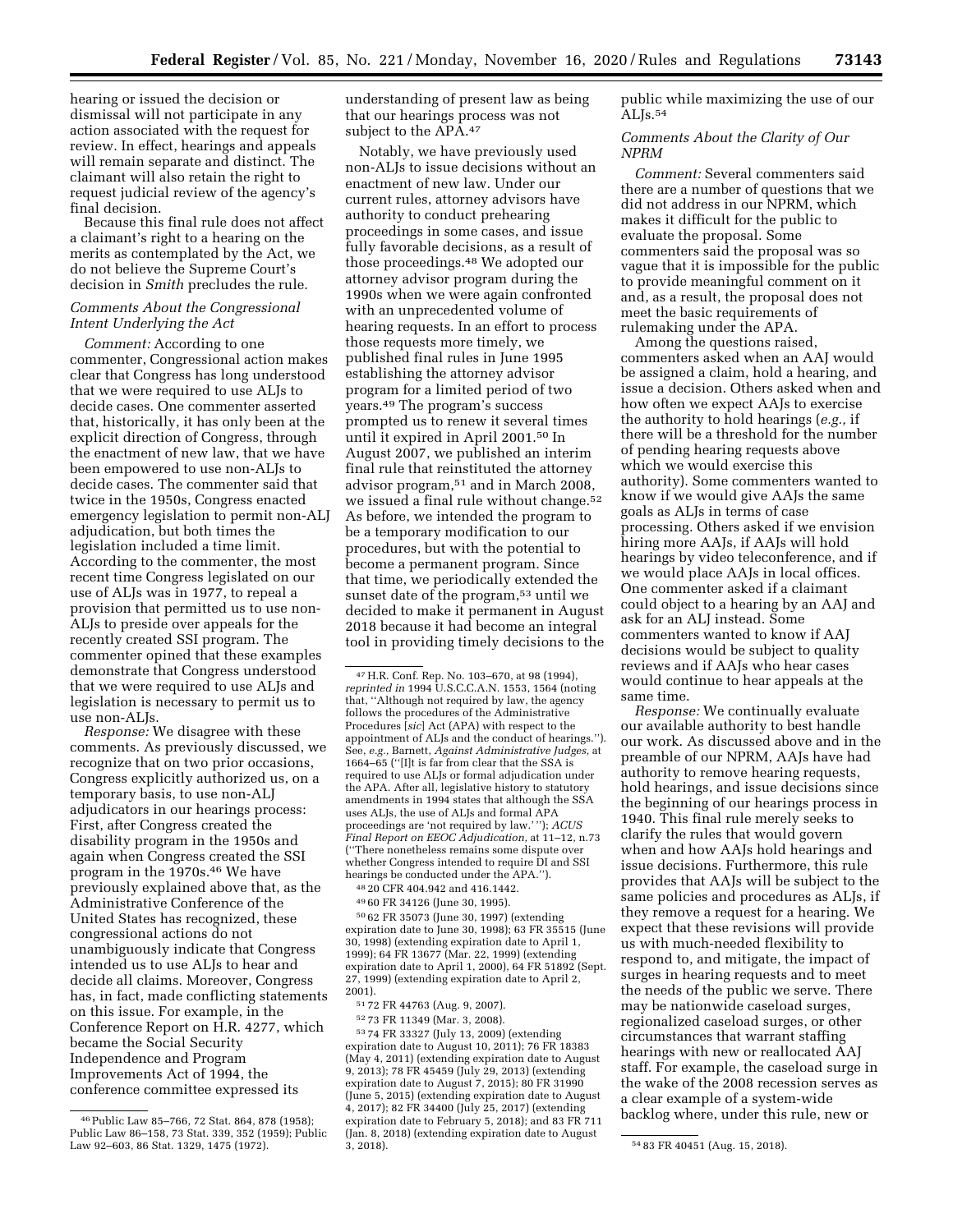reallocated AAJs could augment the current number of ALJs conducting hearings. Using AAJs can allow the agency to conduct more hearings with less wait time for claimants. This rule is intended to provide flexibility when there is a need for additional support at the hearings level. As another example, in a situation where a regional office unexpectedly needs to re-hear a substantial number of cases, this rule will allow SSA to add additional AAJs to the hearing level review.

We did not specify when we would exercise this authority so that we are able to address unforeseen circumstances. For example, since March 2020, we have had to modify substantially our normal hearings process in light of the national public health emergency resulting from the COVID–19 global pandemic. We closed our hearing offices to the public and began offering claimants the opportunity for a hearing by telephone. Such unforeseen scenarios have the potential to disrupt substantially our normal operations and the availability of all of our adjudicators. We therefore should prepare for this type of unforeseeable circumstance by ensuring that our rules allow us the maximum flexibility to hear and decide claims, in order to provide an appropriate level of public service. This final rule will help us do that. In terms of the other specific questions, we will apply the same rules that apply to ALJs when AAJs hold hearings and issue decisions.

In addition to this rule, we will continue to utilize other flexibilities during surges in hearing requests and during case backlogs, such as shifting cases from hearing offices that are overburdened to hearing offices that have less of a demand or reassigning cases to ALJs or AAJs that have the capacity to take on additional cases, to help reduce the number of pending hearing requests and use all of our adjudicative resources in the most effective manner.

# *Comments About the Data and Evidence That Justifies the Rule*

*Comment:* Some commenters said that we did not comply with the rulemaking provisions of the APA because we did not provide technical studies or data to explain or support the necessity of this change. One commenter said our NPRM makes conclusory statements that having AAJs conduct hearings will help us process claims faster, with no data or information on how we reached this conclusion. Further, the commenter stated the NPRM does not provide information on how we will track or

monitor the data to see if the rule leads to faster claims processing.

One commenter said that we did not substantiate our assertions related to our need for flexibility and increased capacity to address short-term workloads. According to the commenter, our only rationale for needing additional adjudicative flexibility is the difference in hearing wait times across the country. In the commenter's opinion, we already have enough flexibility to address such disparities. The commenter said that we should use our existing flexibility (*e.g.,*  our national first in, first out case assignment policy; our ability to transfer workloads between hearing offices; and our ability to schedule appearances by video teleconferencing) to balance the hearing level workload and address any future surge in hearing requests rather making the proposed changes final.

*Response:* We disagree that our NPRM required technical studies or data to support this change. As we explained above, this final rule merely clarifies the existing authority of AAJs to hold hearings and issue decisions, in response to questions raised about our existing authority for AAJs to assume ALJ hearings.

Additionally, the commenter mischaracterized our rationale for using AAJs to hold hearings and issue decisions. We have not asserted that having AAJs hold hearings and issue decisions will result in faster claim processing times. Instead, we believe this final rule will allow us flexibility to prevent an increase in waiting times that would naturally occur, if there were no increase in adjudicatory capacity to respond to a surge in hearing requests. In our experience, expanding our adjudicative capacity allows us to hear and decide more cases. By expanding our adjudicative capacity, we anticipate that if there is a surge in hearing requests, as we have regularly seen over the history of our programs, we can use AAJs to hear and decide cases pending at the hearing level. As such, we anticipate this change will assist in reducing the amount of time a claimant must wait before we hold a hearing on his or her claim for benefits, if there were no increase in adjudicatory capacity.

Currently we have 71 AAJs, which is in alignment with staffing needs relative to the current workload at the Appeals Council. In certain circumstances, we may be able to use existing AAJ staff at the hearing level to supplement hearing level caseload surges, and we may have to use AAJs even when Appeals Council pending cases are average or above average, if there is a relative critical

need at the hearings level. However, to avoid creating a subsequent backlog at the Appeals Council or to provide greater support, we may need to hire additional AAJs to conduct hearings or to assist with pending cases at the Appeals Council. When additional flexibility is needed, the additional AAJs may help to reduce processing wait times and may avoid the development of a backlog at the Appeals Council.

## *Comments About the Timing and Necessity of the Rule*

*Comment:* One commenter said that we did not give a compelling explanation for (1) why we have not exercised this authority in the past; (2) why we have decided to exercise the authority now; and (3) why the regulation is necessary if the authority already exists.

*Response:* We acknowledge that although AAJs already have authority under our current regulations to remove a request for a hearing that is pending before an ALJ, hold a hearing, and issue a decision,55 we have not exercised this authority in the past. A major reason we had not previously exercised this authority was a lack of regulatory guidance on *how* we would exercise the authority. For this reason, this final rule clarifies that if the Appeals Council assumes responsibility for a hearing request, it must conduct all proceedings in accordance with the rules set forth in sections 404.929 through 404.961 or 416.1429 through 416.1461, as applicable. This final rule also clarifies in section 422.205(a) that Appeals Council decisions and dismissals issued on hearing requests removed under sections 404.956 or 416.1456 require only one AAJ's signature. Additionally, this final rule clarifies that if a claimant is dissatisfied with a hearing level decision issued by an AAJ, he or she may request Appeals Council review. Further, as stated above, we are providing guidance now in preparation of exercising this authority, should the need arise.

*Comment:* One commenter said that it is now as easy to hire ALJs as it is to hire AAJs, because we (not the Office of Personnel Management (OPM)) now predominantly administer the process. The commenter questioned why we would choose now to assert this regulatory authority, when presumably there is no practical need for us to do so.

*Response:* We acknowledge that our agency is now predominately responsible for hiring ALJs. However,

<sup>55</sup>See 20 CFR 404.956 and 416.1456.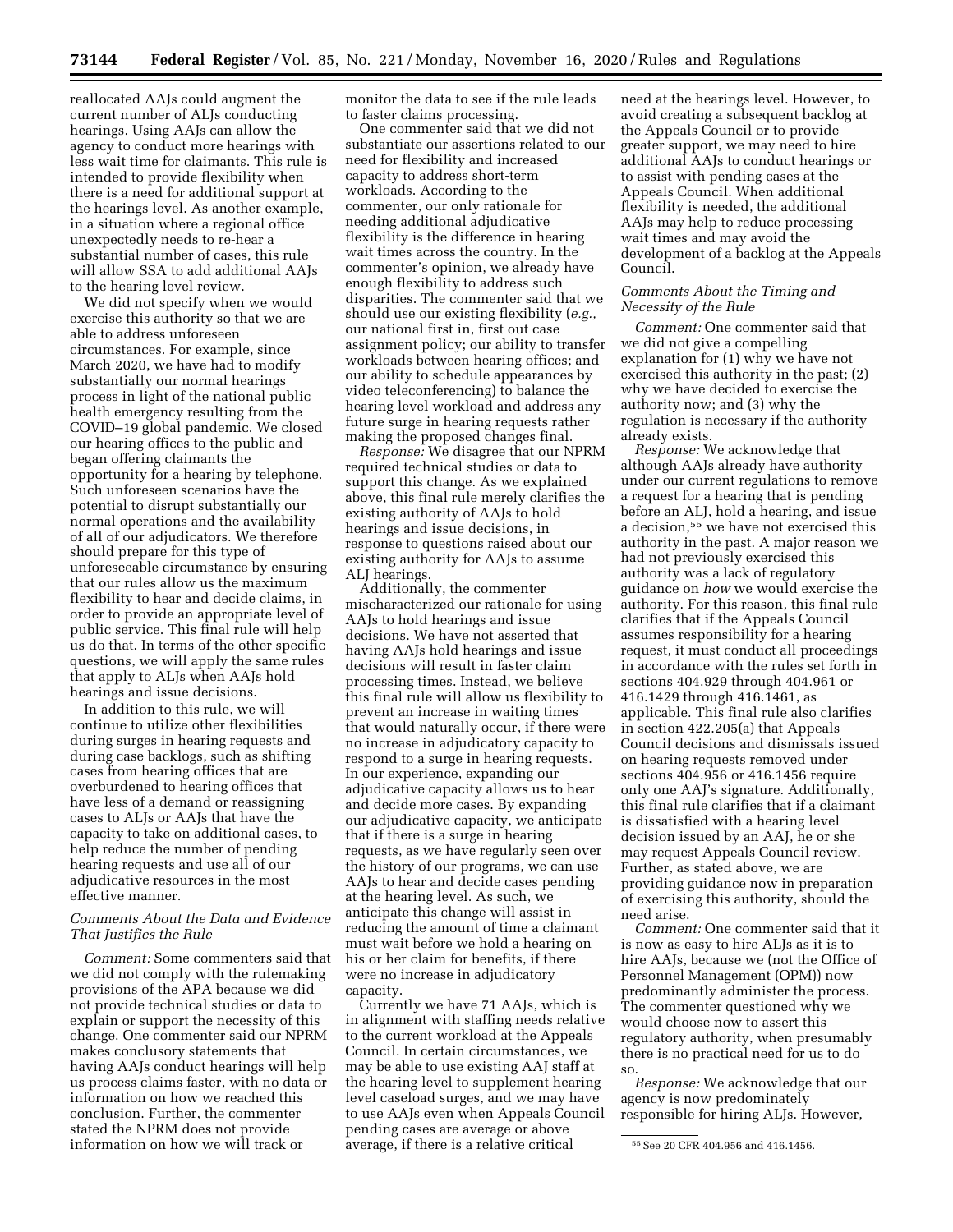we are not pursuing this regulation because of previous hiring practices. The change in the hiring process is not directly relevant to this final rule and our reasons for pursuing this final rule, which we previously explained, still exist.

*Comment:* Several commenters asserted there are more than sufficient numbers of ALJs to handle the current workload and, therefore, there is no need to revise our rules. A commenter said that our ALJs reduced the pending number of cases to its lowest point in 15 years at the end of Fiscal Year 2019 and virtually eliminated the backlog. According to the commenter, ALJs have met expectations and are keeping pace with the number of cases filed.

*Response:* Currently there are 1,389 ALJs and 71 AAJs. At the end of May 2020, we had approximately 450,048 applicants for benefits who were waiting for a hearing before an ALJ.56 Though our number of current pending cases is not as high as it has been at peak levels, we expect that these revisions will provide us with muchneeded flexibility to respond to, and mitigate, the impact of surges in hearing requests as necessary in the future.

Furthermore, we wanted to allow the public the opportunity for public comment, as we prefer not to implement changes on a temporary basis in times of immediate need. Given the length of time that it takes to engage in the notice and comment process required in rulemaking, we are engaging in the rulemaking process now before any potential future surge in hearing receipts. If we delay the start of the rulemaking process, a sudden increase in hearing receipts could potentially overwhelm our limited administrative resources by the time the rulemaking process is complete. We have seen this happen in the past, such as when the sudden rise in claims and hearing requests after the 2008 recession resulted in more than 1.1 million pending hearing requests. In order to be appropriate stewards of the Social Security programs, we need to plan for such inevitable surges, and not merely be reactive to them.

# *Comments About Our Motives for the Rule*

*Comment:* Multiple commenters opined that we were pursuing this

regulation for reasons other than those we stated. One commenter stated this rule was an attempt to circumvent fair labor laws and intimidate the Association of Administrative Law Judges (AALJ) union into backing off its position during the current labor negotiations. Another commenter opined that AAJs do not have enough work to do and this proposal is an attempt to save AAJ jobs. Multiple commenters said that this proposal was a step toward discontinuing our use of ALJs. Several commenters opined that we want to get rid of ALJs so we may have more control over disability determinations. Another commenter asked if this rule is the first step toward combining the hearing and Appeals Council levels of review.

*Response:* The commenters' characterizations of and speculations about the purposes behind our rule are incorrect. As we stated in the NPRM, we are pursuing this final rule to increase our adjudicative capacity when needed, allowing us to adjust more quickly to fluctuating short-term workloads, such as when an influx of cases reaches the hearing level. Our ability to use our limited resources more effectively will help us quickly optimize our hearings capacity, which in turn will allow us to issue accurate, timely, and high-quality decisions. We are not pursuing this regulation to affect labor negotiations, save jobs, discontinue the use of ALJs, or combine the ALJ and Appeals Council levels of review.

# *Comments About the Decisional Independence of ALJs Versus AAJs*

*Comment:* Commenters said that ALJs are appointed with the specific purpose of ensuring a neutral and impartial factfinder, free from pressure from their hiring agency and political influence, to adjudicate appeals of agency decisions. Measures such as independent proceedings for termination protect ALJs, as they are not subject to performance evaluations and are ineligible for bonuses. The commenter said that ALJs have these protections so they can make decisions objectively, independently, and fairly, without fear of interference or influence from an agency.

Commenters asserted that, in contrast, AAJs receive performance evaluations and potential bonuses, and the Commissioner can more easily remove them from their positions. Commenters said that the ALJ and AAJ positions could never be equivalent, if one is subject to agency-imposed performance standards, while the other is not. Commenters concluded that allowing AAJs to hold hearings would effectively

subject the entire administrative adjudication process to performance appraisal control by our agency.

*Response:* We disagree with these comments. We take seriously, and always have taken seriously, our responsibility to ensure that claimants receive accurate decisions from an impartial decisionmaker, arrived at through a fair process that provides each claimant with the full measure of due process protections. We have held an unwavering commitment to a full and fair hearings process since the beginning of the Social Security administrative review process in 1940, and we do not intend to alter the fundamental fairness of our longstanding process in this final rule. Under this final rule, our AAJs, like our ALJs, will have the same responsibility that they always have had to make fair and accurate decisions, free from agency interference. As explained in the preamble, any AAJ who holds hearings and issues decisions on any case pending at the hearing level under titles II, VIII, or XVI of the Act, would be required to follow the same rules as ALJs including exercising independent judgment and discretion in individual cases.

*Comment:* Commenters opined that it is not enough for us to say that non-ALJs presiding over hearings would have qualified decisional independence under agency policy. They said that statement is insufficient because we can easily change this ''internal agency policy.'

*Response:* We disagree with this comment. As noted in the response above, when AAJs hold hearings and issue hearing level decisions, they are required to exercise independent judgment and discretion. Furthermore, AAJs currently issue decisions independently under the authority prescribed by sections 404.979 and 416.1479. We do not intend to change this requirement of their position, and disagree that this is just an ''internal agency policy'' that is easily changed. We would not compromise the integrity and fairness of our programs by infringing upon an AAJ's ability to exercise independent judgment and discretion in individual cases.

*Comment:* One commenter said using AAJs would create the appearance of partiality that violates the due process clause of the U.S. Constitution. According to the commenter, due process concerns itself with the *appearance* of partiality and not an actual showing of partiality. Another commenter said recent decisions from the Supreme Court support the assertion that there are legitimate due process concerns about the impartiality of AAJs,

<sup>56</sup>We are making the national Hearing Office Workload from June 2020 available as supporting documentation, at *[https://www.regulations.gov,](https://www.regulations.gov)*  under ''supporting and related material'' for this docket, SSA–2017–0073. The national Hearing Office Workload information is also available at *[https://www.ssa.gov/appeals/DataSets/02](https://www.ssa.gov/appeals/DataSets/02_HO_Workload_Data.html)*\_*HO*\_ *Workload*\_*[Data.html.](https://www.ssa.gov/appeals/DataSets/02_HO_Workload_Data.html)*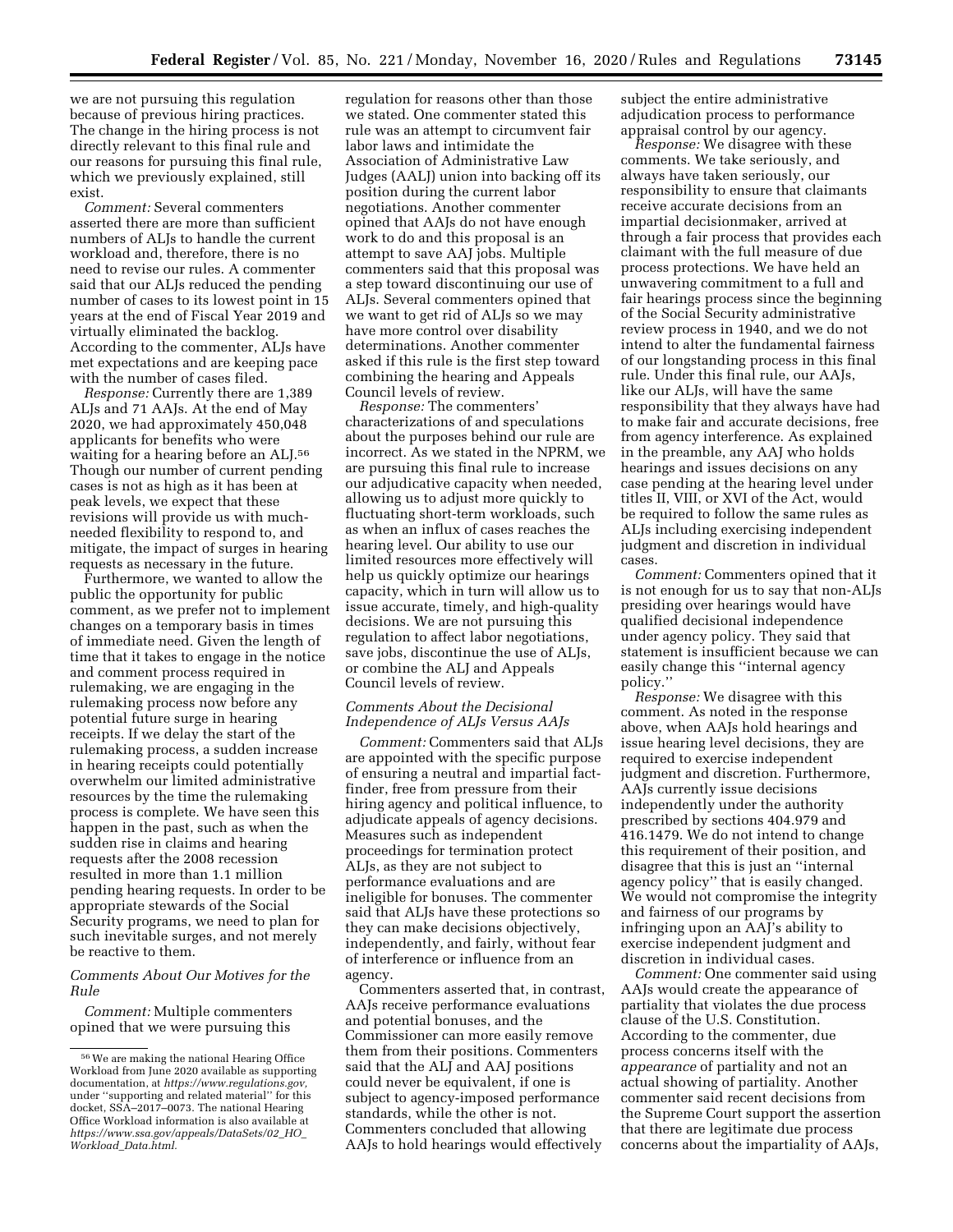because we retain the ability to control the decision making and, therefore, there remains the appearance of partiality.57 The commenter also said decisions issued by AAJs who are not impartial will be held invalid, and these cases could usher in class action lawsuits in light of *Lucia* v. *SEC.*58 The commenter said that ALJs increase the likelihood of deferential judicial review and absolute official immunity for our adjudicators.59 According to another commenter, this proposal could make our system unfair or perceived to be unfair, and for that reason, the courts could overturn more decisions.

*Response:* We disagree with this comment. As stated previously, there is no due process violation inherent in a hearing system that relies on adjudicators other than ALJs.60 We will not implement this final rule in a way that could undermine the independence and integrity of our existing administrative review process. We take seriously our responsibility to ensure that claimants receive accurate decisions from impartial decisionmakers, arrived at through a fair process that provides each claimant with the full measure of due process protections. This revised rule would not alter the fundamental fairness of our longstanding hearings process because it requires AAJs to follow the same rules that apply to ALJs in a process that the Supreme Court has long held is consistent with due process. Additionally, if the Appeals Council denies a request for review of an AAJ decision, parties would have the ability to seek judicial review in Federal district court pursuant to section 205(g) of the Act.

*Comment:* One commenter said it is best to have a local hearing with an ALJ. The commenter said that in his or her experience, AAJs ''rubber stamp'' denials or find reasons to remand cases, which prolongs cases unnecessarily and does not ultimately help claimants win. The commenter asserted that AAJs work together in the Washington, DC, area and seem to be ''company men and women,'' while ALJs are in local communities across the country. The commenter opined that a local ALJ is better than an AAJ because the AAJs do

not know local areas and are concerned more about keeping their employer happy than helping people.

*Response:* Under this final rule, AAJs would apply the same rules as ALJs when holding hearings. While our AAJs work from several locations near Baltimore, Maryland, and Washington, DC, the physical location of our hearing level adjudicators is not relevant because we administer national programs and apply uniform policies and procedures nationwide to the extent feasible. Additionally, our AAJs will continue to possess the same responsibility and independence they have always had to make fair and accurate decisions, free from agency interference.61 We also note that the ALJs in the National Hearing Centers adjudicate cases outside of their locality.

*Comment:* A commenter asserted it would appear unfair for the Appeals Council to act on a request for review of a hearing level decision or dismissal issued by an AAJ. A different AAJ would have to consider the request, but that AAJ would be a colleague of the AAJ who issued the decision or dismissal.

*Response:* To ensure impartiality, this final rule precludes an AAJ who conducted a hearing, issued the decision in a case, or dismissed a hearing request, from participating in any action associated with a request for Appeals Council review in that case. Similarly, AAJs will also be precluded from participating in quality reviews or own motion reviews of any decisions they issued at the hearing level. An AAJ reviewing a hearings level decision will consider the circumstances of the case in accordance with agency policy set forth in the regulations, rulings, and other policy statements, and will exercise independent judgement, free from agency pressure. We also intend to provide subregulatory guidance on AAJ recusals in requests for hearings, as we do for ALJs in the Hearings, Appeals, and Litigation Law (HALLEX) manual I–  $2 - 1 - 60A.62$ 

In addition, we note that under our current business processes, AAJs

already review the work of other AAJs. The Appeals Council conducts a random sampling of AAJ work product in its in-line quality review process, where an AAJ reviews the work product of another AAJ.

# *Comments About the Experience and Skills Levels of AAJs and ALJs*

*Comment:* According to one group of commenters, the title, ''Administrative Appeals Judge,'' in many ways confuses this issue as it does not accurately describe the position and is a misnomer. The commenters said, before the mid-1990s, the Appeals Council was composed of members, not judges. According to the commenter, the title, ''member,'' aptly described the position: A member of a group that ensures the consistency and uniformity of agency decisions. The commenters also said that the mission of the Appeals Council is to adjudicate cases similarly to ensure that we treat claimants fairly and consistently throughout the nation. The commenters, who formerly served on the Appeals Council, said when they were part of the Appeals Council, they regularly met as a group to debate and decide questions of policy and procedure. They bound themselves according to the policy interpretations to ensure they reviewed cases consistently and uniformly. Conversely, ALJs hear and decide benefit cases *de novo.* Using the Commissioner's rules and regulations, ALJs render individualized decisions, tailored to the evidence presented on the record. According to the commenter, while both positions require a thorough knowledge of our agency's rules and regulations, the skill sets for each job are radically different. Further, another commenter questioned why we have two different positions if we believe that there is no difference between the skills and experience of ALJs and AAJs.

*Response:* We disagree with the commenter's assertion regarding the description of the duties of AAJs. While part of the position description of an AAJ requires ''formulating, determining, or influencing the policies of an agency,'' that role is distinct from an AAJ's other responsibilities of exercising independent judgment and discretion when reviewing decisions of ALJs. Like an ALJ, an AAJ's responsibilities include that they ''may hold hearings or supplemental hearings.'' 63 In addition, an AAJ may hold an oral argument with a claimant

<sup>57</sup>One commenter cited *Caperton* v. *A.T. Massey Coal Co,* 556 U.S. 868 (2009). According to the commenter, it did not matter if Justice Benjamin said that he was not biased, the appearance of partiality was so strong, he should have recused himself from deciding the case.

<sup>58</sup> 138 S.Ct. 2044 (2018).

<sup>59</sup>The commenter cited *Butz* v. *Economou,* 438 U.S. 478, 513, 98 S. Ct. 2894, 57 L.Ed. 2d 895 (1978).

<sup>60</sup>See, *e.g., Schweiker* v. *McClure,* 456 U.S. 188, 195 (1982).

<sup>61</sup>Our ALJs have protections that provide them with qualified decisional independence, which ensures that they conduct impartial hearings. They must decide cases based on the facts in each case and in accordance with agency policy set out in regulations, rulings, and other policy statements. Further, because of their qualified decisional independence, ALJs make their decisions free from agency pressure or pressure by a party to decide a particular case, or a particular percentage of cases, in a particular way. Consistent with our longstanding policy and practice, our AAJs will continue to follow these same principles.

<sup>62</sup>See *[https://www.ssa.gov/OP](https://www.ssa.gov/OP_Home/hallex/I-02/I-2-1-60.html)*\_*Home/hallex/I-02/ [I-2-1-60.html.](https://www.ssa.gov/OP_Home/hallex/I-02/I-2-1-60.html)* 

<sup>63</sup>See USA Jobs announcement number SV– 10664781, closed December 6, 2019, available at *[https://www.usajobs.gov/GetJob/ViewDetails/](https://www.usajobs.gov/GetJob/ViewDetails/552976200) [552976200.](https://www.usajobs.gov/GetJob/ViewDetails/552976200)*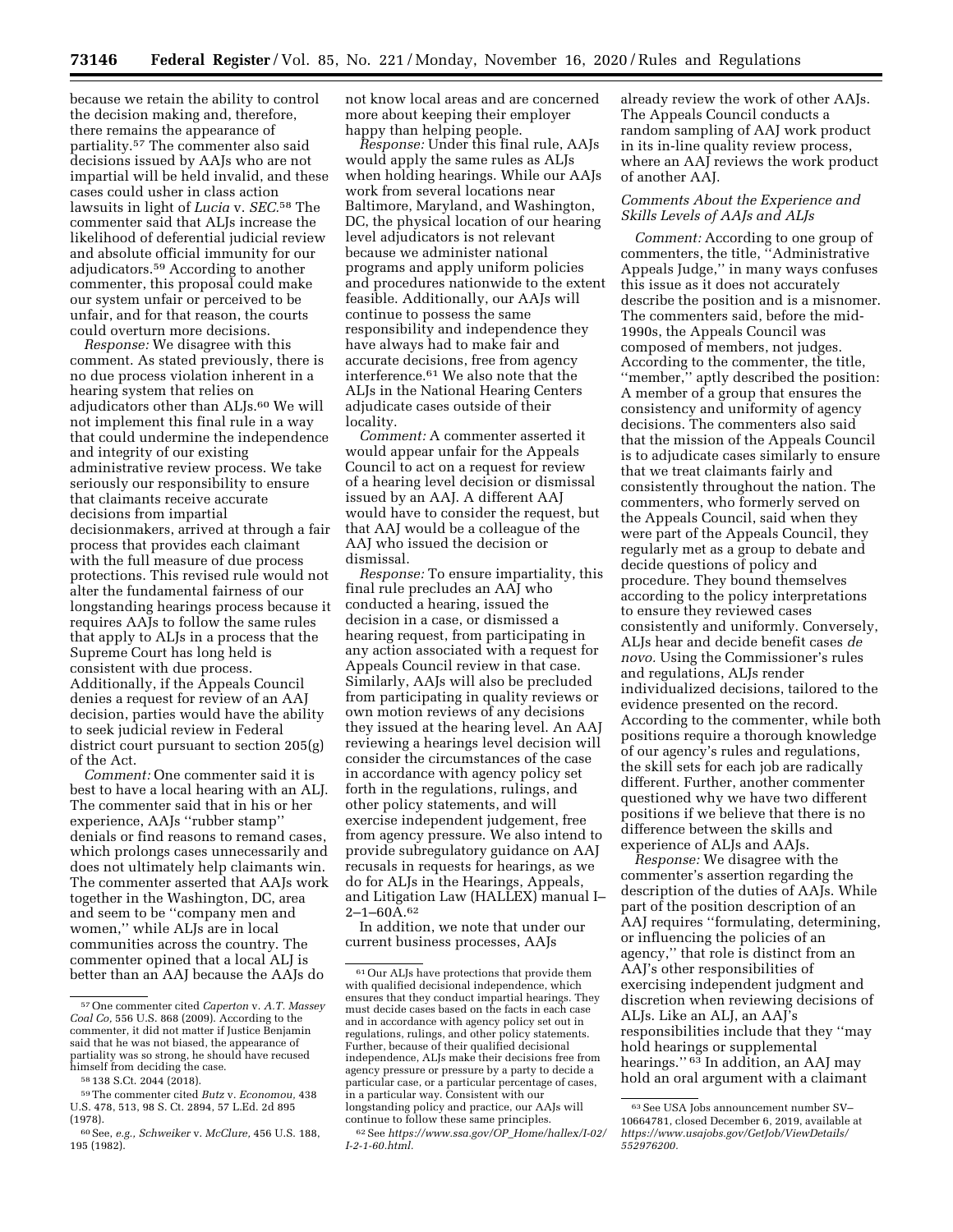or representative to decide issues based on the record.64 Therefore, AAJs have additional responsibilities than what the comment asserts.

We also disagree that the skill sets for AAJ and ALJ jobs are radically different. To become an ALJ or AAJ, applicants must have at least 7 years of progressively more responsible experience as a licensed attorney preparing for, participating in, or reviewing formal hearings or trials involving litigation or administrative law at the Federal, State, or local level. An applicant for either position is required to have experience in preparation, presentation, or hearing of formal cases before courts or governmental bodies. Additionally, in April 2001, Congress made the pay scales for AAJs identical to that of ALJs, which further supports similarities in the skill sets required for the two positions.65 Moreover, we note that under our current rules, AAJs, like ALJs, issue individualized decisions using the same skill of applying agency policy to the facts of the case.66 In the past, we have had ALJs detailed on a temporary basis to serve as AAJs, further demonstrating that the two positions share similar skill sets.

*Comment:* One commenter questioned if an ALJ's knowledge, skills, and abilities and other qualifications would be identical to an AAJ's requirements when we release a new position description for ALJs now that we are responsible for our own ALJ hiring. According to another commenter, the most recent job announcements for AAJs and ALJs do not support the contention that AAJs and ALJs have the same skills and experience. The commenter said that the AAJ position requires formulating, determining, or influencing the policies of the agency. According to the commenter, AAJs review cases for policy compliance 67 and may take a variety of actions, including: Dismissing or denying a request for review of an ALJ decision; issuing a decision affirming, modifying or reversing the ALJ decision; and conducting own motion pre-effectuation and other quality reviews. The commenter said, while AAJs engage in a range of activities, their adjudication ''. . . mostly involves error

66See 20 CFR 404.979 and 416.1479.

correction.'' 68 In addition, unlike ALJs, AAJs cannot complete some actions on their own. Two AAJs are required to grant a request for review or to initiate a review on own motion, and as a result, about one-fifth of Appeals Council annual actions involve sign-off by two AAJs. According to the commenter, ALJs play a very different role. They do not set policy or perform a quality review function. Instead, ALJs' day-today work is holding non-adversarial, on the record, *de novo* hearings. As noted in the position description, ALJs make and issue decisions directly and their decisions ''may not be substantively reviewed before issuance.'' ALJs must possess ''special knowledge and abilities'' that are not required for AAJs, outlined in the ALJ position description.

*Response:* While we have not yet finalized any new ALJ position description, we disagree with any assertion that the position description would have to be identical to the knowledge, skills, and abilities, and other qualifications of an AAJ, because the primary duties of these positions are not identical. Nonetheless, the qualifying knowledge, skills, and abilities will be substantially similar, if not identical to the requirements of the AAJ position.

We also disagree that the most recent job announcements for AAJs and ALJs do not require the same skills and experience. While we acknowledge that the required skills and experience in the recent postings for AAJ and ALJs use different terminology in describing the required experiences, the required underlying skills and experience are the same and can be obtained through at least 7 years of experience preparing for, participating in, or reviewing cases at formal hearings or trials involving administrative law or courts.69 In

addition, qualifications for both positions require the applicant to be licensed and authorized to practice law under the laws of a State, the District of Columbia, the Commonwealth of Puerto Rico, or any territorial court established under the United States Constitution.70

This final rule clarifies under section 422.205(a) that Appeals Council decisions and dismissals issued on hearing requests removed under sections 404.956 or 416.1456 require only one AAJ's signature Two AAJ signatures will continue to be required when the Appeals Council grants a request for review or decides on its own motion to review an action.

*Comment:* Some commenters offered the fact that we hired our current ALJs through the competitive service hiring process overseen by OPM as evidence that they were more highly qualified than AAJs. The commenters said that the OPM screening process was extensive and included a rigorous interview process as well as an exam to evaluate the competencies, knowledge, skills, and abilities essential to performing the work of an ALJ. Some commenters questioned if AAJs take an exam before we hire them, and, if so, how it compares to the exam ALJs took. They also asked what experience is required to be an AAJ compared to ALJs. Commenters said we did not provide evidence, data, or information to allow the public to evaluate if AAJs possess the same skills and experience as that of our ALJs.

*Response:* The President issued Executive Order 13843 in July 2018 requiring appointments of ALJs be made under Schedule E of the excepted service.71 Therefore, the comments regarding ALJs hiring through the OPM and competitive service process are moot. Although AAJs are not required to take an exam before we hire them, we note that the most recent ALJ posting 72 does not require an exam. Further, as discussed above, the knowledge, skills, and underlying experience required in

70We note that AAJs must remain licensed attorneys throughout their tenure, while incumbent ALJs need not maintain licensure (see 5 CFR 930.204(b); 78 FR 71987 (Dec. 2, 2013) (eliminating the licensure requirement for incumbent ALJs)).

71 83 FR 32755 (July 10, 2018).

72See *[https://www.usajobs.gov/GetJob/](https://www.usajobs.gov/GetJob/ViewDetails/529866200/)  [ViewDetails/529866200/.](https://www.usajobs.gov/GetJob/ViewDetails/529866200/)* 

 $^{64}\rm{See}$  20 CFR 404.976 and 416.1476.

<sup>65</sup>See *[https://www.chcoc.gov/content/new-pay](https://www.chcoc.gov/content/new-pay-system-administrative-appeals-judges)[system-administrative-appeals-judges;](https://www.chcoc.gov/content/new-pay-system-administrative-appeals-judges)* 5 U.S.C. 5372 and 5372b.

<sup>67</sup>The commenter cited the Social Security Administration, ''Fiscal Year 2020 Congressional Justification,'' 16 (2019), available at *[https://](https://www.ssa.gov/budget/FY20Files/FY20-JEAC_2.pdf) [www.ssa.gov/budget/FY20Files/FY20-JEAC](https://www.ssa.gov/budget/FY20Files/FY20-JEAC_2.pdf)*\_*2.pdf.* 

<sup>68</sup>The commenter cited ''ACUS, A Study of Social Security Litigation in the Federal Courts'' (2016), available at *[https://www.acus.gov/report/](https://www.acus.gov/report/report-study-social-security-litigation-federal-courts)  [report-study-social-security-litigation-federal](https://www.acus.gov/report/report-study-social-security-litigation-federal-courts)[courts.](https://www.acus.gov/report/report-study-social-security-litigation-federal-courts)* 

<sup>69</sup>The ALJ posting indicates that individuals may meet the minimum qualifications for the position through a general description of qualifying experiences (*e.g.,* participate in settlement or plea negotiations in advance of hearing cases or trial; prepare for trial or hearings; prepare opinions; hear cases; participate in or conduct arbitration, mediation, or other alternative dispute resolution approved by the court; or participate in appeals related to the types of cases above). An individual can meet the qualifying experiences for the AAJ position through the same types of tasks listed under the ALJ position description; however, the minimum qualifications use different terminology. For example, instead of using the broad description of ''preparing opinions'' in the ALJ posting, the AAJ posting lists specific examples of qualifying experiences (*e.g.,* review, analyze, evaluate, and recommend action to be taken; assimilate, analyze, and evaluate complex facts; interpret and apply

law, regulations, court decisions, and other precedents; propose fair and equitable solutions in accordance with applicable law and regulations; and write clear, cogent opinions). Compare ALJ job posting (USA Jobs announcement SV–10423180, closed April 12, 2019, available at *[https://](https://www.usajobs.gov/GetJob/ViewDetails/529866200) [www.usajobs.gov/GetJob/ViewDetails/529866200](https://www.usajobs.gov/GetJob/ViewDetails/529866200)*) with AAJ job posting (USA Jobs announcement number SV–10664781, closed December 6, 2019, available at *[https://www.usajobs.gov/GetJob/](https://www.usajobs.gov/GetJob/ViewDetails/552976200)  [ViewDetails/552976200](https://www.usajobs.gov/GetJob/ViewDetails/552976200)*).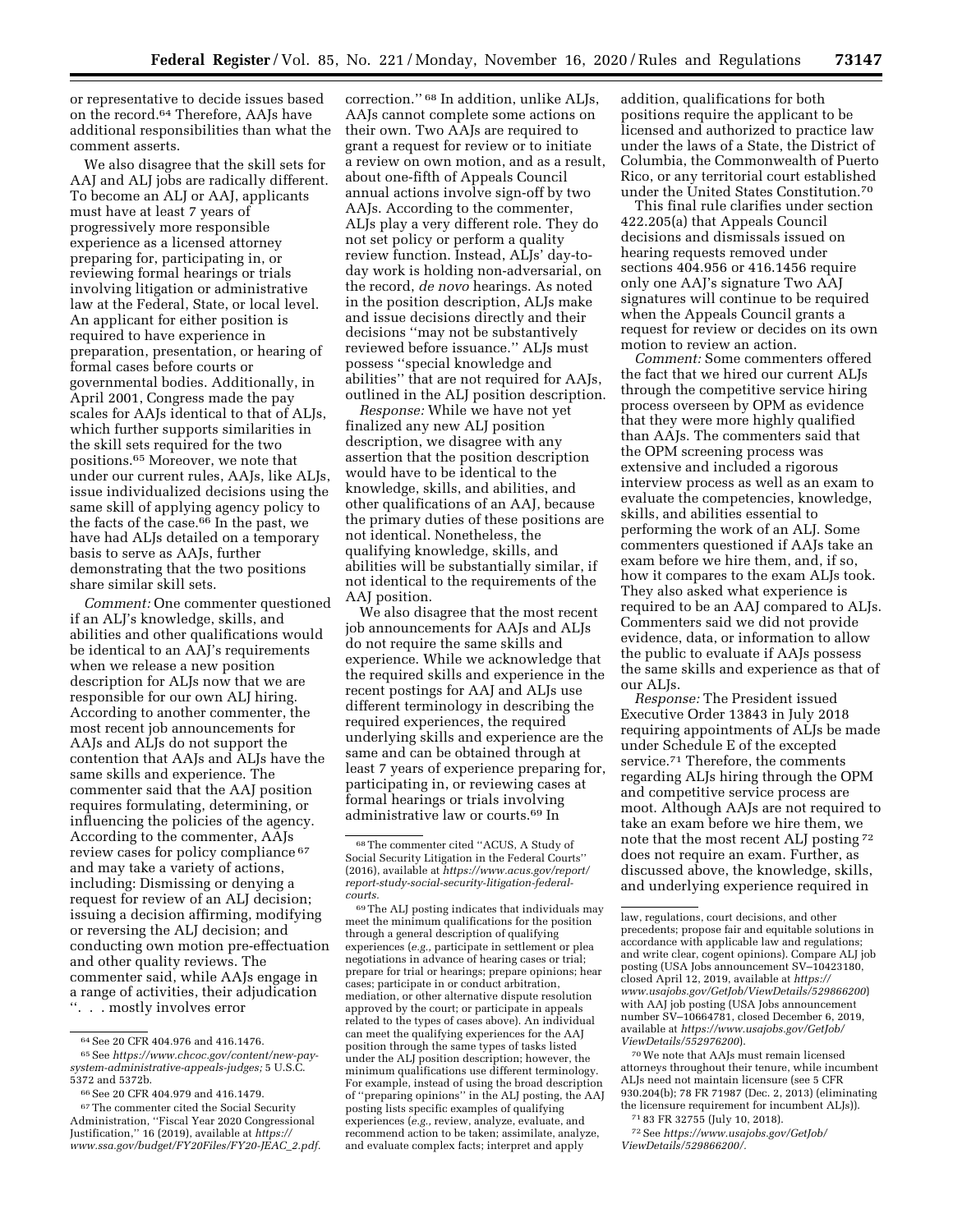the job postings for AAJ and ALJ are very similar, if not the same.

*Comment:* Some commenters asked what type of training AAJs receive and how it is different from the training ALJs undergo. One commenter asked what additional training AAJs would receive to ensure they have the skills needed to conduct hearings at the ALJ level. These commenters questioned the cost of additional training, asked when AAJs would receive the training, and inquired how long it would take to get AAJs trained if we exercise the authority.

*Response:* When we exercise this authority, we will ensure that the AAJs possess the knowledge, skills, and training required to conduct hearings. We would use existing ALJ training materials, as applicable, to train our AAJs. Because any AAJs who may have to use this authority will have experience with our programs due to their work as Appeals Council members, we do not anticipate the training to take as long as for someone unfamiliar with our programs. While newly-hired ALJs receive four weeks of in-person training, only about one of those four weeks focuses on conducting hearings. The remaining three weeks focus on training ALJs on our programs and other internal procedures related to our disability adjudication process. So, we do not anticipate that AAJs will need more than a week or two of training in order to exercise this authority. In addition, AAJs currently have access, and will continue to have access, to the Office of Hearings Operations' Continuing Education Program, so continuing education will be available to AAJs as well.

*Comment:* Commenters said that candidates for ALJ positions must have significant experience prior to being hired through the OPM screening process and they questioned if AAJs possess the same experience. According to the commenter, the most important experience requirement is participation in hearings or similar proceedings. The commenter said that the ability to assess the credibility of claimants and other witnesses, to effectively question claimants and other witnesses to establish facts and prove or disprove assertions of claimants, and to oversee a hearing proceeding in a fair, respectful, and impartial manner are extremely important skills for an adjudicator holding hearings. Commenters noted that applicants for ALJ positions hired through the OPM screening process were required to demonstrate 7 years of experience as a licensed attorney preparing for, participating in, or reviewing formal

hearings or trials involving litigation or administrative law. The commenter questioned if any of the current AAJs comprising the Appeals Council have experience holding or participating in hearings, and if so, the amount of time that may have elapsed since AAJs last participated in hearings. According to the commenter, hearings experience between an AAJ and an ALJ would not be equivalent because an ALJ holds hearings as a regular, routine, ongoing duty, and we would be asking AAJs to hold hearings only periodically.

Another commenter said that ALJs regularly exercise the skill of independently reviewing copious amounts of medical records and conducting their own independent analysis of the evidence when performing their work. In contrast, the commenter asserted, AAJs do not.

*Response:* As discussed in our responses above, AAJs and ALJs have similar hiring requirements and skills, and we will ensure that AAJs receive the proper initial and continuing training in order to conduct hearings.

We disagree that AAJs do not possess the skill to review and analyze medical records. Currently, in acting on requests for review and performing own motion review of ALJ decisions, AAJs review the same record that was before the ALJ in order to assess the sufficiency of the ALJ's decision.

*Comment:* One commenter said that AAJs use other SSA employees, known as analysts, who do the bulk of the work for them. The commenter said that the analysts are not vetted as ALJs are, and more importantly, they are subject to performance evaluations.

*Response:* We disagree that analysts do the bulk of the work for AAJs. In any event, ALJs also receive support from non-adjudicator employees, known as ''decision writers,'' who are subject to performance evaluations. Decision writers assist ALJs in preparing for hearings and drafting decisions, and the ALJ/decision writer relationship is analogous to the AAJ/analyst relationship.

*Comment:* One commenter asserted the Appeals Council was never intended to conduct initial hearings and make decisions on whether to grant benefits. Instead, the Appeals Council was created to ''oversee the hearings and appeals process, promote national consistency in hearing decisions made by . . . administrative law judges . . . and make sure that the Social Security Board's (now Commissioner's) records were adequate for judicial review.73 The

commenter also said that appeals officers in the Appeals Council are not judges and this rule creates a new position for the work that Attorney-Examiners/appeals officers had been doing. The commenter further asserted that we sought a new position description from OPM to give these employees the title of administrative appeals judges.

*Response:* We disagree. Our proposal to clarify when AAJs may conduct hearings and issue decisions under the same rules that apply to ALJs is supported by our existing regulations (see sections 404.956 and 416.1456), which have authorized this option since the beginning of our hearings and appeals process in 1940.74 Indeed, as we noted previously, the original vision for our hearings and appeals process, the *Basic Provisions,* which predated our 1940 regulations,75 expressly contemplated that the Appeals Council would hold hearings on occasion. Under section 205(b) of the Act, the authority to hold hearings rests with the Commissioner. In accordance with section 205(l) of the Act, the Commissioner's predecessor, the Social Security Board, delegated the authority to hold hearings and issue decisions to the Appeals Council and to the agency's referees (now ALJs) when the Board established the Appeals Council in 1940.76 The Appeals Council has continued to retain that authority from 1940 to the present.

# *Comments About the Perceived Effectiveness and Consequences of the Rule*

*Comment:* Several commenters assumed that we would spend more money to employ AAJs to act in lieu of ALJs, since ALJs are not eligible for bonuses, whereas AAJs are. Thus, the proposal is not cost effective.

*Response:* We are revising our regulations to increase our adjudicative capacity so that we will be better prepared to address challenges that may arise in the future, including spikes in requests for hearings and hiring freezes. We disagree that having AAJs hold hearings would necessarily be more costly than employing ALJs. For example, during a hiring freeze, we may be prohibited from hiring new ALJs, and therefore, if there were a need to increase adjudicative capacity, we could use our existing AAJs to conduct hearings and issue decisions during that

<sup>73</sup>The commenter cited *[https://www.ssa.gov/](https://www.ssa.gov/appeals/about_ac.html)  [appeals/about](https://www.ssa.gov/appeals/about_ac.html)*\_*ac.html.* 

<sup>74</sup> 5 FR 4169, 4172 (Oct. 22, 1940) (codified at 20 CFR 403.709(d) (1940 Supp.)).

<sup>75</sup>See supra note 17.

<sup>76</sup> 11 FR 177A–567 (Sept. 11, 1946) (codified at 20 CFR 421.6(a) (1946 Supp.)).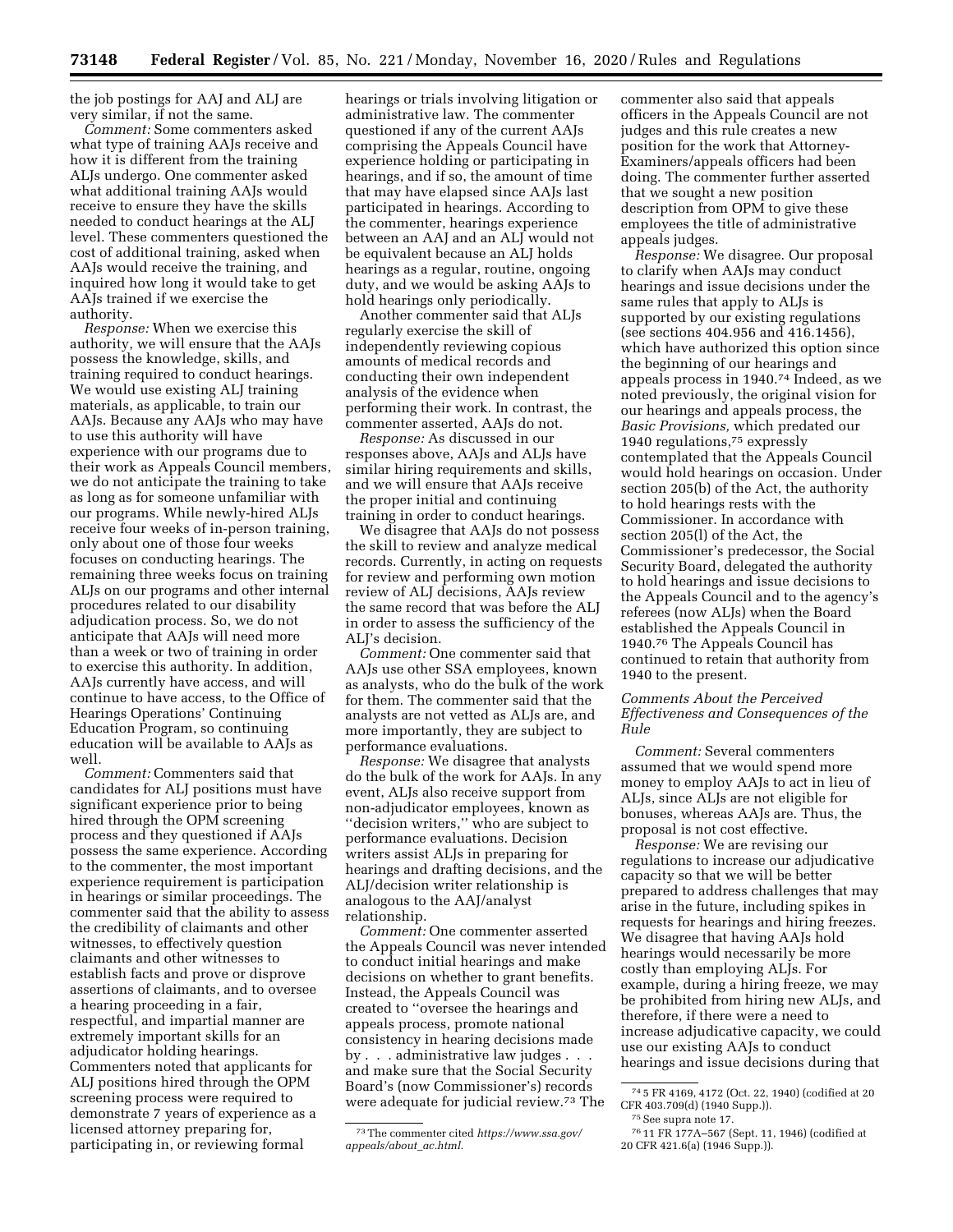time. As such, we see this flexibility as being cost effective.

*Comment:* Another commenter stated that the Appeals Council has only approximately 53 AAJs available to perform the Appeals Council's review function. Several commenters stated that backlogs and processing time at the Appeals Council increase significantly when requests for hearings increase, such as during the recent historically large backlog in disability hearings that began in 2010. Having a particular AAJ adjudicate claims at the hearings level necessarily means that the AAJ is not available to review ALJ decisions in his or her role at the Appeals Council. According to the commenters, it is likely that if we use AAJs to hold hearings and issue hearing level decisions, we will shift backlogs and increased processing times from the hearings level to the Appeals Council level.

*Response:* We acknowledge the commenters' concerns about how having AAJs hold hearings and issue hearing level decisions could affect the workloads and processing times associated with existing Appeals Council review. We would consider these implications after assessing all relevant factors at the time we implement this rule. We are publishing this final rule now to clarify the Appeals Council's authority to hold hearings and issue decisions so that the authority will be available for us to use when we need it.

*Comment:* Commenters opined that these changes could substantially alter workflows within the agency and create significant complications in the appeals process for claimants and agency employees alike.

*Response:* We disagree with this comment. Our intention is to use the Appeals Council's authority to hold hearings and issue hearing level decisions to assist with our workflow as needed, including addressing any hearings backlog and helping to reduce case processing time by increasing our adjudicative capacity. Other than substituting AAJs for ALJs in some cases, our hearings level process will remain the same. Furthermore, regardless of whether an ALJ or AAJ issues a hearing decision, our ordinary request for review procedures will apply, except that if an AAJ issued the hearing decision, he or she will not participate in any action associated with the request for Appeals Council review. As we explained in the preamble of our NPRM, regardless of whether an ALJ or AAJ holds a hearing, the claimant will receive all the same due process protections. Thus, we do not expect that

this final rule will complicate the process for claimants or agency employees.

*Comment:* According to a commenter, the constitutional litigation in *Hart* v. *Colvin* and *Lucia* v. *SEC*77 resulted in uncertainty as to whether adequate due process was provided in individual claims, a disruption and delay of ongoing claims and appeals, and a diversion of agency attention toward administering agency-wide relief. The commenter said that the due process and APA concerns arising from this final rule could very well lead to the same experience for claimants who have their hearings presided over by an AAJ, and may require the agency to expend resources to remediate the final rule. Another commenter said any hearing held and decision issued by an AAJ would be subject to remand and rehearing, as is presently happening across the country with decisions issued by non-Commissioner appointed ALJs in the aftermath of the *Lucia* decision. The commenter said that decisions issued by AAJs who are ''not impartial'' would be held invalid, and these cases could usher in class action lawsuits in light of *Lucia.* Another commenter stated that this rule change would have a negative impact on due process and increase the likelihood of claimants appealing decisions directly to the Federal district courts.

*Response:* We disagree with these comments. There is no due process violation inherent in a hearing system that relies on adjudicators other than ALJs. With respect to the issue of who may be a decisionmaker in an adjudicatory proceeding, the fundamental requirement of due process is that the decisionmaker be fair and impartial.

As we explained above and in the preamble of our NPRM, we will not implement this final rule in a way that could undermine the decisional independence of our adjudicators or the integrity of our existing administrative review process. We take seriously our responsibility to ensure that claimants receive accurate decisions from impartial decisionmakers, arrived at through a fair process that provides each claimant with the full measure of due process protections. Since the beginning of our administrative review process in 1940, we have held an unwavering commitment to a full and fair hearings process. This final rule will not alter the fundamental fairness of our longstanding hearings process. Our AAJs will continue to possess the same responsibility and independence they

have always had to make fair and accurate decisions, free from agency interference.

Further, in response to the commenter who suggested that an AAJ hearing level decision would be subject to remand based on the Supreme Court's decision in *Lucia* v. *SEC,*78 we note that the Acting Commissioner of Social Security ratified the appointment of our AAJs in July 2018.79

*Comment:* According to one commenter, the lack of clarity in the NPRM, and the likelihood that our implementation would result in different claimants facing different processes, will create confusion and inconsistency in the appeals process to the detriment of our agency and claimants alike.

*Response:* When we implement this final rule, we will use uniform procedures and processes for all claimants. Regardless of whether an ALJ or an AAJ hears a claimant's case, we are required to apply the same rules and procedures to all cases.

# *Comments About Our 2016 Proposal To Use AAJs To Hear and Decide Cases*

*Comment:* Many commenters alleged that since we did not pursue an earlier proposal to use AAJs to hear and decide cases in 2016 (as part of our Compassionate and Responsive Services (CARES) backlog reduction plan), we should not pursue it now.

*Response:* In January 2016, we recommended that AAJs hold hearings in certain cases as part of our adjudication augmentation strategy under the CARES backlog reduction plan.80 We ultimately decided against implementing the adjudication augmentation strategy due to resource constraints.81 We then decided to address the issue through changes to our regulation, adopted in accordance with the APA's notice and comment rulemaking procedures.

80The adjudication augmentation strategy was part of our 2016 Plan for Compassionate and Responsive Service (CARES), available at *[https://](https://www.ssa.gov/appeals/documents/cares_plan_2016.pdf) [www.ssa.gov/appeals/documents/cares](https://www.ssa.gov/appeals/documents/cares_plan_2016.pdf)*\_*plan*\_ *[2016.pdf.](https://www.ssa.gov/appeals/documents/cares_plan_2016.pdf)* Under the strategy, we would have expanded (on a temporary basis) the number of cases in which AAJs on the Appeals Council could hold hearings under the authority of the regulations.

81 See letter from Theresa Gruber, then Deputy Commissioner for Disability Adjudication and Review, to The Honorable James Lankford, dated August 4, 2016, available at page 89 of *[https://](https://www.govinfo.gov/content/pkg/CHRG-114shrg21182/pdf/CHRG-114shrg21182.pdf) [www.govinfo.gov/content/pkg/CHRG-](https://www.govinfo.gov/content/pkg/CHRG-114shrg21182/pdf/CHRG-114shrg21182.pdf)[114shrg21182/pdf/CHRG-114shrg21182.pdf.](https://www.govinfo.gov/content/pkg/CHRG-114shrg21182/pdf/CHRG-114shrg21182.pdf)* 

<sup>77</sup> 138 S.Ct. 2044 (2018).

<sup>78</sup> 138 S. Ct. 2044 (2018).

<sup>79</sup>See Social Security Ruling 19–1p, *Titles II and XVI: Effect of the Decision in Lucia* v. *Securities and Exchange Commission (SEC) On Cases Pending at the Appeals Council,* 84 FR 9582, 9583 (Mar. 15, 2019).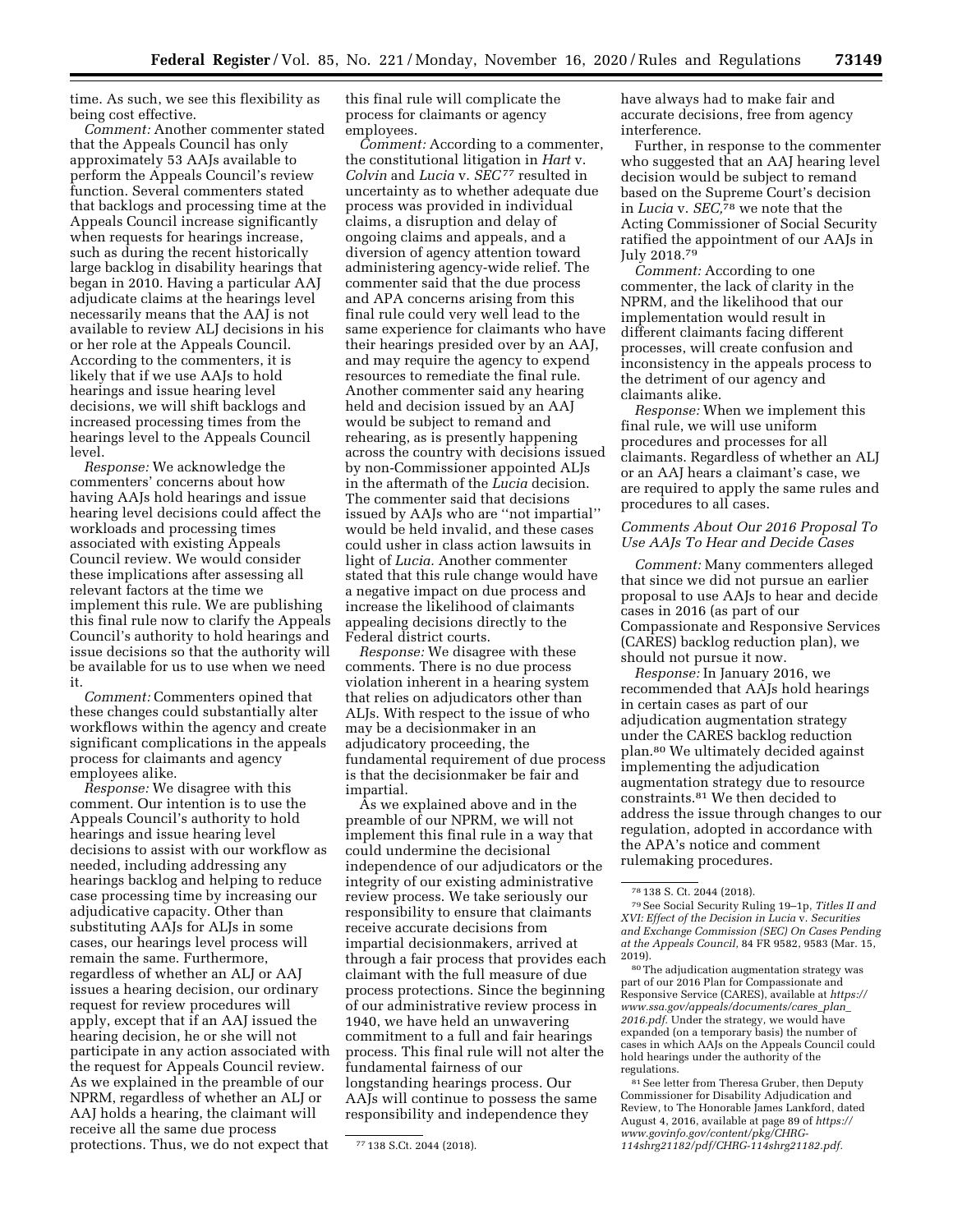*Comment:* One commenter, referring to our proposal for AAJs to hold hearings in 2016 as part of our CARES backlog reduction plan, asked why we changed the types of cases we would have AAJs hear. The commenter said when we proposed to exercise our existing regulatory authority for AAJs to hold hearings in 2016 as part of the CARES backlog reduction plan, we proposed to have AAJs hold hearings in ''nondisability'' cases specifically. According to the commenter, we indicated that we made this decision because, ''the cases targeted for the augmentation strategy represent only 3.6 percent of our hearings pending and the non-disability cases often involve issues that ALJs do not typically encounter. A small number of AAJs and staff will specialize in adjudicating the nondisability issues, thus freeing up critical ALJ resources to handle disability hearings.'' 82 The commenter asserted that the rationale we presented for using AAJs to hold hearings and issue decisions in 2016 undercuts our assertions that AAJs and ALJs have the same experience and skills and that AAJs should be able to obtain jurisdiction over any type of claim. The commenter questioned what changed between our rationale in 2016 and now, and what data, studies, or evidence we relied on in making this determination. The commenter said that we must provide the public with whatever evidence led us to change our proposal and allow the public to examine and comment on that information. According to the commenter, not doing so is a procedural error under the rulemaking requirements of the APA because the public cannot understand and meaningfully comment on the NPRM.

*Response:* When we proposed our adjudication augmentation strategy under the CARES backlog reduction plan in 2016, we intended for AAJs to hold hearings and issue decisions in non-disability cases. Our proposal attracted significant public and congressional interest,83 and we ultimately decided to pursue clarifying

changes to our regulations instead of pursuing the adjudication augmentation strategy. Although we decided to have AAJs hold hearing and issue decisions in non-disability cases as part of our backlog reduction plan in 2016, we do not believe it would be prudent to specify in our regulations that AAJs are always limited to non-disability cases when they hold hearings and issue decisions. As previously stated, we are clarifying our regulations in order to be better prepared to address unforeseen challenges that may arise in the future.

Furthermore, the fact that we thought it would be best for AAJs to hold hearing and issue decisions in nondisability cases as part of our 2016 backlog reduction plan does not signify that AAJs and ALJs have different experience and skills. Indeed, in our CARES plan,84 we also emphasized that AAJs and ALJs have the same experience and skills. Our position on that issue has not changed in promulgating this final rule.

### *Comments About Notices of Appeals Council Review*

*Comment:* In the NPRM, we proposed to add a statement to sections 404.973 and 416.1473 that says, ''However, when the Appeals Council plans to issue a decision that is fully favorable to all parties or plans to remand the case for further proceedings, it may send the notice of Appeals Council review to all parties with the decision or remand order.'' Some commenters disagreed with this proposed language.

According to one commenter, under our current process, when the Appeals Council reviews a fully or partially favorable case on its own motion and the Appeals Council intends to remand the case, we must give notice to the claimant. The commenter noted that the Appeals Council mails an interim notice that outlines the proposed action, and gives the claimant 30 days to respond to the Appeals Council with arguments or evidence that may cause the Appeals Council to take a different action. The Appeals Council then issues an order that outlines the Appeals Council's final action. According to the commenter, responses from claimants frequently do not change the Appeals Council's decision to remand the case, but the current process gives the claimant the opportunity to change the Appeals Council's mind before it remands the case to the hearing level. The commenter also opined that it would be a violation of due process to allow the Appeals Council to exercise own motion review of a favorable hearing level decision and remand the case to the hearing level without giving the claimant any opportunity to weigh in or correct the deficiencies identified by the Appeals Council.

The commenter also said that if the Appeals Council is too slow in taking its final action, claimants could continue to receive interim benefits while the Appeals Council has jurisdiction over the matter. According to the commenter, remanding the case without giving the claimant an opportunity to respond would result in the termination of benefits without due process. The commenter said to allow the Appeals Council to remand a case to the hearing level without allowing the claimant to respond is in direct conflict with the requirements of due process, and is more problematic given the length of time that a claimant would have to wait before appearing at another hearing. The commenter proposed that we remove ''or plans to remand the case for further proceedings'' from the proposed sections.

*Response:* We disagree with the commenters' assertions that the proposed language would violate due process. In terms of fully favorable Appeals Council decisions, we revised our rules for administrative efficiency and to codify our longstanding practice.85 By sending the notice with the fully favorable decision, the claimant does not have to wait for a separate notice.

In terms of removing the notice requirement for Appeals Council remands, we are revising our rules for administrative efficiency. As the commenter aptly points out, responses to our notices rarely change the Appeals Council's proposed action to remand a case. We expect that this final rule will result in claimants receiving final decisions on their claim(s) faster and will help to streamline our business processes. Moreover, if the Appeals Council decides to remand a case to the hearing level, the claimant will have an opportunity to be heard before the agency issues its final decision.

We disagree with the commenter's statement that remanding a fully favorable or partially favorable case on own motion review would result in a termination of benefits without due process. Section 1631(a)(8) of the Act requires us to pay prospective monthly benefits (''interim benefits'') to the

<sup>82</sup>The commenter cited ''Theresa Gruber, Statement for the Record, Hearing Examining Due Process in Administrative Hearings,'' Committee on Homeland Security and Governmental Affairs, Subcommittee on Regulatory Affairs and Federal Management, United States Senate, May 12, 2016. See *[https://www.hsgac.senate.gov/imo/media/doc/](https://www.hsgac.senate.gov/imo/media/doc/Gruber%20Statement.pdf)  [Gruber%20Statement.pdf.](https://www.hsgac.senate.gov/imo/media/doc/Gruber%20Statement.pdf)* 

<sup>83</sup> ''Examining Due Process in Administrative Hearings,'' Committee on Homeland Security and Governmental Affairs, Subcommittee on Regulatory Affairs and Federal Management, United States Senate, May 12, 2016, available at *[https://](https://www.gpo.gov/fdsys/pkg/CHRG-114shrg21182/pdf/CHRG-114shrg21182.pdf) [www.gpo.gov/fdsys/pkg/CHRG-114shrg21182/pdf/](https://www.gpo.gov/fdsys/pkg/CHRG-114shrg21182/pdf/CHRG-114shrg21182.pdf) [CHRG-114shrg21182.pdf.](https://www.gpo.gov/fdsys/pkg/CHRG-114shrg21182/pdf/CHRG-114shrg21182.pdf)* 

<sup>84</sup>*[https://www.ssa.gov/appeals/documents/cares](https://www.ssa.gov/appeals/documents/cares_plan_2016.pdf)*\_ *plan*\_*[2016.pdf.](https://www.ssa.gov/appeals/documents/cares_plan_2016.pdf)* 

<sup>85</sup>See HALLEX I–3–6–20 A, available at *[https://](https://www.ssa.gov/OP_Home/hallex/I-03/I-3-6-20.html) www.ssa.gov/OP*\_*[Home/hallex/I-03/I-3-6-20.html,](https://www.ssa.gov/OP_Home/hallex/I-03/I-3-6-20.html)*  which includes a note that, ''[w]hen the [Appeals Council] exercises its own motion review authority and issues a fully favorable decision, notice is not required.''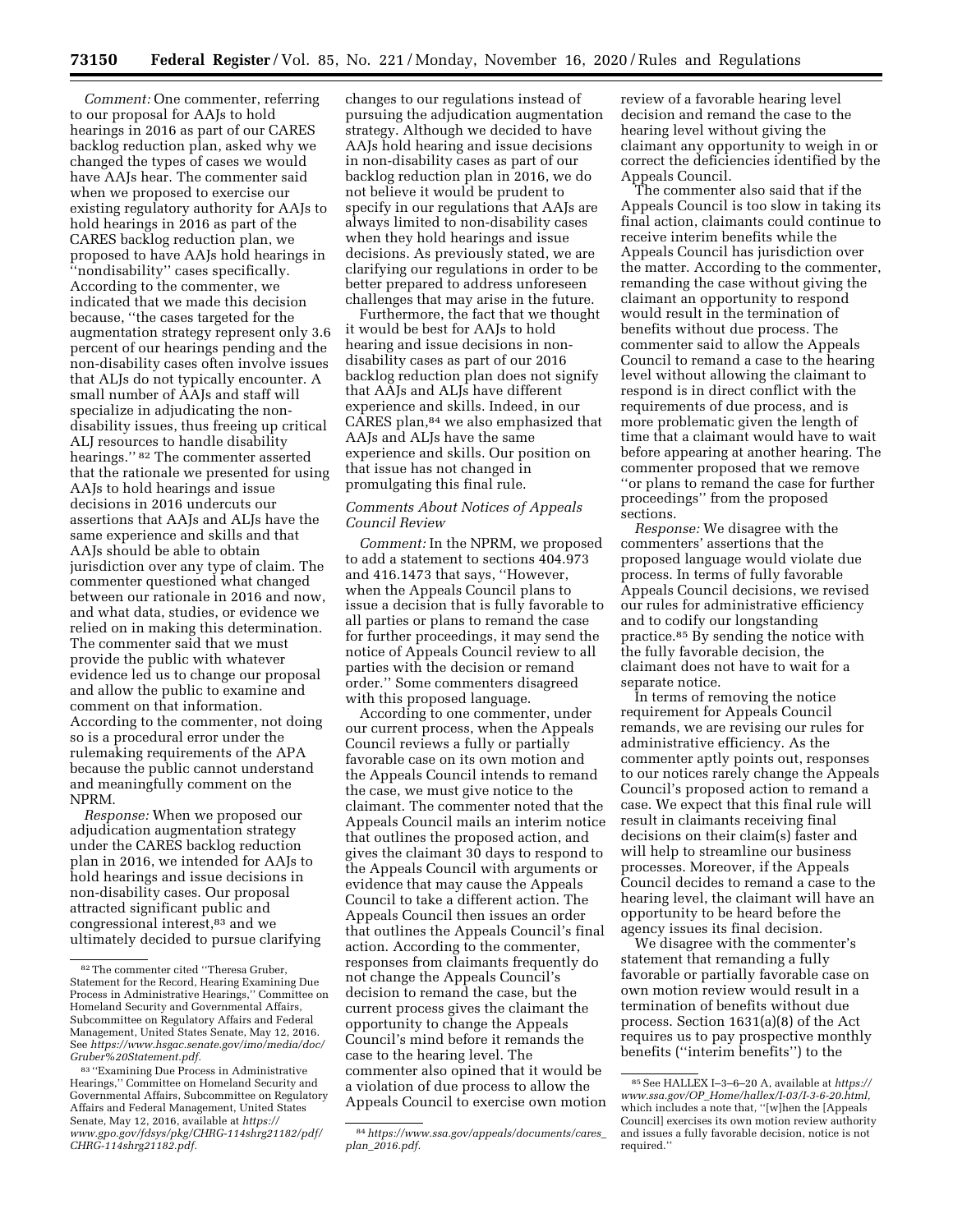claimant if we have not made a final decision within 110 calendar days after the date of the ALJ decision. Those interim benefits do not end until the month in which we make a final decision. Therefore, the claimant would continue to receive benefits until there is a final agency decision.

We also note that there are situations where a claimant is not in pay status, following the issuance of favorable decision, because an effectuating component cannot process payments. If, for example, the decision is contrary to the Act, regulations or a published ruling, or the decision is vague, ambiguous, internally inconsistent, or otherwise does not resolve the issues under dispute, the effectuating component may refer the cases to the Appeals Council to consider taking own motion review or reopening and revising the decision.<sup>86</sup> In these cases, the claimant would not receive benefits until 110 days after the favorable hearing level decision. If the Appeals Council were unable to correct the deficiency and issue a fully favorable decision, the Appeals Council's ability to remand the case to correct the deficiency without prior notice would expedite the claimant receiving a final decision on his or her case.

*Comment:* One commenter suggested that in sections 404.973 and 416.1473, we clarify that if the Appeals Council plans to issue a combined partially favorable decision (finding, for example, that the claimant became disabled after his or her alleged onset date) and a remand order (ordering further proceedings regarding the period the claimant alleged to be disabled to the date the claimant was found to be disabled), it may send the notice of Appeals Council review to all parties with the combined decision and remand order (without sending a prior notice of review).

*Response:* We agree with this suggestion. We further revised sections 404.973 and 416.1473 to clarify that when the Appeals Council plans to issue a decision that is favorable in part and remand the remaining issues for further proceedings, we may send the notice of Appeals Council review to all parties with the decision or remand order.

# *Adding a* ''*Reasonable Probability*'' *Standard to Sections 404.970 and 416.1470*

*Comment:* We received many comments relating to our proposed inclusion of paragraph (d) to sections

404.970 and 416.1470.<sup>87</sup> We proposed to revise paragraph (d) of these sections to state that the Appeals Council would not review a case based on an error or abuse of discretion in the admission or exclusion of evidence or based on an error, defect, or omission in any ruling or decision unless the Appeals Council found a reasonable probability that the error, abuse of discretion, defect, or omission, either alone or when considered with other aspects of the case, changed the outcome of the case or the amount of benefits owed to any party. Commenters expressed perceived due process concerns, stating that the proposed rule would limit the Appeals Council's ability to review an ALJ's decision, and that the changed standard of review could virtually eliminate Appeals Council review in all but extremely limited circumstances, making the Appeals Council a meaningless step in the adjudication process. Commenters expressed that we would no longer know of the errors in an ALJ's decision if we do not remand these cases to the ALJ to correct the error. Commenters also expressed concerns that there would be no cost savings associated with the proposed change, as the Appeals Council would have to evaluate the entire record, which would increase the time to review a case. Additionally, commenters expressed concerns that the proposal would increase the number of claimants who appeal to Federal court, potentially straining court resources and increasing the time that individuals must wait to receive final decisions.

Some commenters also misconstrued the proposed standard of review at the Appeals Council level of review with the ''preponderance of the evidence'' standard that applies when an adjudicator issues a determination or decision.88 Other commenters expressed alternative language for paragraph (d) or suggested ways to clarify how the reasonable probability standard would apply to the substantial evidence standard.

*Response:* Upon consideration of the comments regarding our proposal to add a reasonable probability standard in paragraph (d) of sections 404.970 and 416.1470, we have decided not to proceed with that proposal. Because we are not finalizing proposed paragraph (d) of sections 404.970 and 416.1470, we are not finalizing the corresponding language that we proposed to add to the beginning of paragraph (a) of the same sections, ''Subject to paragraph (d) of

this section, . . . .'' Additionally, we will not respond to the individual comments regarding our proposal to add a reasonable probability standard in paragraph (d) of sections 404.970 and 416.1470, because they are no longer relevant.

# *Comments Regarding Federal Court Cases*

*Comment:* One commenter suggested changes to proposed sections 404.984 and 416.1484, which provide that when a Federal court remands a case and the Appeals Council remands the case to an ALJ, the ALJ's decision will become the Commissioner's final decision unless the Appeals Council assumes jurisdiction using the standard set forth in section 404.970 or 416.1470, as applicable. The commenter said it is imprudent for the Appeals Council to use a reasonable probability standard when deciding whether to assume jurisdiction of a case that was previously remanded by Federal court. The commenter stated that the Appeals Council must grant review of a case that is remanded from the Federal court. The commenter opined that failure to grant review because of the ''reasonable probability'' standard would be viewed unfavorably by the court if the claimant requested judicial review once again. The commenter stated that any action by the Appeals Council must be consistent with the court's remand. If the court orders a remand, the Appeals Council must remand the case (unless it can issue a fully favorable decision).

*Response:* Appeals Council review of court remands under sections 404.983 and 416.1483 should not be confused with its review of hearing decisions issued after a court remand under sections 404.984 and 416.1484. If a Federal court remands a case, the Appeals Council may issue a decision pursuant to sections 404.983(b) and 416.1484(b), hold a hearing and issue a decision pursuant to sections 404.983(c) and 416.1484(c), or remand the case to an ALJ with instructions to take action and issue a decision or return the case to the Appeals Council with a recommended decision. However, this situation is distinct from when the Appeals Council decides whether to assume jurisdiction after an ALJ, or AAJ, issues a hearing decision in a case remanded by Federal court. In that situation, the Appeals Council may assume jurisdiction based on written exceptions to the hearing decision filed by the claimant or based on its authority pursuant to paragraph (c) of sections 404.984 and 416.1484. However, we do not currently have a regulatory standard to govern how the Appeals Council will

<sup>86</sup>See generally 20 CFR 404.969, 416.1469, 404.987, and 416.1487.

<sup>87</sup>See 84 FR 70085, 70087.

<sup>88</sup>The commenter cited 20 CFR 404.953, 404.979, 416.1453, and 416.1479.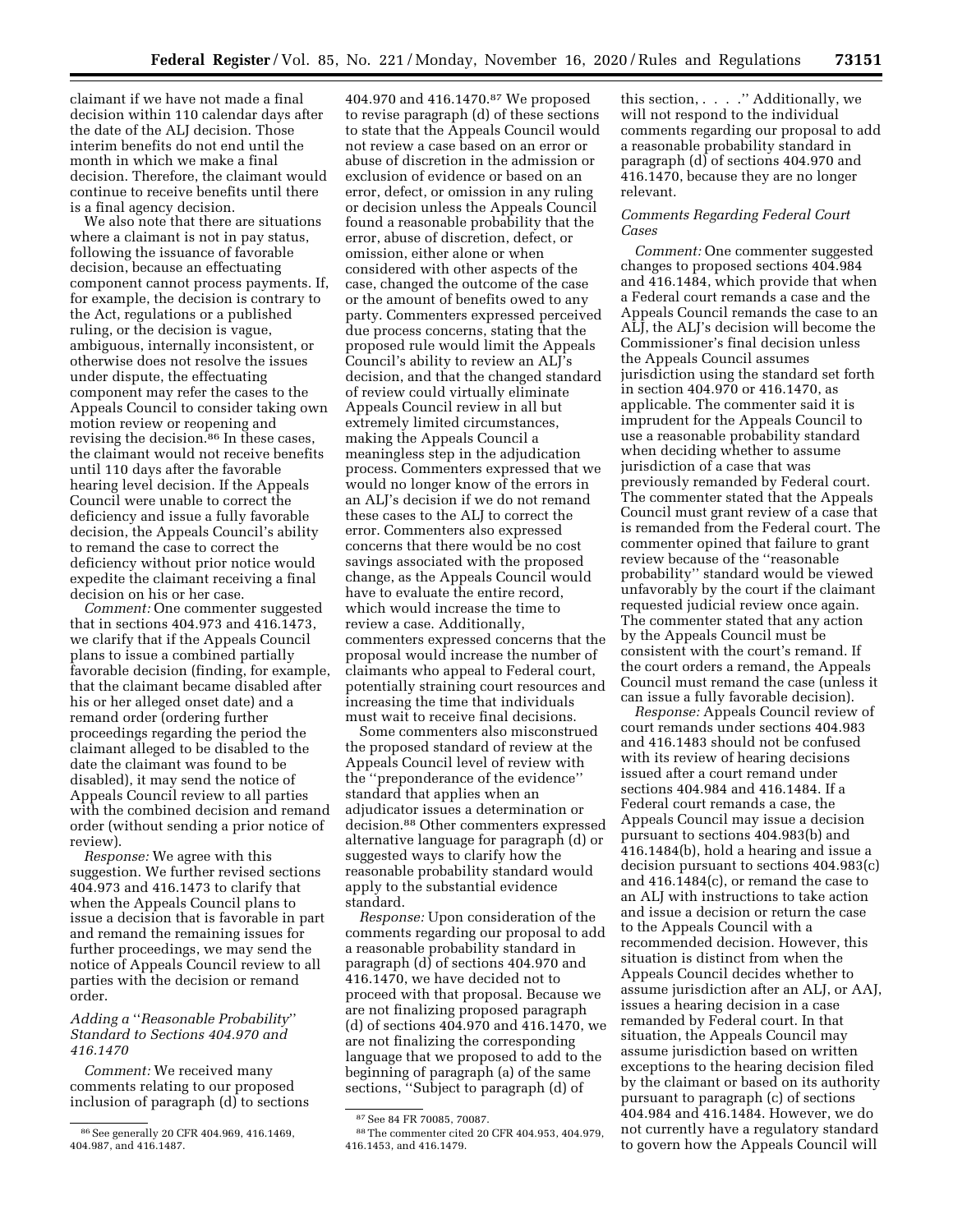decide whether to assume jurisdiction after an ALJ, or AAJ, issues a hearing decision in a case remanded by Federal court. The revisions to sections 404.984 and 416.1484 make clear that the standard for assuming jurisdiction after an ALJ, or AAJ, issues a hearing decision in a case remanded by Federal court is the same as the standard that applies when the Appeals Council decides whether to review a hearing decision or dismissal under sections 404.970 and 416.1470. We will not respond to any comments relating to our proposal to add a reasonable probability standard in paragraph (d) of sections 404.970 and 416.1470 because, as previously explained, we are not proceeding with that proposal.

# *Comments About Additional Evidence at the Appeals Council Level of Review*

*Comment:* A commenter stated that our proposal to revise sections 404.976(b) and 416.1476(b) to clarify that the Appeals Council will consider all evidence it receives, but will exhibit that evidence only if it meets the requirements of sections 404.970(a)(5) and (b) and 416.1470(a)(5) and (b) would be unhelpful and superfluous. The commenter said there were three possible options. First, if the evidence were sufficient to warrant review and the Appeals Council issues a decision, it would be exhibited in the record. Second, if the evidence were sufficient to warrant review and a remand to the hearing level, it would not be exhibited. Rather, it would be returned to the hearing office for the ALJ's consideration. Lastly, if the evidence did not warrant review, there would be an open question of when it could be used to provide a protective filing date for a subsequent application (Social Security Ruling 11–1p).<sup>89</sup> The commenter questioned the purpose of this additional reasonable probability standard.

*Response:* We disagree that the revisions to sections 404.976(b) and 416.1476(b) are unhelpful and superfluous. As we explained in the preamble of our NPRM, the revisions to sections 404.976(b) and 416.1476(b) clarify when the Appeals Council will mark additional evidence as an exhibit and make it part of the official record. Additionally, we already provide the claimant a protective filing date for a new application whenever a claimant submits additional evidence to the

Appeals Council that does not relate to the period on or before the date of the hearing decision, or whenever the Appeals Council finds that the claimant did not have good cause for missing the deadline to submit written evidence.<sup>90</sup>

*Comment:* Regarding our proposed revisions to sections 404.976(b) and 416.1476(b), one commenter suggested that we should: (1) Eliminate paragraph (b) altogether; (2) if the paragraph stays, add a sentence stating that any evidence that meets the ''reasonable probability standard'' in sections 404.970(a)(5) and 416.1470(a)(5) automatically meets the ''good cause'' standard in sections 404.970(b) and 416.1470(b); or (3) create a truly clarifying and time-saving policy that the Appeals Council, when it grants review to issue a decision, will evaluate and mark as exhibit(s) all relevant evidence.

*Response:* We disagree with these suggestions. As explained above, regarding (1), we are revising sections 404.976(b) and 416.1476(b) to clarify when the Appeals Council marks additional evidence as an exhibit and makes it part of the official administrative record. Regarding (2), we disagree that good cause for missing the deadline to submit evidence under sections 404.970(b) and 416.1470(b) would always exist whenever the Appeals Council finds, under sections 404.970(a)(5) and 416.1470(a)(5), that there is a reasonable probability that additional evidence would change the outcome of the hearing decision. The good cause requirement in sections 404.970(b) and 416.1470(b) is based on the 5-day rule set forth in sections 404.935(a) and 416.1435(a). Under the 5-day rule, a claimant generally must inform us about or submit written evidence at least 5 business days before the date of his or her scheduled hearing. We adopted the 5-day rule, in part, to ensure that the evidentiary record is more complete when ALJs hold hearings.<sup>91</sup> The commenter's suggestion that we revise our regulations to state that any evidence that meets the ''reasonable probability standard'' in sections 404.970(a)(5) and 416.1470(a)(5) automatically meets the ''good cause'' standard in sections 404.970(b) and 416.1470(b) would be inconsistent with the intent of the 5-day rule. Finally, regarding the third suggestion, it is altogether unclear to us how revising our regulations as the commenter proposed would result in greater clarity and save time.

*Comment:* One commenter agreed with the Appeals Council's current

practice of including in a certified administrative record filed in Federal court any additional evidence that the Appeals Council receives, regardless of whether the Appeals Council marks the evidence as an exhibit and makes it part of the official record. The commenter suggested that we memorialize this practice in the regulatory text at section 404.970(a)(5).

*Response:* We decline to add language about including additional evidence in certified administrative records to be filed in Federal court in sections 404.970(a)(5) and 416.1470(a)(5), because those rules regard when the Appeals Council will review a case. However, we agree that it would be helpful to clarify in our regulations that additional evidence the Appeals Council received during the administrative review process, including additional evidence that the Appeals Council received but did not exhibit or make part of the official record, would be included in the certified administrative record filed in Federal court. We have added that clarifying language to sections 404.976(b) and 416.1476(b) in this final rule.

# *Comments About the Wording of Our Paperwork Reduction Act (PRA) Information in the NPRM*

*Comment:* One commenter referred to the PRA section of the NPRM, in which we proposed to update forms to reflect the new regulatory language stating that ''Judges'' will review the cases, hold hearings, and issue decisions. Currently, our forms use the narrow, specific designation, ''Administrative Law Judges.'' In the NPRM, we stated that once we published the final rule, we would obtain approval from the Office of Management and Budget for this revision through non-substantive change requests for these information collections, which does not require public notice and comment under the PRA. The commenter disagreed with our statement that this is a ''nonsubstantive change'' that does not require public comment.

The commenter said ALJs and AAJs do completely different jobs and treating them the same is either a misunderstanding of the system or a breach of public trust. The commenter said that the public should know what kind of judge they have in a case, and that we should not hide this from the public by changing the title.

*Response:* The PRA statement in our NPRM focused on the significance of the changes we were planning to make to information collections associated with the regulation. In the NPRM, we

<sup>89</sup>The commenter refers to Social Security Ruling 11–1p: *Titles II and XVI: Procedures for Handling Requests to File Subsequent Applications for Disability Benefits,* available here: *[https://](https://www.ssa.gov/OP_Home/rulings/di/01/SSR2011-01-di-01.html) www.ssa.gov/OP*\_*[Home/rulings/di/01/SSR2011-01](https://www.ssa.gov/OP_Home/rulings/di/01/SSR2011-01-di-01.html)  [di-01.html.](https://www.ssa.gov/OP_Home/rulings/di/01/SSR2011-01-di-01.html)* 

<sup>90</sup> 20 CFR 404.970(c) and 416.1470(c). 91 81 FR 90987, 90989 (Dec. 16, 2016).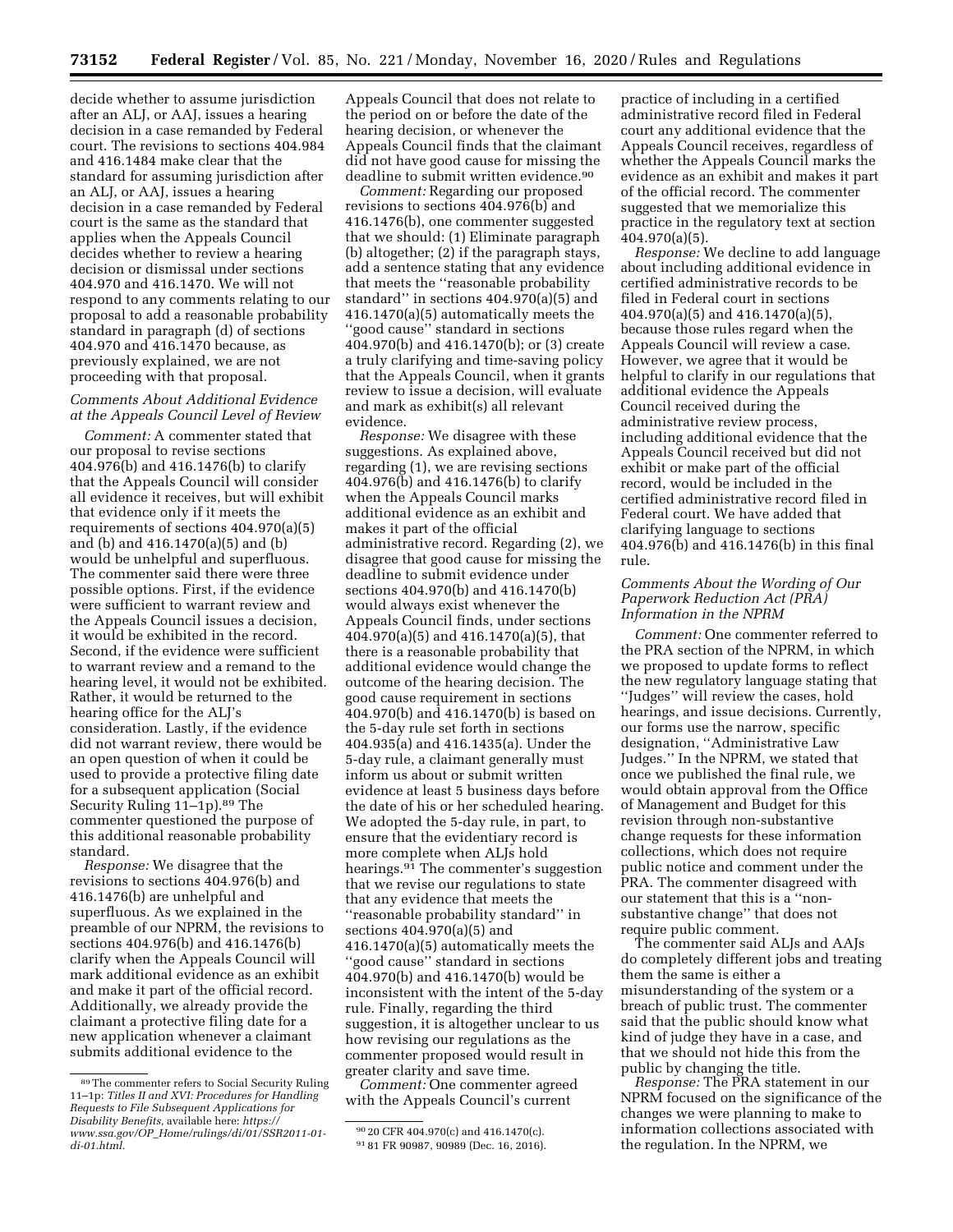indicated plans to change ''Administrative Law Judges'' to ''judges'' to reflect that if the rule were finalized, there would be a possibility that a claimant's case could be heard and decided by an AAJ from the Appeals Council. In that case, the ''Administrative Law Judge'' appellation would not be accurate. However, to the commenter's point about whether this change is significant, we note that the change will not occur at the forms/PRA level. We are merely proposing a language change to reflect our revised regulations. The appropriate time for interested parties to express comments about our proposed rule was during the notice-and-comment period, not in the PRA/forms arena. We note that many interested parties did submit public comments on this issue, and we addressed those comments in this preamble to the final rule. To the commenter's assertion that the public should know what kind of judge they have in a case, we note that this is a policy issue outside the realm of the PRA, as addressed in the final rule. We have transparently conveyed our proposed change in the NPRM. For these reasons, we will not be changing the PRA statement.

# *Comments That Suggested Alternate Proposals*

*Comment:* One commenter suggested assigning ALJs to the Appeals Council, and eliminating the position of AAJs. According to the commenter, ALJs on the Appeals Council would bolster the independence of disability hearings at all levels within the agency.

*Response:* We acknowledge the commenter's suggestion. However, the goal of this final rule is to increase our adjudicative capacity when needed, allowing us to adjust more quickly to fluctuating short-term workloads, such as when an influx of cases reaches the hearing level. Eliminating current positions would be at odds with this goal.

*Comment:* One commenter said that we should change our rule so the only people who can be AAJs are retired and rehired ALJs or ALJs sent to the Appeals Council on special detail. The commenter said that would allow for flexibility and would eliminate the issue of claimants having inexperienced and agency-controlled AAJs conduct their hearings. Further, according to the commenter, it would improve the quality of the appellate decisions. Another commenter suggested having interested AAJs apply for long-term details as ALJs.

*Response:* We disagree that the commenter's proposal to use rehired

ALJs to act as AAJs would create more flexibility, because the rehired ALJs would have to be retrained in current policies and procedures. We also disagree with the suggestion to have currently serving ALJs apply for details to the Appeals Council, as that would defeat the purpose of the revised rule, which is to increase our adjudicative capacity. We seek to use AAJs to assist with hearing level workloads, so taking ALJs away from those workloads would be counter-productive. Lastly, we believe that detailing AAJs to serve as ALJs may be a feasible option, depending on the circumstances surrounding the need; however, as we do not know all the circumstances that may arise in the future, we want to be prepared and have options available to us to best address all potential situations. Our goal is to clarify the Appeals Council's existing authority to hold hearings and issue decisions.

*Comment:* Some commenters said we should keep the hearings and appeals level adjudications separate and distinct, as they have been traditionally. They recommended that if the AAJs wish to have a more significant role in the adjudication process, that they hold oral arguments to address important broad policy or procedural issues that affect the general public interest. According to the commenter, this would be in keeping with the AAJs' primary role to ensure our decisions are uniform and consistent.

*Response:* We understand the concerns of keeping hearings and appeals level adjudications separate and distinct. In effect, the hearings and appeals will remain separate and distinct. As discussed above, under this final rule, the claimant will still have the opportunity to appear at a hearing, receive a hearing decision, and request Appeals Council review. The only change is that, in some cases, the hearing and decision may be by an AAJ. Furthermore, this final rule specifies that if an AAJ conducts a hearing, issues a hearing decision, or dismisses a hearing request, he or she will not participate in any action associated with a request for Appeals Council review of that case. In addition, as discussed above, AAJs are expected to recuse themselves from a case if they have any interest in the case, as ALJs would. We will be vigilant in ensuring that the hearings and Appeals Council review levels of administrative review remain separate and distinct, and that claimants are afforded fair and impartial hearing decisions and reviews of those hearing decisions, as we always have.

We also disagree about the ''primary role'' of the Appeals Council, as the

Appeals Council's role has evolved over the years to address current needs. For example, we created the Appeals Council's Division of Quality to exercise quality review responsibilities to oversee and help improve the accuracy and policy compliance of ALJ decisions. Moreover, we are not expanding the role of AAJs. AAJs have long had the authority to conduct hearings, but we have not exercised this authority.

*Comment:* One commenter said we should provide additional information related to our statement that we would remove the regulations at sections 404.966 and 416.1466, which authorize us to test the elimination of the request for Appeals Council review. The commenter said that the NPRM does not state the conclusions reached by the test or the Appeals Council's fate.

Response: As we explained in the preamble to our proposed rule, given our experience over the last 21 years, we no longer intend to test the elimination of the request for Appeals Council review. We amended our rules to establish authority to test request for review elimination (RRE) in September 1997.92 Our goal in testing elimination of the request for Appeals Council review was to assess the effects of that change in conjunction with other modifications in the disability claim process under the full process model (FPM), established in April 1997.93 In July 1998, we provided notice of limited extended testing of the FPM with two additional features designed to maximize the resources of a Federal processing center.94 Thereafter, in June 2000, we published a notice announcing a new test of the elimination of the request for Appeals Council review in conjunction with our disability prototype test.95 At that time, we explained that before making any decision on the merits of eliminating the request for review, we would obtain valid and reliable data about the effects

94See 63 FR 40946 (July 31, 1998). We announced the beginning of additional testing in October 1998, but that testing did not include RRE. See 63 FR 58444 (Oct. 30, 1998).

95See 65 FR 36210 (June 7, 2000).

 $9262$  FR 49598 (Sept. 23, 1997).<br> $93$ Id. at 49598–99. Under the FPM, also known as the integrated model, we originally tested four modifications to the disability claim process: the use of a single decisionmaker, conducting predecisional interviews in certain cases, eliminating the reconsideration step in the administrative review process, and use of an adjudication officer to conduct prehearing proceedings and, if appropriate, issue fully favorable decisions. See 62 FR 16210 (Apr. 4, 1997); see also 63 FR 58444 (noting case selection for testing ended in January 1998). Testing elimination of the request for Appeals Council review was the fifth modification to the FPM. See 62 FR 49598 (Sept. 23, 1997); see also 63 FR 40946 (July 31, 1998).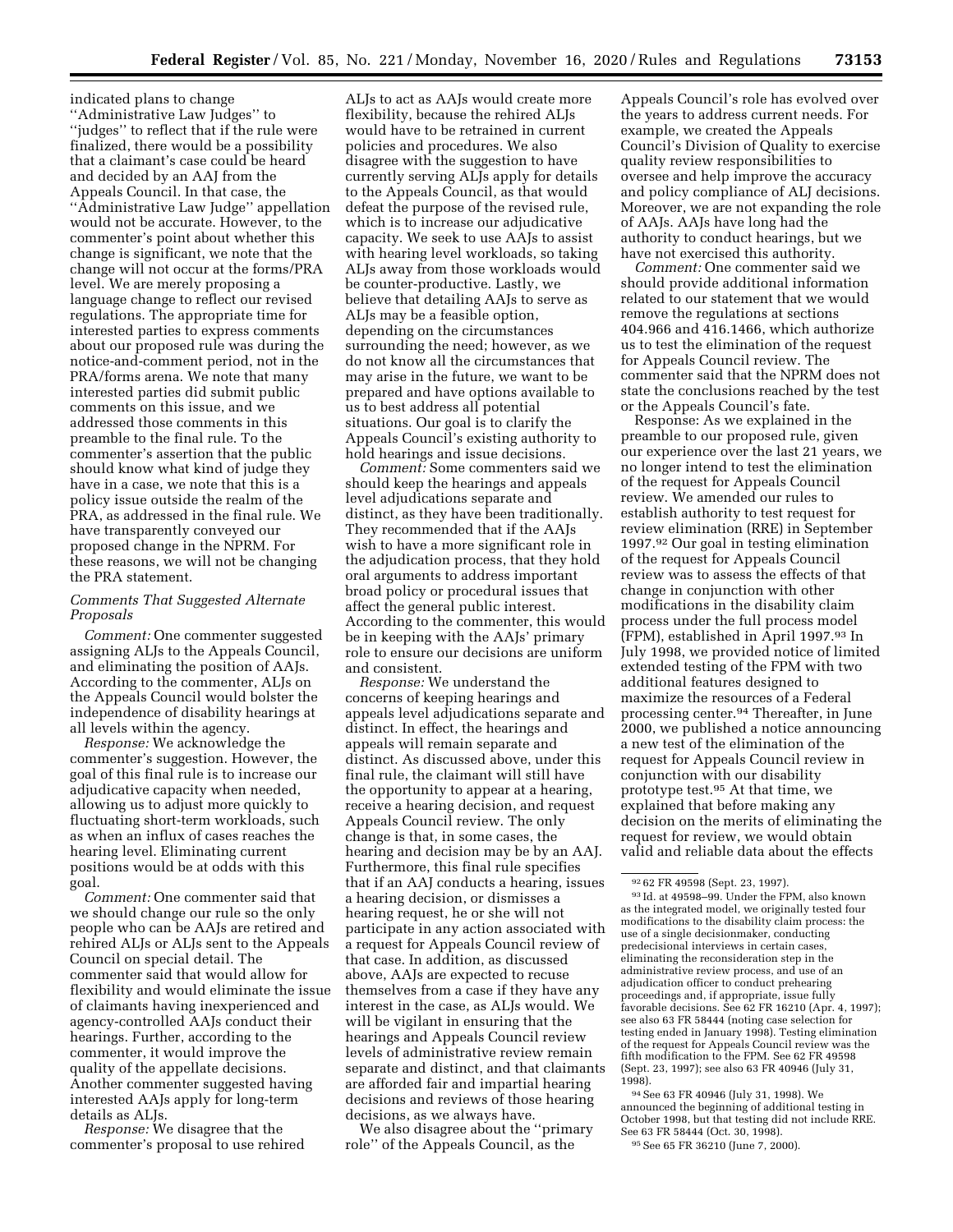of such elimination.96 Our testing results showed that the number of cases that would be appealed to the courts would likely increase substantially.97 Additionally, other attempts to remove the Appeals Council level of review have not been successful.98 As such, we no longer intend to test eliminating the request for Appeals Council review, and we are removing that authority in sections 404.966 and 416.1466.

*Comment:* One commenter recommended adding the sentence, ''The Appeals Council comprises the AAJs, the Appeals Officers, and the Deputy Chair of the Appeals Council'' to sections 404.2(b)(2), 416.120(b)(2), and 408.110(b)(2). The commenter said that this expanded definition may be useful when considering section 422.205(c).

*Response:* We disagree with this recommendation. Currently, sections 404.2(b)(2), 416.120(b)(2), and 408.110(b)(2) indicate that the Appeals Council includes the member or members thereof as may be designated by the Chair of the Appeals Council. We do not intend to adopt the commenter's suggestion because we seek to remain flexible in our staffing.

*Comment:* One commenter suggested that we clarify what the commenter perceived as an inconsistency in sections 404.976(c) and 416.1476(c). This rule provides, ''If your request to appear is granted, the Appeals Council will tell you the time and place of the oral argument at least 10 business days before the scheduled date.'' The

98For example, we tested the elimination of the Appeals Council, under a different authority, the Disability Service Improvement (DSI) Process, by creation of the Disability Review Board (DRB). Under the DSI Process, an ALJ's decision became final unless the claim was referred to the DRB. If the DRB reviewed a claim and issued a decision, that decision was our final decision, and if a claimant was dissatisfied with it, he or she could seek judicial review in Federal court. The Appeals Council had no involvement with the DRB, which we established with the intent to phase out the Appeals Council. See 71 FR 16424 (Mar. 31, 2006); and correction 71 FR 17990 (Aug. 10, 2006). Ultimately, we eliminated the DRB because it did not function as intended and did not provide efficiencies in reducing the hearings backlog. See 76 FR 24802 (May 3, 2011).

commenter said that in the summary, we indicate the Appeals Council would be required to follow the rules that govern ALJ hearings, which include mailing a notice of hearing at least 75 days before the date of the hearing.

*Response:* The commenter conflates a request to appear before the Appeals Council to present oral argument with a request for a hearing. Paragraph (c) of final sections 404.976 and 416.1476 regard a claimant's ability to request to appear before the Appeals Council to present oral argument, which the Appeals Council will grant if it decides that the case raises an important question of law or policy, or that oral argument would help to reach a proper decision. However, if the Appeals Council assumes responsibility for a hearing request under section 404.956 or 416.1456, we would mail a notice of hearing pursuant to the relevant section(s) 404.938(a) or 416.1438(a), which generally require that we mail a notice of a hearing at least 75 days before the date of the hearing.

*Comment:* One commenter made suggestions for editing sections 404.984 and 416.1484. According to the commenter, these sections require that, if the Appeals Council assumes jurisdiction of an ALJ decision after remand, the Appeals Council will ''either make a new, independent decision based on the preponderance of the evidence in the record that will be the final decision of the Commissioner after remand, dismiss a claim(s), or remand the case to an administrative law judge for further proceedings, including a new decision.'' First, the commenter recommended changing the phrase ''dismiss a *claim(s)*'' to ''dismiss the request for a hearing or request for review, consistent with the Federal court's remand.'' Second, the commenter recommended that the Appeals Council never dismiss a request for a hearing or a request for review after the case has been considered and remanded by the court, including a sentence four remand.99

*Response:* We partially adopted the commenter's first suggestion and revised paragraph (a) of sections 404.984 and 416.1484 to use the more specific phrase ''dismiss the request for a hearing.'' However, we did not adopt the suggestion to include ''dismiss a

request for review.'' When the Appeals Council assumes jurisdiction after an ALJ or AAJ has issued a hearing decision in a case remanded by a Federal court, the request for review is no longer at issue. The Appeals Council may assume jurisdiction of the case based on written exceptions filed by the claimant or based on its authority pursuant to paragraph (c) of section 404.984 or section 416.1484.

We also partially adopted the commenter's second recommendation. Since the Federal court retains jurisdiction for remands under sentence six of section 205(g) of the Act (42 U.S.C. 405(g)), we added language to clarify that the Appeals Council will not dismiss the request for a hearing in these cases. We disagree that the Appeals Council cannot dismiss a request for a hearing in cases remanded under sentence four of section 205(g) of the Act. Once a Federal court has remanded a case under sentence four, jurisdiction returns to the Appeals Council to take appropriate action, which may include dismissing a request for a hearing.

*Comment:* One commenter questioned the reason for changing the procedure in section 422.205(a). The commenter noted that proposed section 422.205(a) provides that an Appeals Council decision on a case removed under sections 404.956 or 416.1456 may be signed by one Appeals Council member. The commenter further noted that currently two AAJs sign Appeals Council decisions, and that appeals officers are also members of the Appeals Council, but, currently, they have no authority to sign decisions or dismissals. The commenter questioned whether we sought to change this authority deliberately, or if it was an oversight. The commenter also questioned if this proposed change would alter current policy permitting AAJs only to sign Appeals Council decisions and dismissals, as well as Appeals Council denials of review of ALJ dismissals.

*Response:* We acknowledge that it would be helpful to clarify in section 422.205(a) who has authority to sign hearings level decisions and dismissals. We do not intend for appeals officers to sign hearings level decisions or dismissals. As such, we revised the language in section 422.205(a) to clarify the requirement of one AAJ to sign decisions and dismissals on requests for hearings removed under sections 404.956 or 416.1456 for consistency with the signature requirement for ALJs. One signature by an appeals officer, or by such member of the Appeals Council as may be designated by the Chair or

 $^{96}\,$  65 FR 36210.  $^{97}\,$  See the January 2001 report from the Social Security Advisory Board (SSAB), ''Charting the Future of Social Security's Disability Programs: The Need for Fundamental Change,'' available at *[https://](https://www.ssab.gov/research/charting-the-future-of-social-securitys-disability-programs-the-need-for-fundamental-change/)  [www.ssab.gov/research/charting-the-future-of](https://www.ssab.gov/research/charting-the-future-of-social-securitys-disability-programs-the-need-for-fundamental-change/)[social-securitys-disability-programs-the-need-for](https://www.ssab.gov/research/charting-the-future-of-social-securitys-disability-programs-the-need-for-fundamental-change/)[fundamental-change/.](https://www.ssab.gov/research/charting-the-future-of-social-securitys-disability-programs-the-need-for-fundamental-change/)* See also the June 28, 2001 testimony of Hon. Ronald G. Bernoski, at the Hearing Before Subcommittee on Social Security of the Committee on Ways and Means House of Representative, where he noted ''the SSAB Report also correctly points out the impracticality of this step [to eliminate the Appeals Council level of review], since the SSA has shown by testing that this would result in a large increase in court appeals.'' Our initial RRE testing failed to produce sufficient data. See 65 FR 36210 (June 7, 2000).

<sup>99</sup>Under sentence four of section 205(g) of the Act, a court may remand a case in conjunction with a judgment affirming, modifying, or reversing the decision of the Commissioner. The judgment of the court ends the court's jurisdiction over the case, but either the claimant or agency may appeal the district court's action to a court of appeals. See HALLEX I–4–6–1 available here: *[https://](https://www.ssa.gov/OP_Home/hallex/I-04/I-4-6-1.html) www.ssa.gov/OP*\_*[Home/hallex/I-04/I-4-6-1.html.](https://www.ssa.gov/OP_Home/hallex/I-04/I-4-6-1.html)*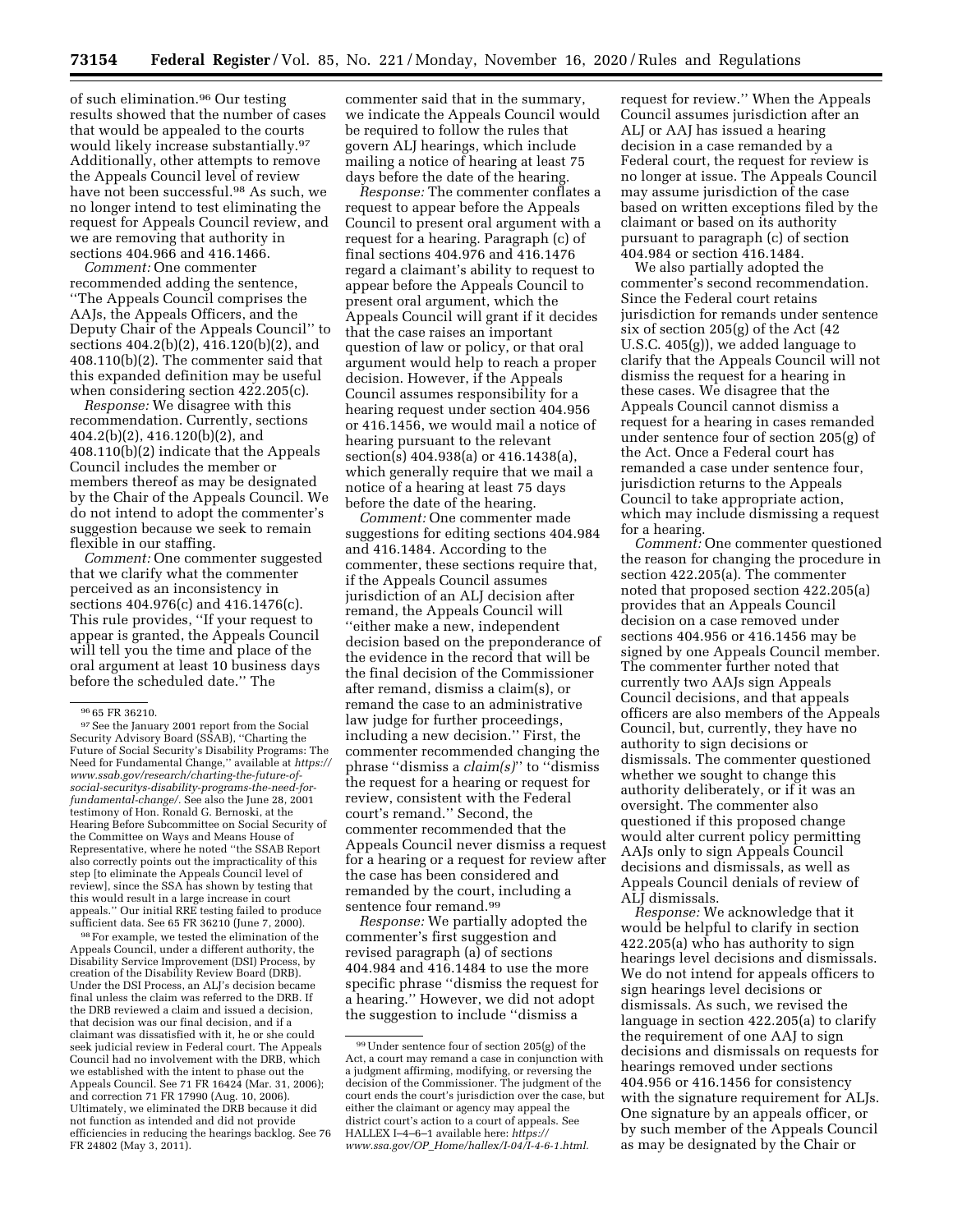Deputy Chair, continues to be the requirement for denials of requests for reviews as set forth in section 422.205(c). Furthermore, the signatures of at least two AAJs will continue to be required for decisions issued on requests for review or own motion review when the claimant does not appear before the Appeals Council to present oral argument, but that requirement now appears in section 422.205(d). Therefore, we are not changing the signature requirements for Appeals Council actions on requests for review or own motion reviews of hearing level decisions or dismissals.

*Comment:* One commenter said section 422.205(c) contains a redundancy because it provides that a request for review may be denied by an appeal officer, appeals officers, or members of the Appeals Council, as designated. The commenter noted that appeals officers are members of the Appeals Council. According to the commenter, appeals officers need not be listed separately from the Appeals Council, and it might be clearer to state that the request for review may be denied by an AAJ, an appeals officer, or any member of the Appeals Council, as designated.

*Response:* We disagree that the language, which appears in current section 422.205(c), is redundant. This final rule merely adds a title to paragraph (c), and does not revise the rest of the section including who may deny a request for review.

*Comment:* One commenter suggested that a statement of when judicial review is available after an Appeals Council dismissal might prove useful for section 422.210(a). The commenter noted that that regulation does not provide that judicial review is available when the Appeals Council dismisses the request for review or the request for a hearing.

*Response:* We are considering whether and how to change our regulations based on the Supreme Court's holding in *Smith* v. *Berryhill.*<sup>100</sup> Therefore, we are not revising section 422.210(a) to clarify when a claimant may seek judicial review following an Appeals Council dismissal as part of this final rule. We will propose any changes we plan to make based on the Supreme Court's decision in *Smith* as part of a separate rulemaking proceeding.

# **Regulatory Procedures**

*Executive Order 12866, as Supplemented by Executive Order 13563* 

We consulted with the Office of Management and Budget (OMB) and determined that this final rule meets the criteria for a significant regulatory action under Executive Order 12866 and is subject to OMB review. Details about the impacts of our rule follow.

#### Anticipated Benefits

We expect this final rule will benefit us by providing additional flexibility and by allowing us to increase our hearing capacity without incurring permanent new costs. Having AAJs hold hearings and issue decisions will create flexibility for us to shift resources when there is an increase in pending cases at the hearings level. Before using AAJs to hold hearings and issue decisions, we will determine whether it makes sense to do so, considering the Appeals Council's workload relative to the hearing level workload. If necessary, we will hire additional AAJs to augment the current number of ALJs conducting hearings. Additionally, the numbers of new AAJs could be increased or decreased based on the demand of the workload.

#### Anticipated Costs

We anticipate that this final rule would result in minimal, if any, quantified costs when implemented. Before implementing, we would provide appropriate training to our AAJs, make minor systems updates, and perhaps obtain additional equipment. As discussed above, when we exercise this authority, we would ensure that the AAJs possess the knowledge, skills, and training required to conduct hearings. However, we expect that the cost of training AAJs would be minimal because the AAJs would already have experience with our programs, and we could use existing ALJ training materials, as applicable. We expect that we would need to train our AAJs and other Appeals Council personnel, in particular, on the procedural and technical issues involved in conducting hearings. For example, AAJs would need to be trained on how to (1) prepare for a hearing (*e.g.,* handle specific development issues such as requesting medical records, if necessary; scheduling consultative examinations; issuing subpoenas; and ensuring proper notices are sent), and (2) conduct a hearing (*e.g.,* handle technical matters regarding the hearing recording; ensure that unrepresented claimants receive proper notice of the right to

representation; and work with interpreters, witnesses, and experts). Because we believe AAJs holding a hearing will be equivalently trained to ALJs and will be following the same set of hearing policies as ALJs, we do not believe, as suggested by some commenters, that AAJ determinations are more likely to increase the volume of claimants who choose to appeal a decision that is not fully favorable to the Appeals Council level.

In addition, we would need to train our Appeals Council personnel how to use the hearings systems. We expect this would be a minimal cost as such systems are similar to systems our Appeals Council personnel already use. Lastly, we would need to equip our Appeals Council offices to hold hearings. For example, we would need to provide computers for video teleconference hearings and recording equipment. We may be able to utilize existing internal resources to meet these needs.

Qualitatively, we acknowledge that some commenters have suggested that the use of AAJs at the hearing level could create a perception of lessened impartiality than a hearing held by an ALJ. This is largely a qualitative cost related to the perception of received due process, although claimants who believe they did not receive a fair hearing may be more likely to pursue a review at the Appeals Council and in a Federal district court. However, for the reasons outlined above as well as reasons discussed previously in the preamble, we do not believe there will be different outcomes in adjudications between hearings held by AAJs and ALJs, and as such do not believe this is, in fact, either a qualitative or quantitative cost.

# *Executive Order 13132 (Federalism)*

We analyzed this final rule in accordance with the principles and criteria established by Executive Order 13132, and determined that the rule will not have sufficient Federalism implications to warrant the preparation of a Federalism assessment. We also determined that this rule would not preempt any State law or State regulation or affect the States' abilities to discharge traditional State governmental functions.

#### *Executive Order 13771*

This final rule is not subject to the requirements of Executive Order 13771 because it is administrative in nature and will result in no more than de minimis costs.

<sup>100</sup> 139 S. Ct. 1765 (2019).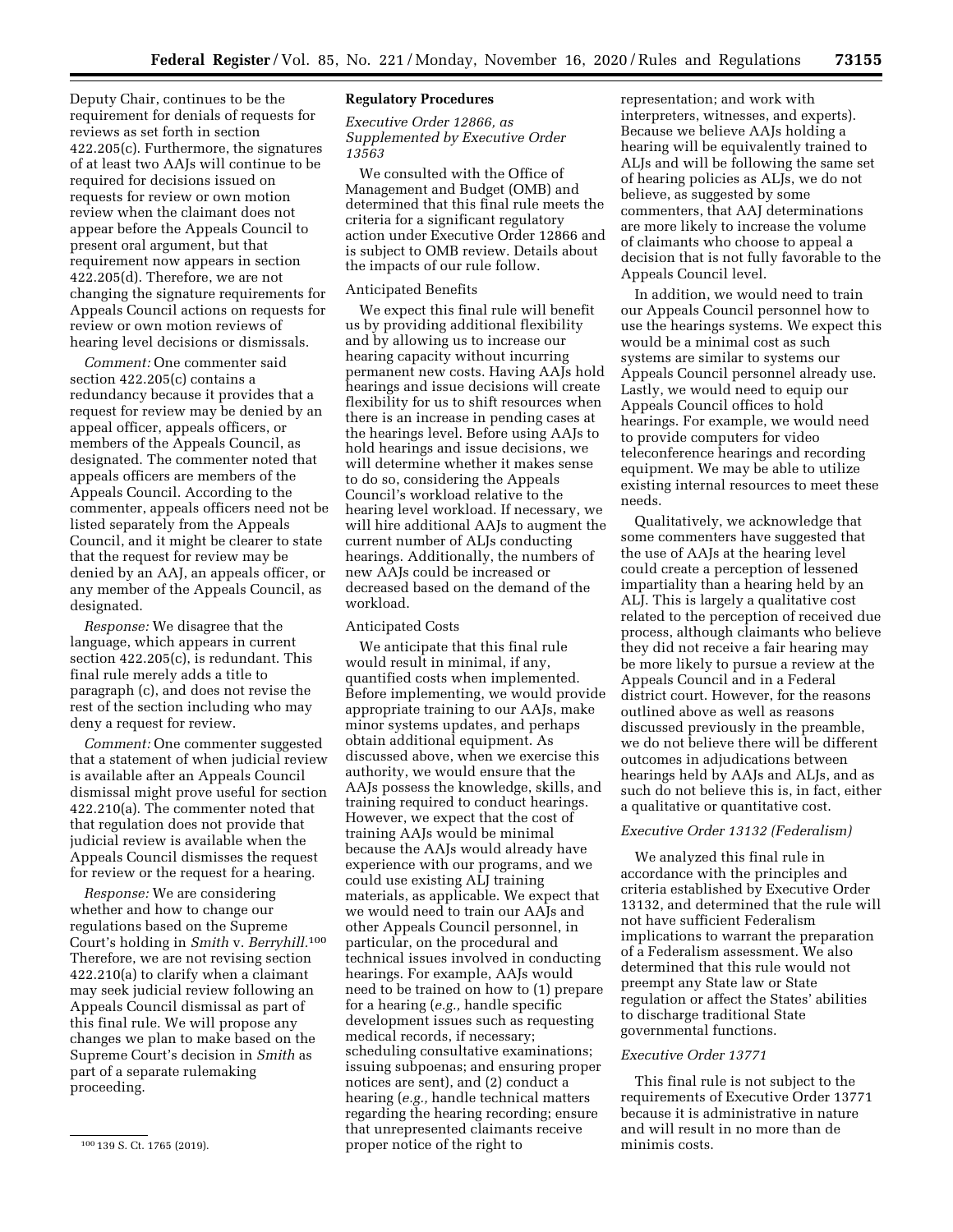### *Regulatory Flexibility Act*

We certify that this final rule will not have a significant economic impact on a substantial number of small entities, because it affects individuals only. Therefore, a regulatory flexibility analysis is not required under the Regulatory Flexibility Act, as amended.

# *Paperwork Reduction Act*

SSA already has existing OMB PRAapproved information collection tools relating to this final rule: The Request for Review of ALJ Decision or Dismissal (Form HA–520, OMB No. 0960–0277); the Waiver of Your Right to Personal Appearance Before an Administrative Law Judge (Form HA–4608, OMB No. 0960–0284); the Request to Withdraw a Hearing Request (Form HA–85, OMB No. 0960–0710); the Acknowledgement of Receipt of Notice of Hearing (Form HA–504, OMB No. 0960–0671); the Request to Show Case for Failure to Appear (Form HA–L90, OMB No. 0960– 0794); and the Request for Hearing by Administrative Law Judge (Form HA– 501, OMB No. 0960–0269). Because this final rule will allow for both Administrative Appeals Judges and Administrative Law Judges to hold hearings and issue decisions, we will update the content of these forms to reflect the new language stating that ''Judges'' will review the cases, hold hearings, and issue decisions; however, we will not change the titles of these forms. Currently these forms use the narrow, specific designation, ''Administrative Law Judges.'' Once we publish this final rule, we will obtain OMB approval for this revision through non-substantive change requests for these information collections, which does not require public notice and comment under the PRA. Thus, this final rule does not create or significantly alter any existing information collections under the PRA.

(Catalog of Federal Domestic Assistance Program Nos. 96.001, Social Security— Disability Insurance; 96.002, Social Security—Retirement Insurance; 96.004, Social Security—Survivors Insurance; and 96.006, Supplemental Security Income)

#### **List of Subjects**

#### *20 CFR Part 404*

Administrative practice and procedure, Blind, Disability benefits, Public assistance programs, Reporting and recordkeeping requirements, Social security.

# *20 CFR Part 408*

Administrative practice and procedure, Reporting and recordkeeping requirements, Social security,

Supplemental Security Income (SSI), Veterans.

### *20 CFR Part 411*

Administrative practice and procedure, Blind, Disability benefits, Public assistance programs, Reporting and recordkeeping requirements, Vocational rehabilitation.

#### *20 CFR Part 416*

Administrative practice and procedure, Reporting and recordkeeping requirements, Supplemental Security Income (SSI).

## *20 CFR Part 422*

Administrative practice and procedure, Reporting and recordkeeping requirements, Social security.

The Commissioner of the Social Security Administration, Andrew Saul, having reviewed and approved this document, is delegating the authority to electronically sign this document to Faye I. Lipsky, who is the primary Federal Register Liaison for SSA, for purposes of publication in the **Federal Register**.

#### **Faye I. Lipsky,**

*Federal Register Liaison, Office of Legislation and Congressional Affairs, Social Security Administration.* 

For the reasons set out in the preamble, we amend 20 CFR chapter III, parts 404, 408, 411, 416 and 422, as set forth below:

# **PART 404—FEDERAL OLD-AGE, SURVIVORS AND DISABILITY INSURANCE (1950–)**

# **Subpart A—Introduction, General Provisions and Definitions**

■ 1. The authority citation for subpart A of part 404 continues to read as follows:

**Authority:** Secs. 203, 205(a), 216(j), and 702(a)(5) of the Social Security Act (42 U.S.C. 403, 405(a), 416(j), and  $902(a)(5)$  and 48 U.S.C. 1801.

 $\blacksquare$  2. Amend § 404.2 by revising paragraph (b) to read as follows:

### **§ 404.2 General definitions and use of terms.**

\* \* \* \* \* (b) *Commissioner; Appeals Council; Administrative Law Judge; Administrative Appeals Judge defined*— (1) *Commissioner* means the Commissioner of Social Security.

(2) *Appeals Council* means the Appeals Council of the Office of Analytics, Review, and Oversight in the Social Security Administration or such member or members thereof as may be designated by the Chair of the Appeals Council.

(3) *Administrative Law Judge* means an Administrative Law Judge in the Office of Hearings Operations in the Social Security Administration.

(4) *Administrative Appeals Judge*  means an Administrative Appeals Judge serving as a member of the Appeals Council.

\* \* \* \* \*

# **Subpart J—Determinations, Administrative Review Process, and Reopening of Determinations and Decisions**

■ 3. The authority citation for subpart J of part 404 continues to read as follows:

**Authority:** Secs. 201(j), 204(f), 205(a)–(b), (d)–(h), and (j), 221, 223(i), 225, and 702(a)(5) of the Social Security Act (42 U.S.C. 401(j), 404(f), 405(a)–(b), (d)–(h), and (j), 421, 423(i), 425, and 902(a)(5)); sec. 5, Pub. L. 97–455, 96 Stat. 2500 (42 U.S.C. 405 note); secs. 5, 6(c)– (e), and 15, Pub. L. 98–460, 98 Stat. 1802 (42 U.S.C. 421 note); sec. 202, Pub. L. 108–203, 118 Stat. 509 (42 U.S.C. 902 note).

■ 4. Revise § 404.929 to read as follows:

### **§ 404.929 Hearing before an administrative law judge—general.**

If you are dissatisfied with one of the determinations or decisions listed in § 404.930, you may request a hearing. Subject to § 404.956, the Deputy Commissioner for Hearings Operations, or his or her delegate, will appoint an administrative law judge to conduct the hearing. If circumstances warrant, the Deputy Commissioner for Hearings Operations, or his or her delegate, may assign your case to another administrative law judge. In general, we will schedule you to appear by video teleconferencing or in person. When we determine whether you will appear by video teleconferencing or in person, we consider the factors described in § 404.936(c)(1)(i) through (iii), and in the limited circumstances described in  $§404.936(c)(2)$ , we will schedule you to appear by telephone. You may submit new evidence (subject to the provisions of § 404.935), examine the evidence used in making the determination or decision under review, and present and question witnesses. The administrative law judge who conducts the hearing may ask you questions. He or she will issue a decision based on the preponderance of the evidence in the hearing record. If you waive your right to appear at the hearing, the administrative law judge will make a decision based on the preponderance of the evidence that is in the file and, subject to the provisions of § 404.935, any new evidence that may have been submitted for consideration.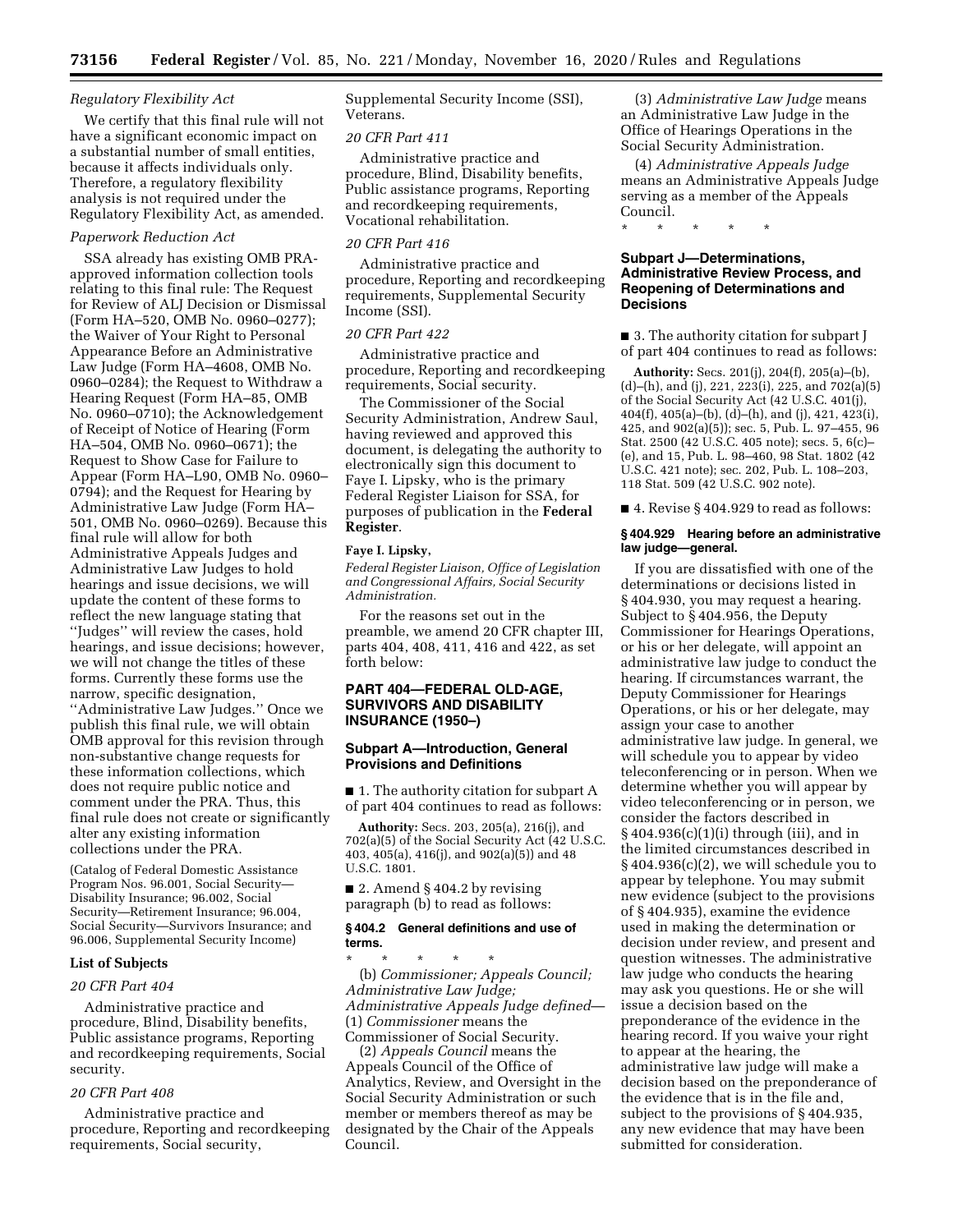■ 5. Amend § 404.955 by revising the section heading, redesignating paragraphs (c) through (f) as paragraphs (d) through (g), and adding new paragraph (c) to read as follows:

# **§ 404.955 The effect of a hearing decision.**

(c) The Appeals Council decides on its own motion to review the decision under the procedures in § 404.969;

\* \* \* \* \*

\* \* \* \* \*

■ 6. Revise § 404.956 to read as follows:

#### **§ 404.956 Removal of a hearing request(s) to the Appeals Council.**

(a) *Removal.* The Appeals Council may assume responsibility for a hearing request(s) pending at the hearing level of the administrative review process.

(b) *Notice.* We will mail a notice to all parties at their last known address telling them that the Appeals Council has assumed responsibility for the case(s).

(c) *Procedures applied.* If the Appeals Council assumes responsibility for a hearing request(s), it shall conduct all proceedings in accordance with the rules set forth in §§ 404.929 through 404.961, as applicable.

(d) *Appeals Council review.* If the Appeals Council assumes responsibility for your hearing request under this section and you or any other party is dissatisfied with the hearing decision or with the dismissal of a hearing request, you may request that the Appeals Council review that action following the procedures in §§ 404.967 through 404.982. The Appeals Council may also decide on its own motion to review the action that was taken in your case under § 404.969. The administrative appeals judge who conducted a hearing, issued a hearing decision in your case, or dismissed your hearing request will not participate in any action associated with your request for Appeals Council review of that case.

(e) *Ancillary provisions.* For the purposes of the procedures authorized by this section, the regulations of part 404 shall apply to authorize a member of the Appeals Council to exercise the functions performed by an administrative law judge under subpart J of part 404.

#### **§ 404.966 [Removed and Reserved]**

■ 7. Section 404.966 is removed and reserved.

 $\blacksquare$  8. Amend § 404.970 by revising paragraph (a) to read as follows:

#### **§ 404.970 Cases the Appeals Council will review.**

(a) The Appeals Council will review a case at a party's request or on its own motion if—

(1) There appears to be an abuse of discretion by the administrative law judge or administrative appeals judge who heard the case;

(2) There is an error of law;

(3) The action, findings or conclusions in the hearing decision or dismissal order are not supported by substantial evidence;

(4) There is a broad policy or procedural issue that may affect the general public interest; or

(5) Subject to paragraph (b) of this section, the Appeals Council receives additional evidence that is new, material, and relates to the period on or before the date of the hearing decision, and there is a reasonable probability that the additional evidence would change the outcome of the decision. \* \* \* \* \*

■ 9. Revise § 404.973 to read as follows:

### **§ 404.973 Notice of Appeals Council review.**

When the Appeals Council decides to review a case, it shall mail a prior notice to all parties at their last known address stating the reasons for the review and the issues to be considered. However, when the Appeals Council plans to issue a decision that is fully favorable to all parties, plans to remand the case for further proceedings, or plans to issue a decision that is favorable in part and remand the remaining issues for further proceedings, it may send the notice of Appeals Council review to all parties with the decision or remand order.

 $\blacksquare$  10. Amend § 404.976 by revising the section heading, revising paragraph (b), and adding paragraph (c) to read as follows:

# **§ 404.976 Procedures before the Appeals Council.**

\* \* \* \* \* (b) *Evidence the Appeals Council will exhibit.* The Appeals Council will evaluate all additional evidence it receives, but will only mark as an exhibit and make part of the official record additional evidence that it determines meets the requirements of § 404.970(a)(5) and (b). If we need to file a certified administrative record in Federal court, we will include in that record all additional evidence the Appeals Council received during the administrative review process, including additional evidence that the Appeals Council received but did not exhibit or make part of the official record.

(c) *Oral argument.* You may request to appear before the Appeals Council to present oral argument in support of your request for review. The Appeals Council will grant your request if it decides that your case raises an important question of law or policy or that oral argument would help to reach a proper decision. If your request to appear is granted, the Appeals Council will tell you the time and place of the oral argument at least 10 business days before the scheduled date. The Appeals Council will determine whether your appearance will be by video teleconferencing or in person, or, when the circumstances described in § 404.936(c)(2) exist, the Appeals Council may schedule you to appear by telephone. The Appeals Council will determine whether any other person relevant to the proceeding will appear by video teleconferencing, telephone, or in person as based on the circumstances described in § 404.936(c)(4).

■ 11. Revise § 404.983 to read as follows:

### **§ 404.983 Case remanded by a Federal court.**

(a) *General rule.* When a Federal court remands a case to the Commissioner for further consideration, the Appeals Council, acting on behalf of the Commissioner, may make a decision following the provisions in paragraph (b) or (c) of this section, dismiss the proceedings, except as provided in paragraph (d) of this section, or remand the case to an administrative law judge following the provisions in paragraph (e) of this section with instructions to take action and issue a decision or return the case to the Appeals Council with a recommended decision. Any issues relating to the claim(s) may be considered by the Appeals Council or administrative law judge whether or not they were raised in the administrative proceedings leading to the final decision in the case.

(b) *Appeals Council decision without a hearing.* If the Appeals Council assumes responsibility under paragraph (a) of this section for issuing a decision without a hearing, it will follow the procedures explained in §§ 404.973 and 404.979.

(c) *Administrative appeals judge decision after holding a hearing.* If the Appeals Council assumes responsibility for issuing a decision and a hearing is necessary to complete adjudication of the claim(s), an administrative appeals judge will hold a hearing using the procedures set forth in §§ 404.929 through 404.961, as applicable.

(d) *Appeals Council dismissal.* After a Federal court remands a case to the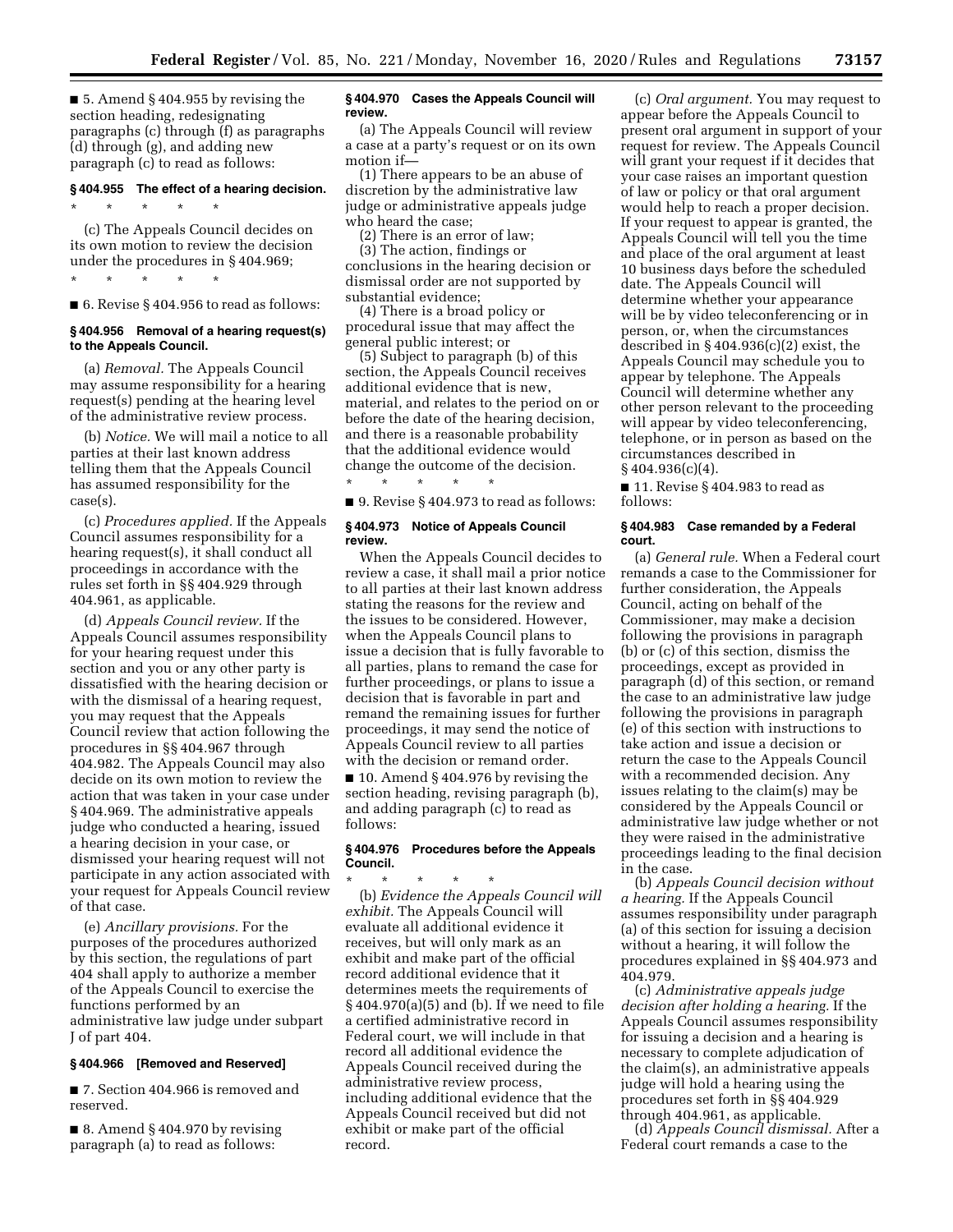Commissioner for further consideration, the Appeals Council may dismiss the proceedings before it for any reason that an administrative law judge may dismiss a request for a hearing under § 404.957. The Appeals Council will not dismiss the proceedings in a claim where we are otherwise required by law or a judicial order to file the Commissioner's additional and modified findings of fact and decision with a court.

(e) *Appeals Council remand.* If the Appeals Council remands a case under paragraph (a) of this section, it will follow the procedures explained in § 404.977.

■ 12. Revise § 404.984 to read as follows:

### **§ 404.984 Appeals Council review of hearing decision in a case remanded by a Federal court.**

(a) *General.* In accordance with § 404.983, when a case is remanded by a Federal court for further consideration and the Appeals Council remands the case to an administrative law judge, or an administrative appeals judge issues a decision pursuant to § 404.983(c), the decision of the administrative law judge or administrative appeals judge will become the final decision of the Commissioner after remand on your case unless the Appeals Council assumes jurisdiction of the case. The Appeals Council may assume jurisdiction, using the standard set forth in § 404.970, based on written exceptions to the decision which you file with the Appeals Council or based on its authority pursuant to paragraph (c) of this section. If the Appeals Council assumes jurisdiction of the case, it will not dismiss the request for a hearing where we are otherwise required by law or a judicial order to file the Commissioner's additional and modified findings of fact and decision with a court.

(b) *You file exceptions disagreeing with the hearing decision.* (1) If you disagree with the hearing decision, in whole or in part, you may file exceptions to the decision with the Appeals Council. Exceptions may be filed by submitting a written statement to the Appeals Council setting forth your reasons for disagreeing with the decision of the administrative law judge or administrative appeals judge. The exceptions must be filed within 30 days of the date you receive the hearing decision or an extension of time in which to submit exceptions must be requested in writing within the 30-day period. A timely request for a 30-day extension will be granted by the Appeals Council. A request for an

extension of more than 30 days should include a statement of reasons as to why you need the additional time.

(2) If written exceptions are timely filed, the Appeals Council will consider your reasons for disagreeing with the hearing decision and all the issues presented by your case. If the Appeals Council concludes that there is no reason to change the hearing decision, it will issue a notice to you addressing your exceptions and explaining why no change in the hearing decision is warranted. In this instance, the hearing decision is the final decision of the Commissioner after remand.

(3) When you file written exceptions to the hearing decision, the Appeals Council may assume jurisdiction at any time, even after the 60-day time period which applies when you do not file exceptions. If the Appeals Council assumes jurisdiction of your case, any issues relating to your claim may be considered by the Appeals Council whether or not they were raised in the administrative proceedings leading to the final decision in your case or subsequently considered by the administrative law judge or administrative appeals judge in the administrative proceedings following the court's remand order. The Appeals Council will either make a new, independent decision pursuant to § 404.983(b) or § 404.983(c), based on a preponderance of the evidence in the record that will be the final decision of the Commissioner after remand, dismiss the request for a hearing, or remand the case to an administrative law judge for further proceedings, including a new decision.

(c) *Appeals Council assumes jurisdiction without exceptions being filed.* Any time within 60 days after the date of the hearing decision, the Appeals Council may decide to assume jurisdiction of your case even though no written exceptions have been filed. Notice of this action will be mailed to all parties at their last known address. You will be provided with the opportunity to file briefs or other written statements with the Appeals Council about the facts and law relevant to your case. After the Appeals Council receives the briefs or other written statements, or the time allowed (usually 30 days) for submitting them has expired, the Appeals Council will either make a new, independent decision pursuant to § 404.983(b) or § 404.983(c), based on a preponderance of the evidence in the record that will be the final decision of the Commissioner after remand, dismiss the request for a hearing, or remand the case to an

administrative law judge for further proceedings, including a new decision.

(d) *Exceptions are not filed and the Appeals Council does not otherwise assume jurisdiction.* If no exceptions are filed and the Appeals Council does not assume jurisdiction of your case, the decision of the administrative law judge or administrative appeals judge becomes the final decision of the Commissioner after remand.

■ 13. Amend § 404.999c by revising paragraph (d)(3)(i)(C) to read as follows:

#### **§ 404.999c What travel expenses are reimbursable.**

- \* \* \* \* \*
	- (d) \* \* \*
	- $(3)^{*}$  \* \*
- $(i) * * * *$

(C) The designated geographic service area of the Office of Hearings Operations hearing office having responsibility for providing the hearing. \* \* \* \* \*

# **PART 408—SPECIAL BENEFITS FOR CERTAIN WORLD WAR II VETERANS**

#### **Subpart A—Introduction, General Provision and Definitions**

■ 14. The authority citation for subpart A of part 408 continues to read as follows:

**Authority:** Secs. 702(a)(5) and 801–813 of the Social Security Act (42 U.S.C. 902(a)(5) and 1001–1013).

 $\blacksquare$  15. Amend § 408.110 by revising paragraph (b) to read as follows:

#### **§ 408.110 General definitions and use of terms.**

\* \* \* \* \* (b) *Commissioner; Appeals Council; Administrative Law Judge defined*—(1) *Commissioner* means the Commissioner of Social Security.

(2) *Appeals Council* means the Appeals Council of the Office of Analytics, Review, and Oversight in the Social Security Administration or such member or members thereof as may be designated by the Chair of the Appeals Council.

(3) *Administrative Law Judge* means an Administrative Law Judge in the Office of Hearings Operations in the Social Security Administration.

\* \* \* \* \*

# **PART 411—THE TICKET TO WORK AND SELF-SUFFICIENCY PROGRAM**

■ 16. The authority citation for part 411 continues to read as follows:

**Authority:** Secs. 702(a)(5) and 1148 of the Social Security Act (42 U.S.C. 902(a)(5) and 1320b–19); sec. 101(b)–(e), Public Law 106–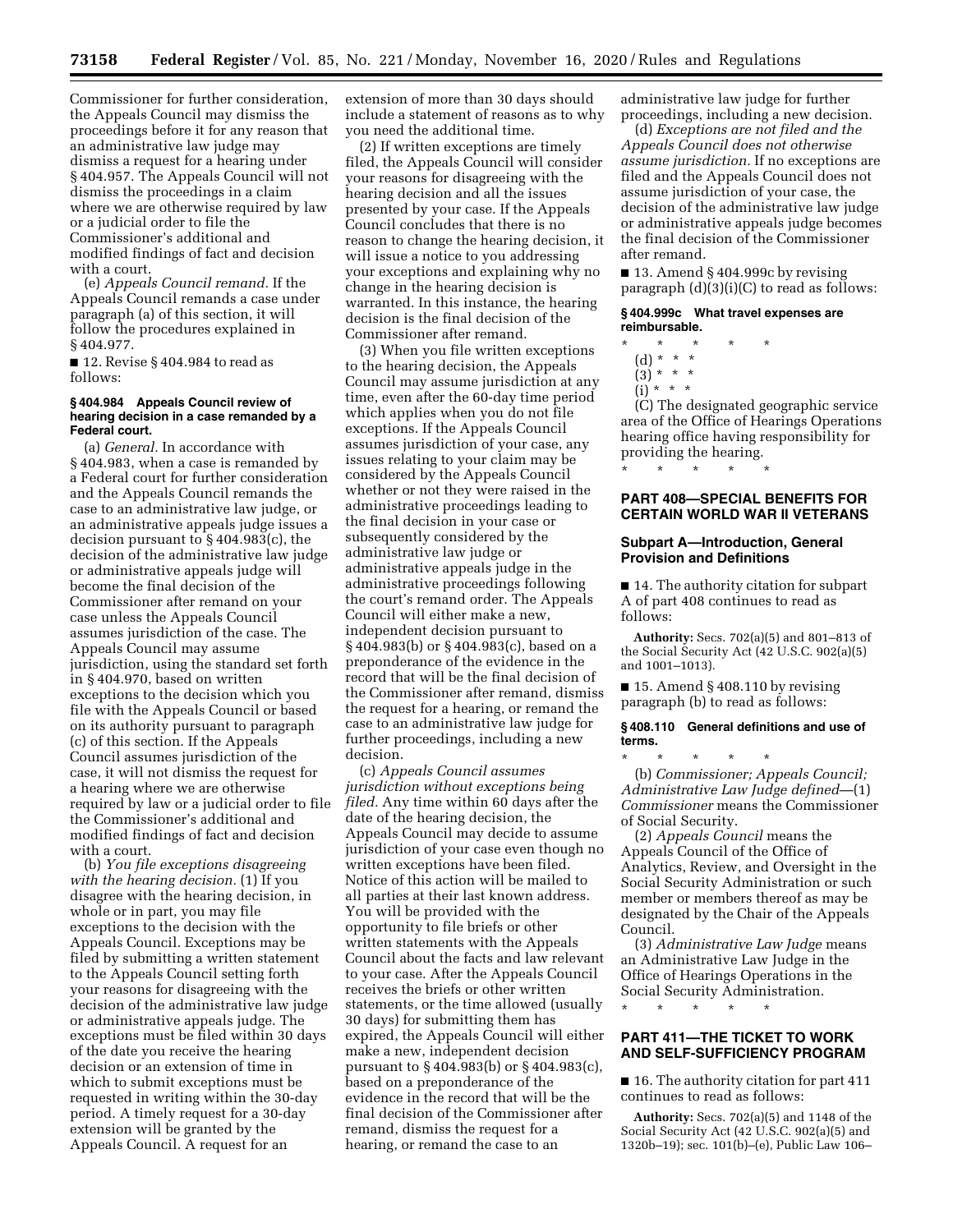170, 113 Stat. 1860, 1873 (42 U.S.C. 1320b– 19 note).

# **Subpart C—Suspension of Continuing Disability Reviews for Beneficiaries Who Are Using a Ticket**

 $\blacksquare$  17. Amend § 411.175 by revising paragraph (a) to read as follows:

### **§ 411.175 What if a continuing disability review is begun before my ticket is in use?**

(a) If we begin a continuing disability review before the date on which your ticket is in use, you may still assign the ticket and receive services from an employment network or a State vocational rehabilitation agency acting as an employment network under the Ticket to Work program, or you may still receive services from a State vocational rehabilitation agency that elects the vocational rehabilitation cost reimbursement option. However, we will complete the continuing disability review. If in this review we determine that you are no longer disabled, in most cases you will no longer be eligible to receive benefit payments. However, if your ticket was in use before we determined that you are no longer disabled, in certain circumstances you may continue to receive benefit payments (see §§ 404.316(c), 404.337(c), 404.352(d), and 416.1338 of this chapter). If you appeal the decision that you are no longer disabled, you may also choose to have your benefits continued pending reconsideration or a hearing before a judge on the cessation determination (see §§ 404.1597a and 416.996 of this chapter).

\* \* \* \* \*

# **PART 416—SUPPLEMENTAL SECURITY INCOME FOR THE AGED, BLIND, AND DISABLED**

## **Subpart A—Introduction, General Provisions and Definitions**

■ 18. The authority citation for subpart A of part 416 continues to read as follows:

**Authority:** Secs. 702(a)(5) and 1601–1635 of the Social Security Act (42 U.S.C. 902(a)(5) and 1381–1383d); sec. 212, Pub. L. 93–66, 87 Stat. 155 (42 U.S.C. 1382 note); sec. 502(a), Pub. L. 94–241, 90 Stat. 268 (48 U.S.C. 1681 note).

 $\blacksquare$  19. Amend § 416.120 by revising paragraph (b) to read as follows:

# **§ 416.120 General definitions and use of terms.**

\* \* \* \* \* (b) *Commissioner; Appeals Council; Administrative Law Judge; Administrative Appeals Judge defined*— (1) *Commissioner* means the Commissioner of Social Security.

(2) *Appeals Council* means the Appeals Council of the Office of Analytics, Review, and Oversight in the Social Security Administration or such member or members thereof as may be designated by the Chair of the Appeals Council.

(3) *Administrative Law Judge* means an Administrative Law Judge in the Office of Hearings Operations in the Social Security Administration.

(4) *Administrative Appeals Judge*  means an Administrative Appeals Judge serving as a member of the Appeals Council.

\* \* \* \* \*

# **Subpart N—Determinations, Administrative Review Process, and Reopening of Determinations and Decisions**

■ 20. The authority citation for subpart N of part 416 continues to read as follows:

**Authority:** Secs. 702(a)(5), 1631, and 1633 of the Social Security Act (42 U.S.C. 902(a)(5), 1383, and 1383b); sec. 202, Pub. L. 108–203, 118 Stat. 509 (42 U.S.C. 902 note).

■ 21. Revise § 416.1429 to read as follows:

# **§ 416.1429 Hearing before an administrative law judge—general.**

If you are dissatisfied with one of the determinations or decisions listed in § 416.1430, you may request a hearing. Subject to § 416.1456, the Deputy Commissioner for Hearings Operations, or his or her delegate, will appoint an administrative law judge to conduct the hearing. If circumstances warrant, the Deputy Commissioner for Hearings Operations, or his or her delegate, may assign your case to another administrative law judge. In general, we will schedule you to appear by video teleconferencing or in person. When we determine whether you will appear by video teleconferencing or in person, we consider the factors described in § 416.1436 (c)(1)(i) through (iii), and in the limited circumstances described in § 416.1436(c)(2), we will schedule you to appear by telephone. You may submit new evidence (subject to the provisions of § 416.1435), examine the evidence used in making the determination or decision under review, and present and question witnesses. The administrative law judge who conducts the hearing may ask you questions. He or she will issue a decision based on the preponderance of the evidence in the hearing record. If you waive your right to appear at the hearing, the administrative law judge will make a

decision based on the preponderance of the evidence that is in the file and, subject to the provisions of § 416.1435, any new evidence that may have been submitted for consideration.

■ 22. Amend § 416.1455 by revising the section heading, redesignating paragraphs (c) through (f) as paragraphs (d) through (g), and adding new paragraph (c) to read as follows:

### **§ 416.1455 The effect of a hearing decision.**

\* \* \* \* \* (c) The Appeals Council decides on its own motion to review the decision under the procedures in § 416.1469; \* \* \* \* \*

■ 23. Revise § 416.1456 to read as follows:

## **§ 416.1456 Removal of a hearing request(s) to the Appeals Council.**

(a) *Removal.* The Appeals Council may assume responsibility for a hearing request(s) pending at the hearing level of the administrative review process.

(b) *Notice.* We will mail a notice to all parties at their last known address telling them that the Appeals Council has assumed responsibility for the case(s).

(c) *Procedures applied.* If the Appeals Council assumes responsibility for a hearing request(s), it shall conduct all proceedings in accordance with the rules set forth in §§ 416.1429 through 416.1461, as applicable.

(d) *Appeals Council review.* If the Appeals Council assumes responsibility for your hearing request under this section and you or any other party is dissatisfied with the hearing decision or with the dismissal of a hearing request, you may request that the Appeals Council review that action following the procedures in §§ 416.1467 through 416.1482. The Appeals Council may also decide on its own motion to review the action that was taken in your case under § 416.1469. The administrative appeals judge who conducted a hearing, issued a hearing decision in your case, or dismissed your hearing request will not participate in any action associated with your request for Appeals Council review of that case.

(e) *Ancillary provisions.* For the purposes of the procedures authorized by this section, the regulations of part 416 shall apply to authorize a member of the Appeals Council to exercise the functions performed by an administrative law judge under subpart N of part 416.

### **§ 416.1466 [Removed and Reserved]**

■ 24. Section 416.1466 is removed and reserved.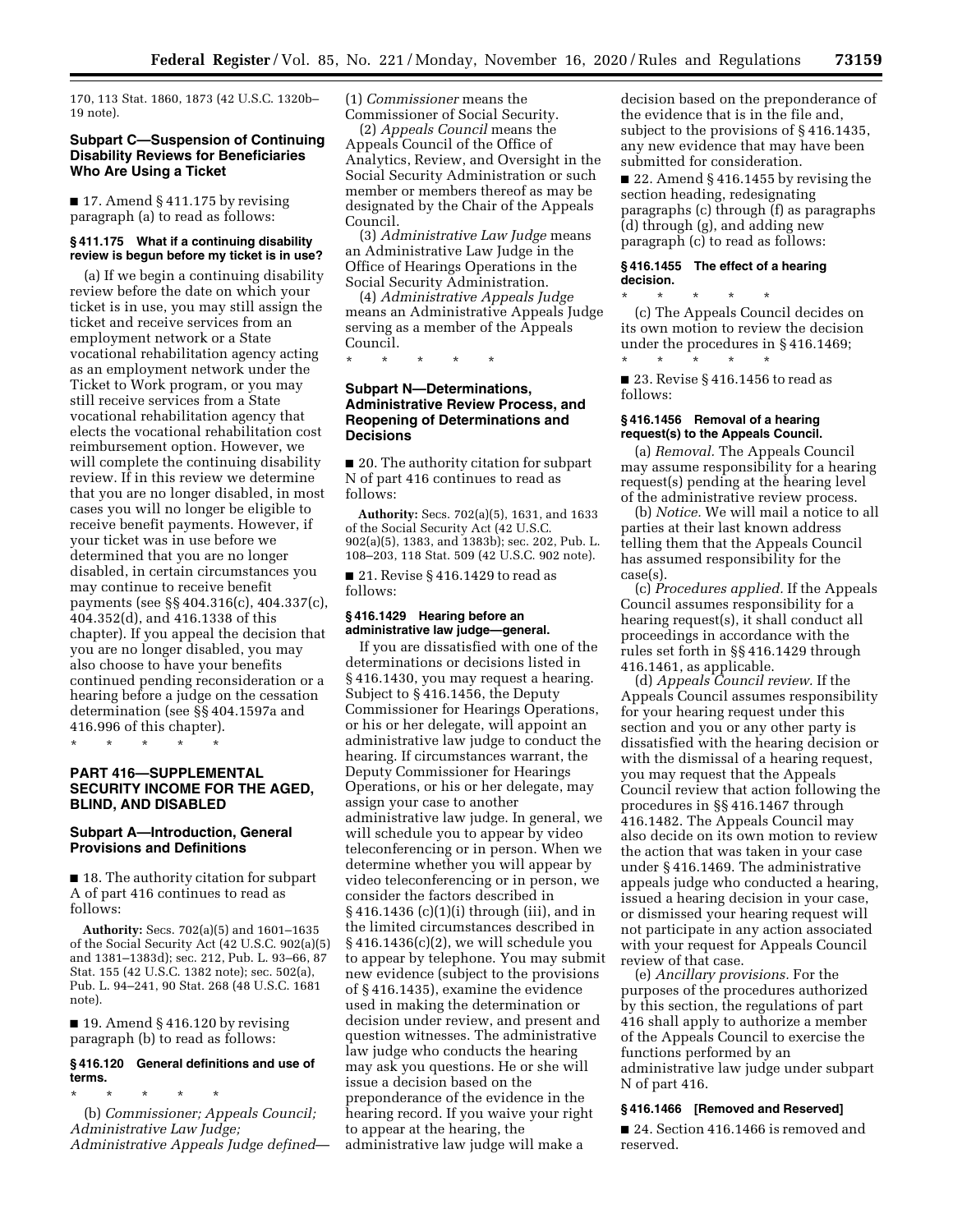$\blacksquare$  25. Amend § 416.1470 by revising paragraph (a) to read as follows:

## **§ 416.1470 Cases the Appeals Council will review.**

(a) The Appeals Council will review a case at a party's request or on its own motion if—

(1) There appears to be an abuse of discretion by the administrative law judge or administrative appeals judge who heard the case;

(2) There is an error of law;

(3) The action, findings or conclusions in the hearing decision or dismissal order are not supported by substantial evidence;

(4) There is a broad policy or procedural issue that may affect the general public interest; or

(5) Subject to paragraph (b) of this section, the Appeals Council receives additional evidence that is new, material, and relates to the period on or before the date of the hearing decision, and there is a reasonable probability that the additional evidence would change the outcome of the decision. \* \* \* \* \*

■ 26. Revise § 416.1473 to read as follows:

#### **§ 416.1473 Notice of Appeals Council review.**

When the Appeals Council decides to review a case, it shall mail a prior notice to all parties at their last known address stating the reasons for the review and the issues to be considered. However, when the Appeals Council plans to issue a decision that is fully favorable to all parties, plans to remand the case for further proceedings, or plans to issue a decision that is favorable in part and remand the remaining issues for further proceedings, it may send the notice of Appeals Council review to all parties with the decision or remand order. ■ 27. Amend § 416.1476 by revising the

section heading, revising paragraph (b), and adding paragraph (c) to read as follows:

# **§ 416.1476 Procedures before the Appeals Council.**

\* \* \* \* \* (b) *Evidence the Appeals Council will exhibit.* The Appeals Council will evaluate all additional evidence it receives, but will only mark as an exhibit and make part of the official record additional evidence that it determines meets the requirements of § 416.1470(a)(5) and (b). If we need to file a certified administrative record in Federal court, we will include in that record all additional evidence the Appeals Council received during the administrative review process,

including additional evidence that the Appeals Council received but did not exhibit or make part of the official record.

(c) *Oral argument.* You may request to appear before the Appeals Council to present oral argument in support of your request for review. The Appeals Council will grant your request if it decides that your case raises an important question of law or policy or that oral argument would help to reach a proper decision. If your request to appear is granted, the Appeals Council will tell you the time and place of the oral argument at least 10 business days before the scheduled date. The Appeals Council will determine whether your appearance will be by video teleconferencing or in person, or, when the circumstances described in § 416.1436(c)(2) exist, the Appeals Council may schedule you to appear by telephone. The Appeals Council will determine whether any other person relevant to the proceeding will appear by video teleconferencing, telephone, or in person as based on the circumstances described in  $§$ 416.1436(c)(4).

■ 28. Revise § 416.1483 to read as follows:

#### **§ 416.1483 Case remanded by a Federal court.**

(a) *General rule.* When a Federal court remands a case to the Commissioner for further consideration, the Appeals Council, acting on behalf of the Commissioner, may make a decision following the provisions in paragraph (b) or (c) of this section, dismiss the proceedings, except as provided in paragraph (d) of this section, or remand the case to an administrative law judge following the provisions in paragraph (e) of this section with instructions to take action and issue a decision or return the case to the Appeals Council with a recommended decision. Any issues relating to the claim(s) may be considered by the Appeals Council or administrative law judge whether or not they were raised in the administrative proceedings leading to the final decision in the case.

(b) *Appeals Council decision without a hearing.* If the Appeals Council assumes responsibility under paragraph (a) of this section for issuing a decision without a hearing, it will follow the procedures explained in §§ 416.1473 and 416.1479.

(c) *Administrative appeals judge decision after holding a hearing.* If the Appeals Council assumes responsibility for issuing a decision and a hearing is necessary to complete adjudication of the claim(s), an administrative appeals judge will hold a hearing using the

procedures set forth in §§ 416.1429 through 416.1461, as applicable.

(d) *Appeals Council dismissal.* After a Federal court remands a case to the Commissioner for further consideration, the Appeals Council may dismiss the proceedings before it for any reason that an administrative law judge may dismiss a request for a hearing under § 416.1457. The Appeals Council will not dismiss the proceedings in a claim where we are otherwise required by law or a judicial order to file the Commissioner's additional and modified findings of fact and decision with a court.

(e) *Appeals Council remand.* If the Appeals Council remands a case under paragraph (a) of this section, it will follow the procedures explained in § 416.1477.

■ 29. Revise § 416.1484 to read as follows:

#### **§ 416.1484 Appeals Council review of hearing decision in a case remanded by a Federal court.**

(a) *General.* In accordance with § 416.1483, when a case is remanded by a Federal court for further consideration and the Appeals Council remands the case to an administrative law judge, or an administrative appeals judge issues a decision pursuant to § 416.1483(c), the decision of the administrative law judge or administrative appeals judge will become the final decision of the Commissioner after remand on your case unless the Appeals Council assumes jurisdiction of the case. The Appeals Council may assume jurisdiction, using the standard set forth in § 416.1470, based on written exceptions to the decision which you file with the Appeals Council or based on its authority pursuant to paragraph (c) of this section. If the Appeals Council assumes jurisdiction of the case, it will not dismiss the request for a hearing in a claim where we are otherwise required by law or a judicial order to file the Commissioner's additional and modified findings of fact and decision with a court.

(b) *You file exceptions disagreeing with the hearing decision.* (1) If you disagree with the hearing decision, in whole or in part, you may file exceptions to the decision with the Appeals Council. Exceptions may be filed by submitting a written statement to the Appeals Council setting forth your reasons for disagreeing with the decision of the administrative law judge or administrative appeals judge. The exceptions must be filed within 30 days of the date you receive the hearing decision or an extension of time in which to submit exceptions must be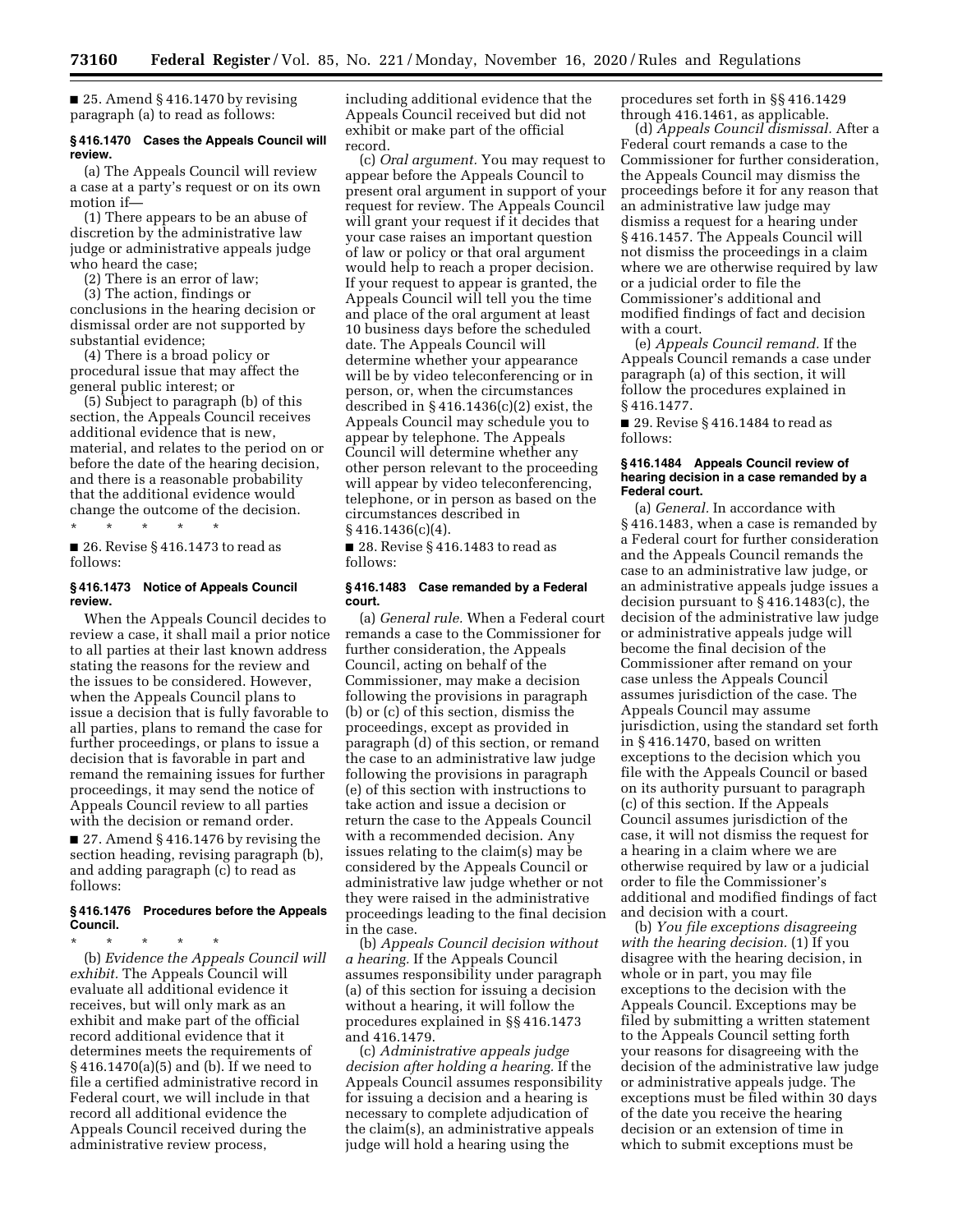requested in writing within the 30-day period. A timely request for a 30-day extension will be granted by the Appeals Council. A request for an extension of more than 30 days should include a statement of reasons as to why you need the additional time.

(2) If written exceptions are timely filed, the Appeals Council will consider your reasons for disagreeing with the hearing decision and all the issues presented by your case. If the Appeals Council concludes that there is no reason to change the hearing decision, it will issue a notice to you addressing your exceptions and explaining why no change in the hearing decision is warranted. In this instance, the hearing decision is the final decision of the Commissioner after remand.

(3) When you file written exceptions to the hearing decision, the Appeals Council may assume jurisdiction at any time, even after the 60-day time period which applies when you do not file exceptions. If the Appeals Council assumes jurisdiction of your case, any issues relating to your claim may be considered by the Appeals Council whether or not they were raised in the administrative proceedings leading to the final decision in your case or subsequently considered by the administrative law judge or administrative appeals judge in the administrative proceedings following the court's remand order. The Appeals Council will either make a new, independent decision pursuant to § 416.1483(b) or § 416.1483(c), based on a preponderance of the evidence in the record that will be the final decision of the Commissioner after remand, dismiss the request for a hearing, or remand the case to an administrative law judge for further proceedings, including a new decision.

(c) *Appeals Council assumes jurisdiction without exceptions being filed.* Any time within 60 days after the date of the hearing decision, the Appeals Council may decide to assume jurisdiction of your case even though no written exceptions have been filed. Notice of this action will be mailed to all parties at their last known address. You will be provided with the opportunity to file briefs or other written statements with the Appeals Council about the facts and law relevant to your case. After the Appeals Council receives the briefs or other written statements, or the time allowed (usually 30 days) for submitting them has expired, the Appeals Council will either make a new, independent decision pursuant to § 416.1483(b) or § 416.1483(c), based on a preponderance of the evidence in the record that will

be the final decision of the Commissioner after remand, dismiss the request for a hearing, or remand the case to an administrative law judge for further proceedings, including a new decision.

(d) *Exceptions are not filed and the Appeals Council does not otherwise assume jurisdiction.* If no exceptions are filed and the Appeals Council does not assume jurisdiction of your case, the decision of the administrative law judge or administrative appeals judge becomes the final decision of the Commissioner after remand.

 $\blacksquare$  30. Amend § 416.1498 by revising paragraph (d)(3)(i)(C) to read as follows:

### **§ 416.1498 What travel expenses are reimbursable.**

- \* \* \* \* \*
	- (d) \* \* \*
	- $(3) * * * *$
	- $(i) * * * *$

(C) The designated geographic service area of the Office of Hearings Operations hearing office having responsibility for providing the hearing. \* \* \* \* \*

# **PART 422—ORGANIZATION AND PROCEDURES**

■ 31. Revise the heading for subpart C to read as follows:

# **Subpart C—Hearings, Appeals Council Review, and Judicial Review Procedures**

■ 32. The authority citation for subpart C of part 422 continues to read as follows:

**Authority:** Secs. 205, 221, and 702(a)(5) of the Social Security Act (42 U.S.C. 405, 421, and 902(a)(5)); 30 U.S.C. 923(b).

■ 33. Amend § 422.201 by revising the introductory text to read as follows:

# **§ 422.201 Material included in this subpart.**

This subpart describes in general the procedures relating to hearings, review by the Appeals Council of the hearing decision or dismissal, and court review in cases decided under the procedures in parts 404, 408, 410, and 416 of this chapter. It also describes the procedures for requesting a hearing or Appeals Council review, and for instituting a civil action for court review of cases decided under these parts. For detailed provisions relating to hearings, review by the Appeals Council, and court review, see the following references as appropriate to the matter involved:

 $\blacksquare$  34. Amend § 422.203 by revising paragraphs (b) and (c) to read as follows:

\* \* \* \* \*

# **§ 422.203 Hearings.**

\* \* \* \* \*

(b) *Request for a hearing.* (1) A request for a hearing under paragraph (a) of this section may be made using the form(s) we designate for this purpose, or by any other writing requesting a hearing. The request shall be filed either electronically in the manner we prescribe or at an office of the Social Security Administration, usually a district office or a branch office, or at the Veterans' Administration Regional Office in the Philippines (except in title XVI cases), or at a hearing office of the Office of Hearings Operations, or with the Appeals Council. A qualified railroad retirement beneficiary may choose to file a request for a hearing under part A of title XVIII with the Railroad Retirement Board.

(2) Unless an extension of time has been granted for good cause shown, a request for a hearing must be filed within 60 days after the receipt of the notice of the reconsidered or revised determination, or after an initial determination described in 42 CFR 498.3(b) and (c) (see §§ 404.933, 410.631, and 416.1433 of this chapter and 42 CFR 405.722, 498.40, and 417.260.)

(c) *Hearing decision or other action.*  Generally, the administrative law judge, or an administrative appeals judge under § 404.956 or § 416.1456 of this chapter, will either decide the case after hearing (unless hearing is waived) or, if appropriate, dismiss the request for a hearing. With respect to a hearing on a determination under paragraph (a)(1) of this section, the administrative law judge may certify the case with a recommended decision to the Appeals Council for decision. The administrative law judge, or an attorney advisor under § 404.942 or § 416.1442 of this chapter, or an administrative appeals judge under § 404.956 or § 416.1456 of this chapter, must base the hearing decision on the preponderance of the evidence offered at the hearing or otherwise included in the record.

■ 35. Revise § 422.205 to read as follows:

#### **§ 422.205 Proceedings before the Appeals Council.**

(a) *Administrative Appeals Judge hearing decisions.* Administrative Appeals Judge decisions and dismissals issued on hearing requests removed under §§ 404.956 and 416.1456 of this chapter and decisions and dismissals described in § 422.203(c) require the signature of one Administrative Appeals Judge. Requests for review of hearing decisions issued by an Administrative Appeals Judge may be filed pursuant to